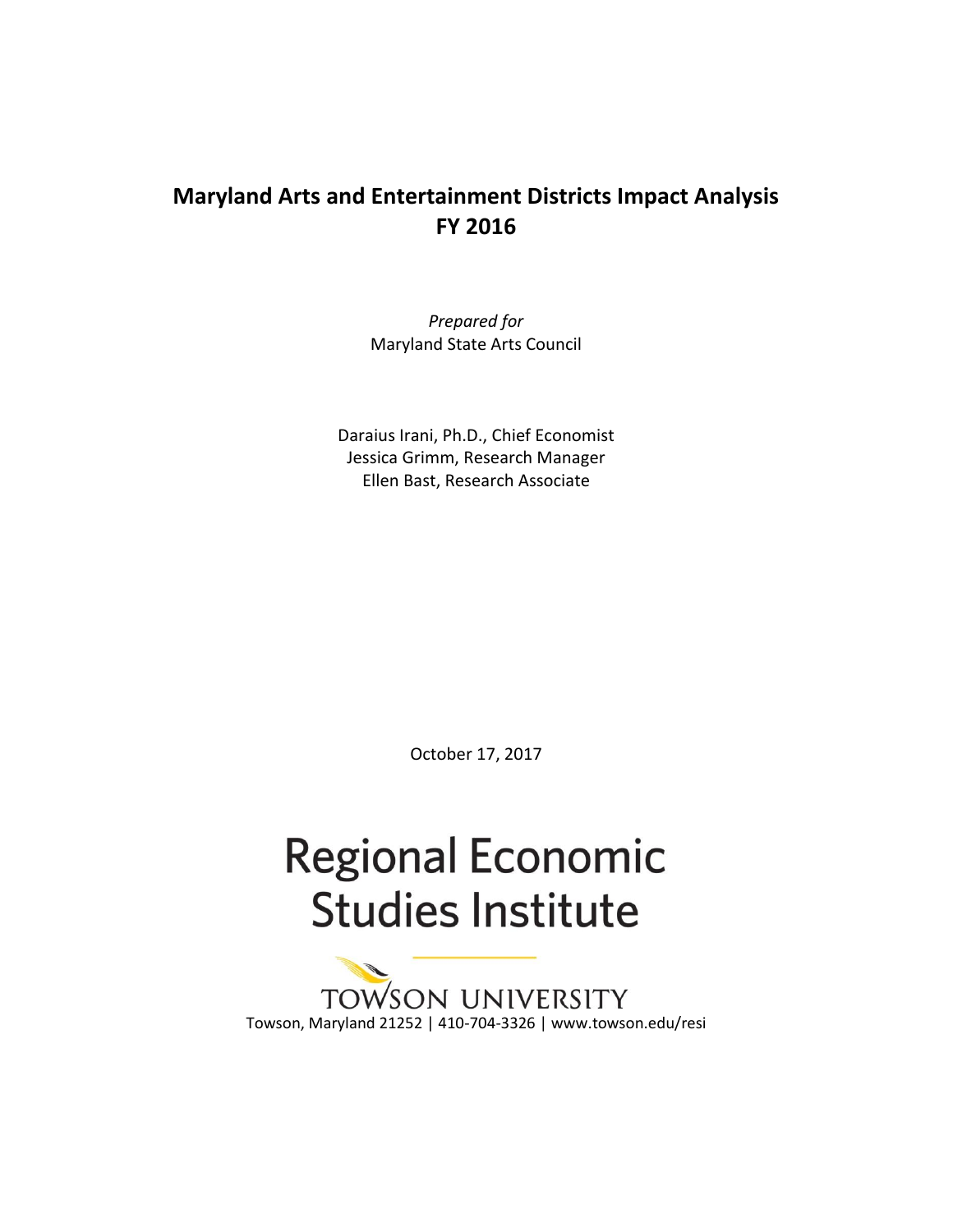# **Table of Contents**

| 1.0   |  |  |
|-------|--|--|
| 1.1   |  |  |
| 1.2   |  |  |
| 1.2.1 |  |  |
| 1.2.2 |  |  |
| 2.0   |  |  |
| 3.0   |  |  |
| 4.0   |  |  |
| 4.1   |  |  |
| 4.2   |  |  |
| 4.3   |  |  |
| 4.3.1 |  |  |
| 4.3.2 |  |  |
| 5.0   |  |  |
| 6.0   |  |  |
|       |  |  |
|       |  |  |
| B.1   |  |  |
| B.2   |  |  |
| B.3   |  |  |
| B.4   |  |  |
| B.5   |  |  |
|       |  |  |
|       |  |  |
|       |  |  |

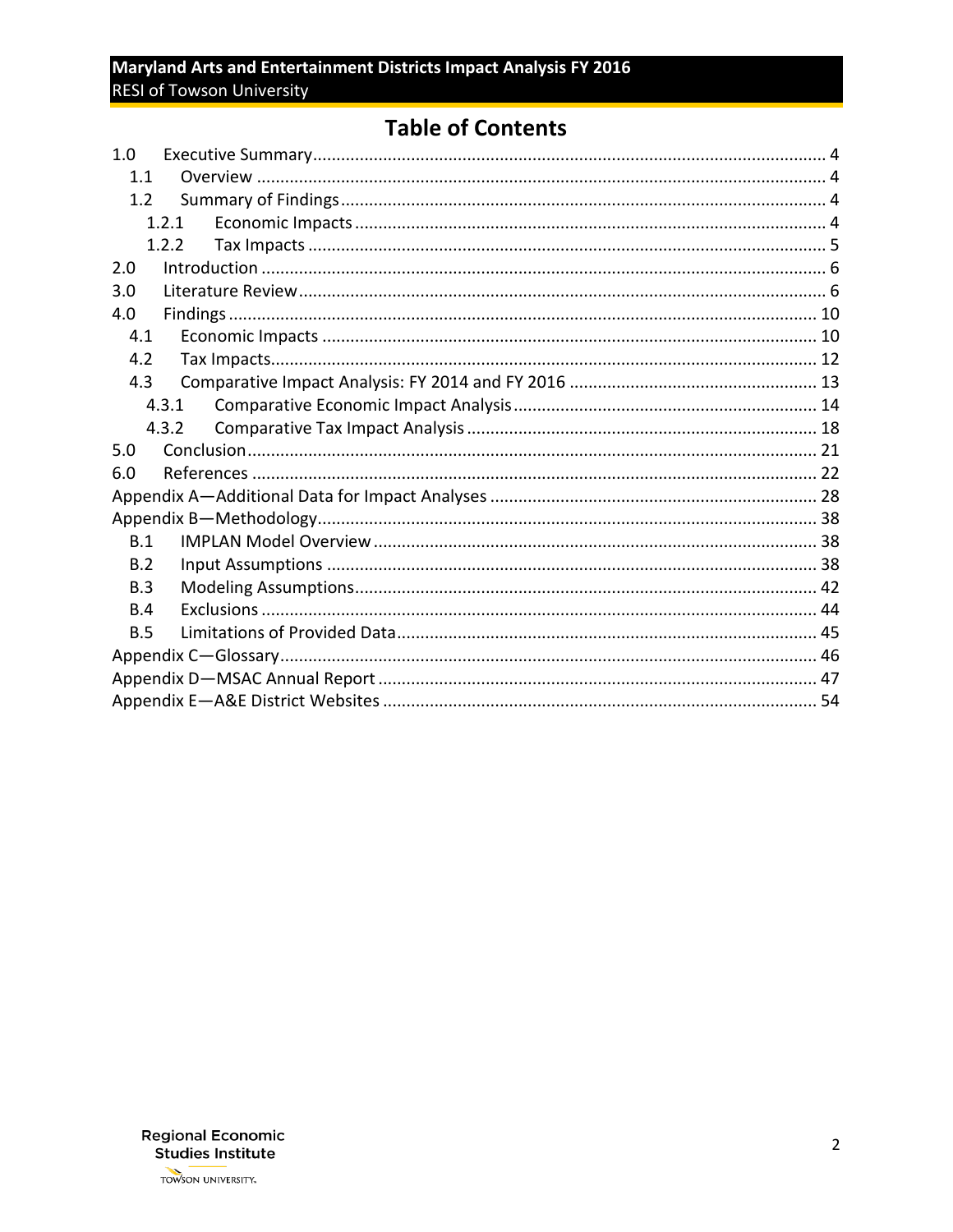# **Table of Figures**

| Figure 1: Statewide Economic Impact of the Nonprofit Arts and Culture Industry  7<br>Figure 2: Statewide Economic Comparison of Arts and Cultural Production Industries across |
|--------------------------------------------------------------------------------------------------------------------------------------------------------------------------------|
|                                                                                                                                                                                |
|                                                                                                                                                                                |
| Figure 4: Statewide Economic Impacts of Maryland's A&E Districts by Type of Activity, FY 2016                                                                                  |
|                                                                                                                                                                                |
| Figure 5: Statewide Tax Impacts by Type of Activity in Maryland's A&E Districts, FY 2016  12                                                                                   |
|                                                                                                                                                                                |
| Figure 7: Total Economic Impact of Maryland's A&E Districts, FY 2014 (2015 Dollars) 14                                                                                         |
| Figure 8: Total Economic Impact of Maryland's A&E Districts, FY 2014 (2017 Dollars) 15                                                                                         |
| Figure 9: Change in Total Economic Impact of Maryland's A&E Districts, FY 2014-FY 2016  16                                                                                     |
| Figure 10: Change in Statewide Economic Impact by Type of Activity of Maryland's A&E                                                                                           |
|                                                                                                                                                                                |
| Figure 11: Summary of Change in Statewide Economic Impact of Maryland's A&E Districts,                                                                                         |
|                                                                                                                                                                                |
| Figure 12: Total Tax Impact of Maryland's A&E Districts, FY 2014 (2015 Dollars)  18                                                                                            |
| Figure 13: Total Tax Impact of Maryland's A&E Districts, FY 2014 (2017 Dollars) 19                                                                                             |
| Figure 14: Change in Total Tax Impact of Maryland's A&E Districts, FY 2014-FY 2016 20                                                                                          |
| Figure 15: Change in Statewide Tax Impact by Type of Activity of Maryland's A&E Districts, FY                                                                                  |
|                                                                                                                                                                                |
|                                                                                                                                                                                |
|                                                                                                                                                                                |
|                                                                                                                                                                                |
|                                                                                                                                                                                |
| Figure 20: Change in Employment in 24 A&E Districts by Type of Activity, FY 2014-FY 2016  34                                                                                   |
| Figure 21: Change in State GDP in 24 A&E Districts by Type of Activity, FY 2014-FY 2016 (2017                                                                                  |
|                                                                                                                                                                                |
| Figure 22: Change in Wages in 24 A&E Districts by Type of Activity, FY 2014-FY 2016 (2017                                                                                      |
|                                                                                                                                                                                |
| Figure 23: Change in Total Tax Impact in 24 A&E Districts by Type of Activity, FY 2014-FY 2016                                                                                 |
|                                                                                                                                                                                |
|                                                                                                                                                                                |
|                                                                                                                                                                                |
|                                                                                                                                                                                |
|                                                                                                                                                                                |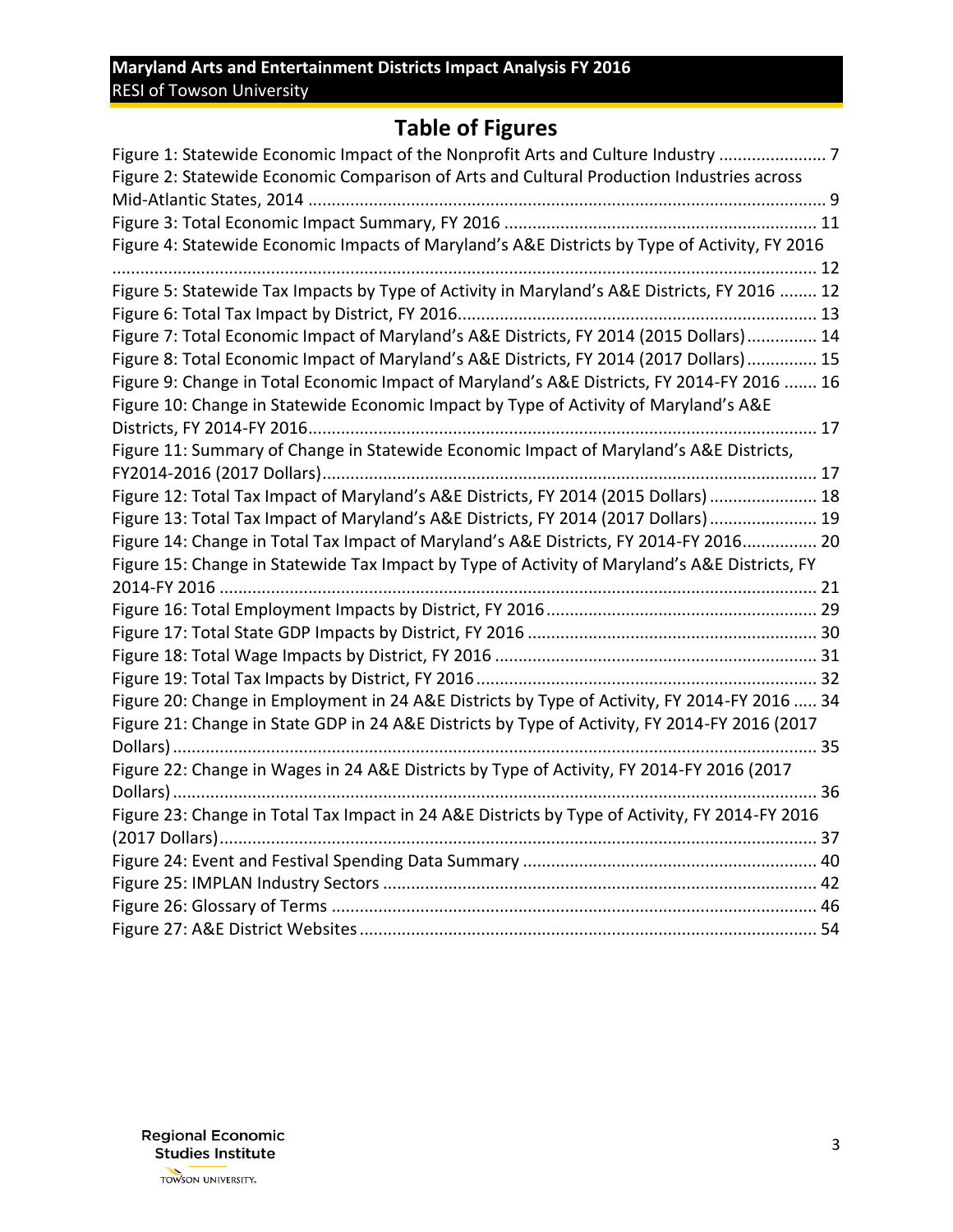# <span id="page-3-0"></span>**1.0 Executive Summary**

#### <span id="page-3-1"></span>**1.1 Overview**

The Maryland State Arts Council (MSAC) sought a report detailing the economic and tax impacts of the 24 Maryland Arts and Entertainment Districts (A&E districts) in existence during the study period, fiscal year (FY) 2016, on Maryland's economy. As one of the first states to develop this designation, Maryland's A&E districts have served as an example for other states developing similar programs.<sup>1</sup>

To achieve the project objective, the Regional Economic Studies Institute (RESI) of Towson University conducted an economic and tax impact analysis of the A&E districts. To quantify these impacts, RESI used the IMPLAN input/output model. For more information regarding IMPLAN and RESI's methodology (assumptions, exclusions, etc.), please refer to Appendix B. Additionally, a glossary of terms can be found in Appendix C.

This analysis answers the following questions for FY 2016:

- 1. How many direct, indirect, and induced jobs have the districts created?
- 2. How much direct, indirect, and induced economic activity (state GDP) have the districts generated?
- 3. What are the direct, indirect, and induced wage impacts of the districts?
- 4. How much in tax revenues have the districts generated for the state of Maryland?
- 5. How do economic and tax impacts for Maryland's A&E districts in FY 2016 compare to the impacts in FY 2014?

### <span id="page-3-2"></span>**1.2 Summary of Findings**

Below are RESI's key findings concerning the economic and tax impacts of the A&E districts for FY 2016.<sup>2</sup> Economic and tax impacts presented in this report are based upon two factors: economic activity from new businesses within districts and spending associated with events and festivals held within districts in FY 2016.

#### <span id="page-3-3"></span>**1.2.1 Economic Impacts**

- The A&E districts supported an estimated 6,256 direct, 997 indirect, and 1,341 induced jobs, to total 8,594 jobs, during FY 2016.
	- o Approximately 800 of these jobs (564 direct, 107 indirect, and 128 induced) were generated by new businesses formed within A&E districts' boundaries.
	- $\circ$  The other 7,795 jobs (5,692 direct, 889 indirect, and 1,213 induced) were supported by visitor spending at events and festivals supported by the A&E districts.

 $\overline{\phantom{a}}$ 

<sup>&</sup>lt;sup>1</sup> National Assembly of State Arts Agencies, "State Cultural District Programs: Key Issues, Strategies and Management Policies," 12, accessed August 1, 2017, https://nasaa-arts.org/wpcontent/uploads/2017/03/CulturalDistrictsStrategySampler.pdf.

<sup>&</sup>lt;sup>2</sup> While this analysis takes into account as many variables as possible, it is important to note that a number of assumptions and exclusions were made as a result of missing data and other factors.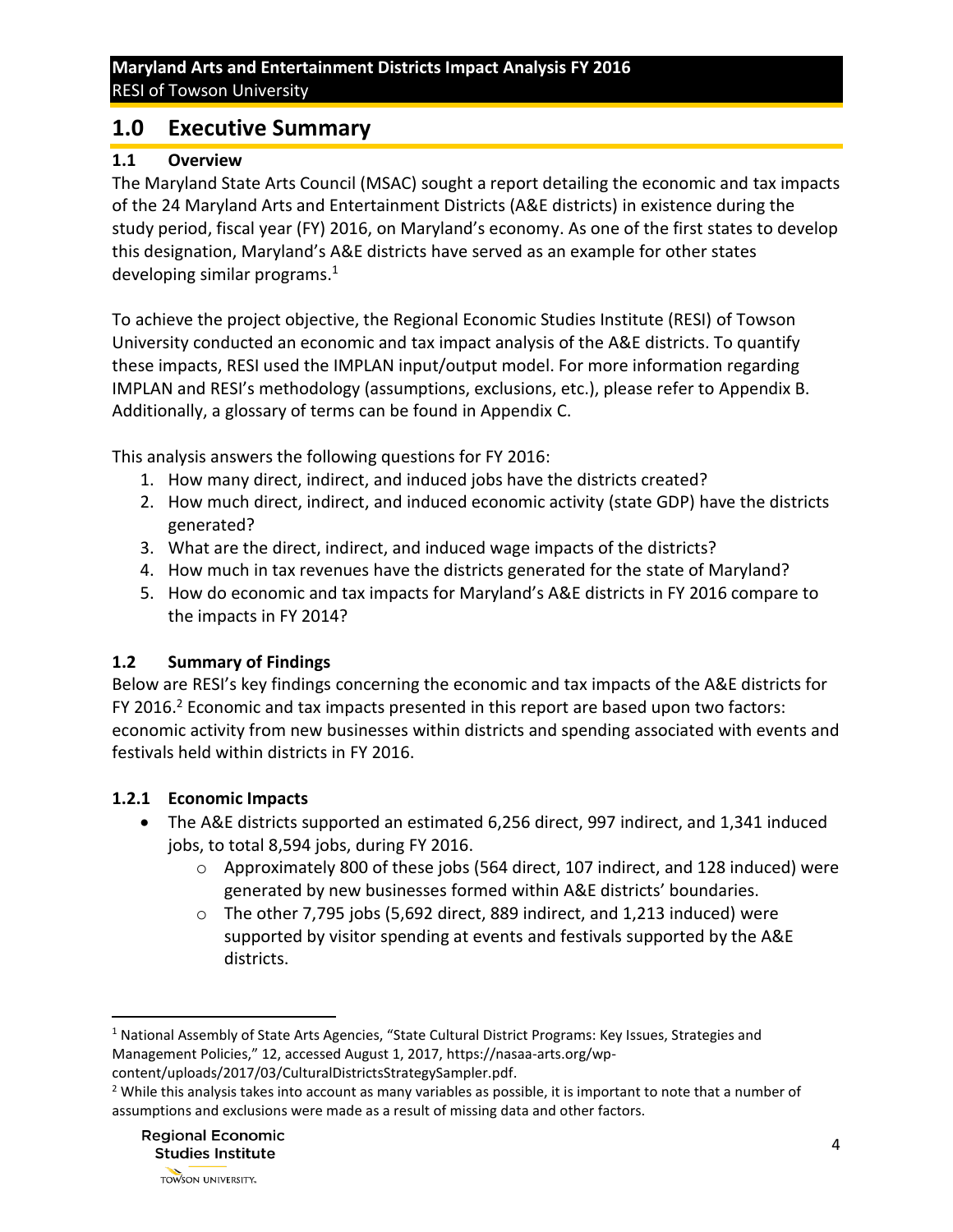- The A&E districts supported over \$855.8 million in total state GDP (\$494.2 million in direct state GDP, \$165.5 million in indirect state GDP, and \$196.1 million in induced state GDP) during FY 2016.
	- o Approximately \$94.5 million (\$56.7 million in direct state GDP, \$18.9 million in indirect state GDP, and \$18.8 million in induced state GDP) was generated by new businesses formed within A&E districts' boundaries.
	- o The other \$761.4 million (\$437.5 million in direct state GDP, \$146.5 million in indirect state GDP, and \$177.3 million in induced state GDP) was supported by visitor spending at events and festivals supported by the A&E districts.
- Nearly \$267.0 million in total wages, comprised of \$162.4 million in direct wages, \$46.6 million in indirect wages, and \$57.9 million in induced wages, was supported by the A&E districts during FY 2016.
	- o Approximately \$26.7 million in wages, the sum of \$15.5 million in direct wages, \$5.5 million in indirect wages, and \$5.8 million in induced wages, was generated by new businesses formed within A&E districts' boundaries.
	- o The remaining \$240.3 million in wages, comprised of \$146.9 million in direct wages, \$41.2 million in indirect wages, and \$52.2 million in induced wages, was supported by visitor spending at events and festivals supported by the A&E districts.
- When compared to FY 2014, Maryland's A&E districts in FY 2016 supported an additional 2,617 jobs, \$261.6 million in state GDP, and \$60.5 million in wages.

# <span id="page-4-0"></span>**1.2.2 Tax Impacts**

- New businesses formed within A&E districts' boundaries during FY 2016 generated nearly \$5.7 million in tax revenues. $3$
- Visitor spending at events and festivals supported by the A&E districts supported nearly \$57.9 million in tax revenues during FY 2016.
- The total tax revenue impact of the A&E districts came to approximately \$63.5 million during FY 2016.
- When compared to FY 2014, Maryland's A&E districts in FY 2016 contributed an additional \$23.5 million in state and local tax revenues.

 $\overline{\phantom{a}}$ 

<sup>&</sup>lt;sup>3</sup> Total tax revenues refer to property, income, sales, payroll, and other tax revenues supported on the state and local levels.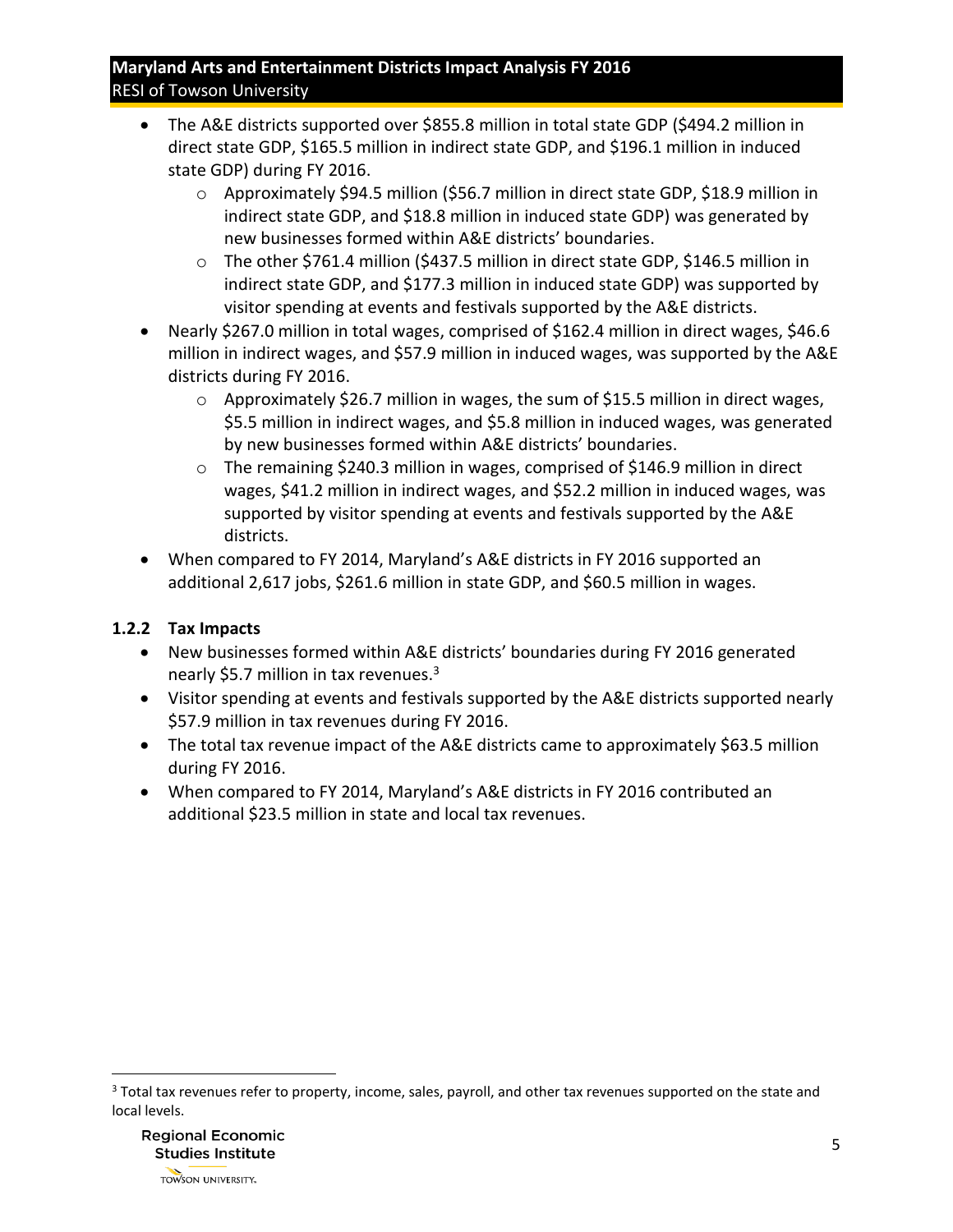# <span id="page-5-0"></span>**2.0 Introduction**

The Maryland State Arts Council (MSAC) sought a report detailing the economic and tax impacts of the 24 Maryland Arts and Entertainment Districts (A&E districts) in existence during the study period, fiscal year (FY) 2016, on Maryland's economy. As one of the first states to develop this designation, Maryland's A&E districts serve as a case study and leading example for other states.<sup>4</sup>

To achieve the project objective, the Regional Economic Studies Institute (RESI) of Towson University estimated job creation, economic activity (also referred to as output or state GDP), and wages attributable to the A&E districts in FY 2016. <sup>5</sup> These results were broken down by type of impact (direct, indirect, and induced). RESI also estimated the tax impacts associated with the program.

This analysis answers the following questions:

- 1. How many direct, indirect, and induced jobs have the districts created?
- 2. How much direct, indirect, and induced economic activity has the project generated?
- 3. What are the direct, indirect, and induced wage impacts of the districts?
- 4. What amount of tax revenues have the districts generated for the State of Maryland?
- 5. How do economic and tax impacts for Maryland's A&E districts in FY 2016 compare to the impacts in FY 2014?

The report will continue as follows:

- Section 3.0 provides a review of relevant literature to contextualize the analysis.
- Section 4.0 presents the economic and tax impact findings from RESI's analysis. This section also includes a comparative analysis of impacts from FY 2016 and impacts from FY 2014.

To quantify the economic and tax impacts, RESI used the IMPLAN input/output model. For more information regarding IMPLAN, please refer to Appendix B.

# <span id="page-5-1"></span>**3.0 Literature Review**

To provide context to the impact analysis, RESI analyzed findings from similar studies of comparable programs and/or designations. Across the nation, the adoption of statewide arts and cultural district programs and the designation of local cultural districts has continued to increase. As of 2015, a total of 13 states (Maryland, Colorado, Indiana, Iowa, Kentucky, Louisiana, Massachusetts, New Mexico, Oklahoma, Rhode Island, South Carolina, Texas, and West Virginia) had functioning statewide cultural district programs.<sup>6</sup> These 13 states have

l <sup>4</sup> National Assembly of State Arts Agencies, "State Cultural District Programs: Key Issues, Strategies and Management Policies," 12, accessed August 1, 2017, https://nasaa-arts.org/wp-

content/uploads/2017/03/CulturalDistrictsStrategySampler.pdf.

<sup>&</sup>lt;sup>5</sup> For definitions of terms, please refer to Appendix C.

<sup>&</sup>lt;sup>6</sup> National Assembly of State Art Agencies, "State Policy Briefs: Tools for Arts Decision Making," 14, 2015, accessed June 29, 2017, https://nasaa-arts.org/nasaa\_research/stateculturaldistrictspolicybrief/.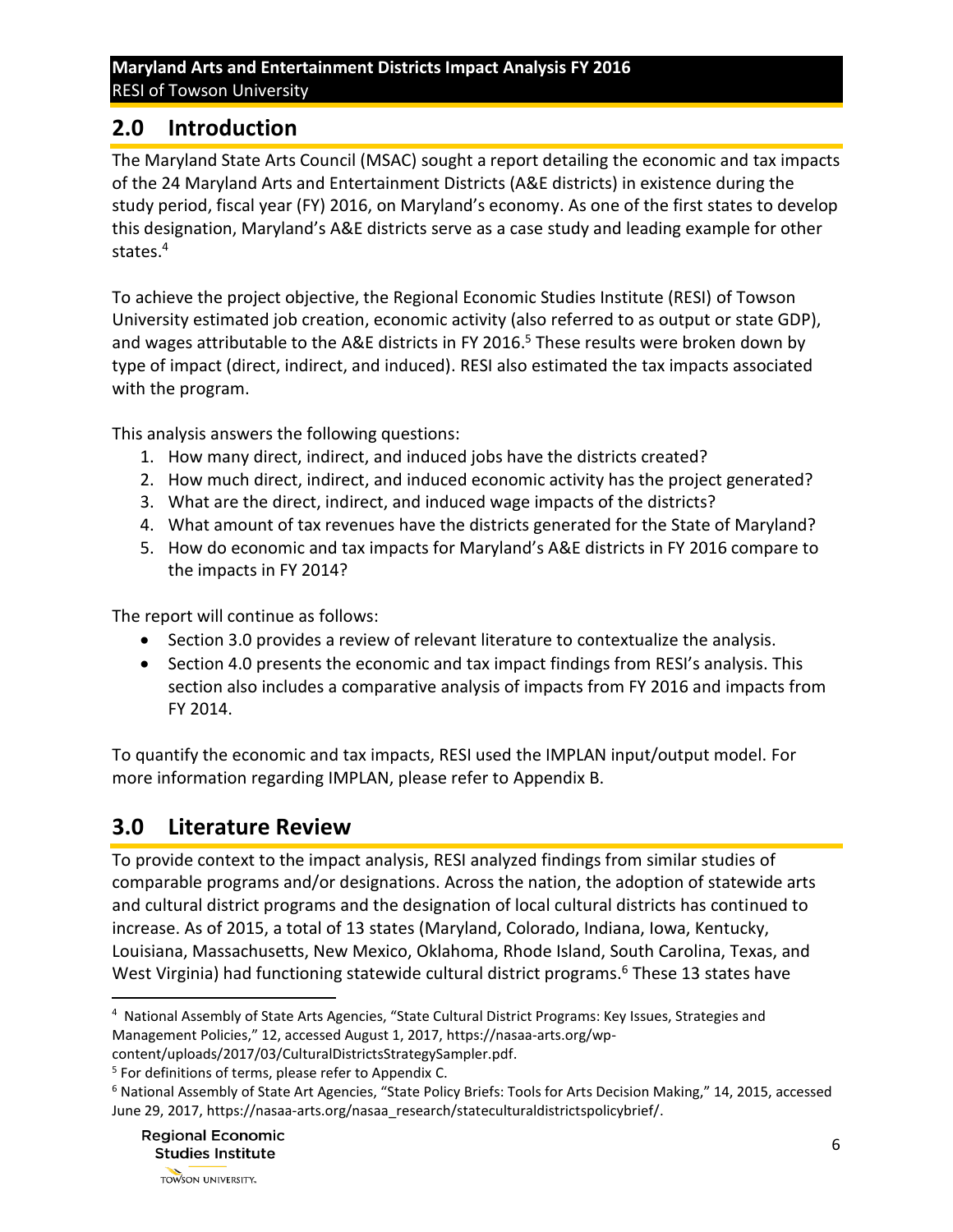successfully created a total of more than 250 cultural districts across the United States.<sup>7</sup> California recently designated 14 cultural districts throughout the state and plans to fully implement their program in 2019. $8$  Additionally, Arkansas has created cultural districts legislatively but has not yet implemented their program.<sup>9</sup>

In June 2017, Americans for the Arts released *Arts & Economic Prosperity V*, an update to the organization's series of publications on the economic impacts of the nonprofit arts and culture industry at the local and national levels.<sup>10</sup> The report's findings indicate that in 2015, the nonprofit arts and culture industry generated \$166.3 billion in total direct expenditures, supported 4.6 million full-time equivalent jobs, and produced \$96.07 billion in resident household income.<sup>11</sup> Furthermore, as detailed in the report, the nonprofit arts and culture industry generated \$25.7 billion in local, state, and federal government tax revenue.<sup>12</sup>

The *Arts & Economic Prosperity V* report also details statewide economic impacts of nonprofit arts and cultural industries.<sup>13</sup> While these results are not directly comparable with RESI's analysis, they provide insight to the role of arts and culture industries in various state economies. [Figure 1](#page-6-0) below summarizes the findings of the *Arts & Economic Prosperity V* report for selected states in the Mid-Atlantic region.<sup>14</sup>

| <b>State</b>            | <b>Direct</b><br><b>Expenditures</b> | <b>Full-Time</b><br><b>Equivalent</b><br>Jobs | <b>Resident</b><br>Household<br>Income | <b>State and Local</b><br><b>Tax Revenue</b> |
|-------------------------|--------------------------------------|-----------------------------------------------|----------------------------------------|----------------------------------------------|
| Delaware                | \$149,903,883                        | 4,062                                         | \$111,640,000                          | \$10,452,000                                 |
| District of<br>Columbia | \$2,906,271,526                      | 39,720                                        | \$1,234,017,000                        | \$193,041,00015                              |
| Maryland                | \$961,572,264                        | 25,248                                        | \$643,499,000                          | \$87,366,000                                 |
| New Jersey              | \$519,814,484                        | 14,342                                        | \$340,048,000                          | \$40,964,000                                 |
| Pennsylvania            | \$3,388,145,326                      | 100,114                                       | \$2,205,857,000                        | \$402,116,000                                |

#### <span id="page-6-0"></span>**Figure 1: Statewide Economic Impact of the Nonprofit Arts and Culture Industry**

Source: Americans for the Arts

<sup>9</sup> Ibid.

 $\overline{\phantom{a}}$ 

<sup>10</sup> Americans for the Arts, "Arts & Economic Prosperity V: The Economic Impact of Nonprofit Arts & Cultural Organizations and Their Audiences," 1, June 2017, accessed June 20, 2017,

<sup>7</sup> National Assembly of State Art Agencies, "State Policy Briefs: Tools for Arts Decision Making," 1.

<sup>8</sup> California Cultural Districts, "14 California Cultural Districts Announced in New Creative Statewide Program," July 13, 2017, accessed September 11, 2017, https://www.caculturaldistricts.org/announcement.

http://www.americansforthearts.org/sites/default/files/aep5/PDF\_Files/NationalFindings\_StatisticalReport.pdf.  $11$  Ibid., 4.

 $12$  Ibid.

<sup>13</sup> Ibid., B-53.

<sup>14</sup> Ibid., B-48, B-53.

<sup>&</sup>lt;sup>15</sup> Government revenue for the District of Columbia reflects only local government revenue due to the absence of state government.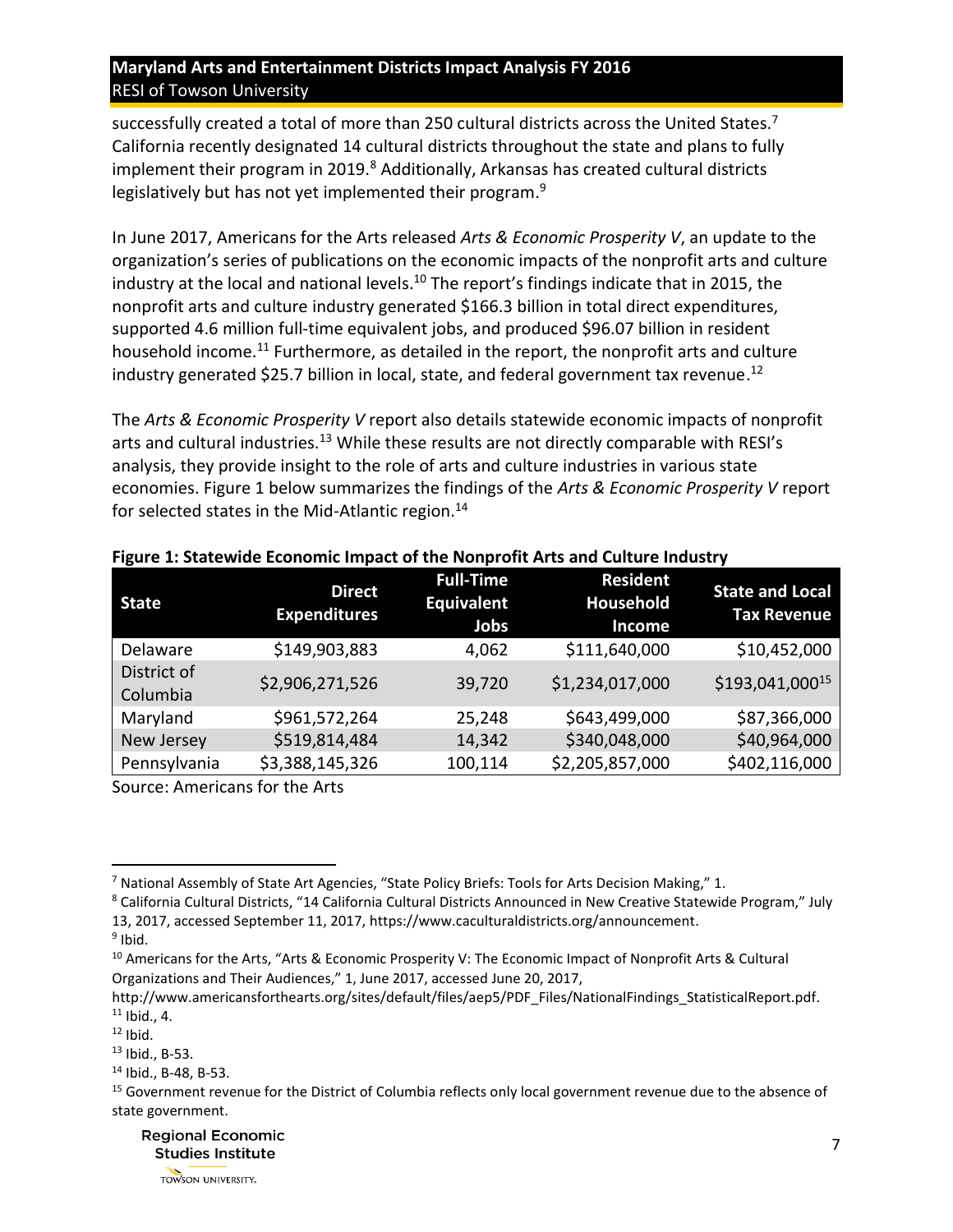Similarly, to emphasize the role of nonprofit arts and cultural organizations in the national economy, Americans for the Arts compared the percentage of the workforce employed in arts organizations to other selected professions. Employment attributed to nonprofit arts and cultural organizations accounts for 0.83 percent of the United States workforce, a share that is almost twice as large as lawyers, who represent 0.44 percent, and well over double the proportion of farming, fishing, and forestry workers at 0.33 percent.<sup>16</sup> Combined, all arts and cultural sectors accounted for a larger share of national GDP than transportation, construction, or agriculture.<sup>17</sup>

At present, initial reported figures for impacts or comparisons associated with arts, culture, and entertainment industries may not be as specific and in-depth as needed to compare directly to RESI's analysis. For example, *Arts and Economic Prosperity V* considered only the direct industry expenditures to determine the economic impacts, whereas RESI considers event-related spending and business openings and closings when determining the economic impacts. Additionally, the results reported in *Arts and Economic Prosperity V* reflect only the impacts of nonprofit organizations, excluding commercial arts and entertainment sectors and individual artist spending in the focus area.<sup>18</sup>

The Bureau of Economic Analysis (BEA) has also reported substantial economic growth in the arts and culture industry. In 2014, the arts and culture industry accounted for a total of \$729.6 billion, representing 4.2 percent of GDP.<sup>19</sup> National economic activity due to the arts and culture industry has increased for three consecutive years and grew at a rate of 1.9 percent in 2014.<sup>20</sup> The BEA uses the Arts and Cultural Production Satellite Account (ACPSA) to collect and publish data on a broad range of arts and culture industries on national and state economies.<sup>21</sup> [Figure](#page-7-0) 2 below summarizes the data released by the BEA comparing all arts and cultural production industries for selected states in the Mid-Atlantic region.22, 23, 24, 25, 26, 27

<span id="page-7-0"></span> $\overline{\phantom{a}}$ 

<sup>&</sup>lt;sup>16</sup> Americans for the Arts, "Arts & Economic Prosperity V," 5.

<sup>17</sup> Ibid., 8.

 $18$  Ibid., A-2.

<sup>&</sup>lt;sup>19</sup> Bureau of Economic Analysis, "Arts and Culture Grow for Third Straight Year," 1, 2017, accessed June 20, 2017, https://www.bea.gov/newsreleases/general/acpsa/2017/\_pdf/acpsa0417.pdf.  $20$  Ibid.

<sup>&</sup>lt;sup>21</sup> Bureau of Economic Analysis, "Arts and Cultural Production Satellite Account," 2017, accessed June 20, 2017, https://www.bea.gov/regional/arts-and-culture/index.cfm.

 $22$  Ibid.

<sup>&</sup>lt;sup>23</sup> Bureau of Economic Analysis, "Delaware-2014: Arts and Cultural Production Satellite Account," 2017, accessed August 3, 2017, https://www.bea.gov/regional/pdf/acpsa/Arts%20-%20Delaware.pdf.

<sup>&</sup>lt;sup>24</sup> Bureau of Economic Analysis, "District of Columbia-2014: Arts and Cultural Production Satellite Account," 2017, accessed August 3, 2017, https://www.bea.gov/regional/pdf/acpsa/Arts%20-%20District%20of%20Columbia.pdf. <sup>25</sup> Bureau of Economic Analysis, "Maryland-2014: Arts and Cultural Production Satellite Account," 2017, accessed August 3, 2017, https://www.bea.gov/regional/pdf/acpsa/Arts%20-%20Maryland.pdf.

<sup>&</sup>lt;sup>26</sup> Bureau of Economic Analysis, "New Jersey-2014: Arts and Cultural Production Satellite Account," 2017, accessed August 3, 2017, https://www.bea.gov/regional/pdf/acpsa/Arts%20-%20New%20Jersey.pdf.

<sup>&</sup>lt;sup>27</sup> Bureau of Economic Analysis, "Pennslyvania-2014: Arts and Cultural Production Satellite Account," 2017, accessed August 3, 2017, https://www.bea.gov/regional/pdf/acpsa/Arts%20-%20Pennsylvania.pdf.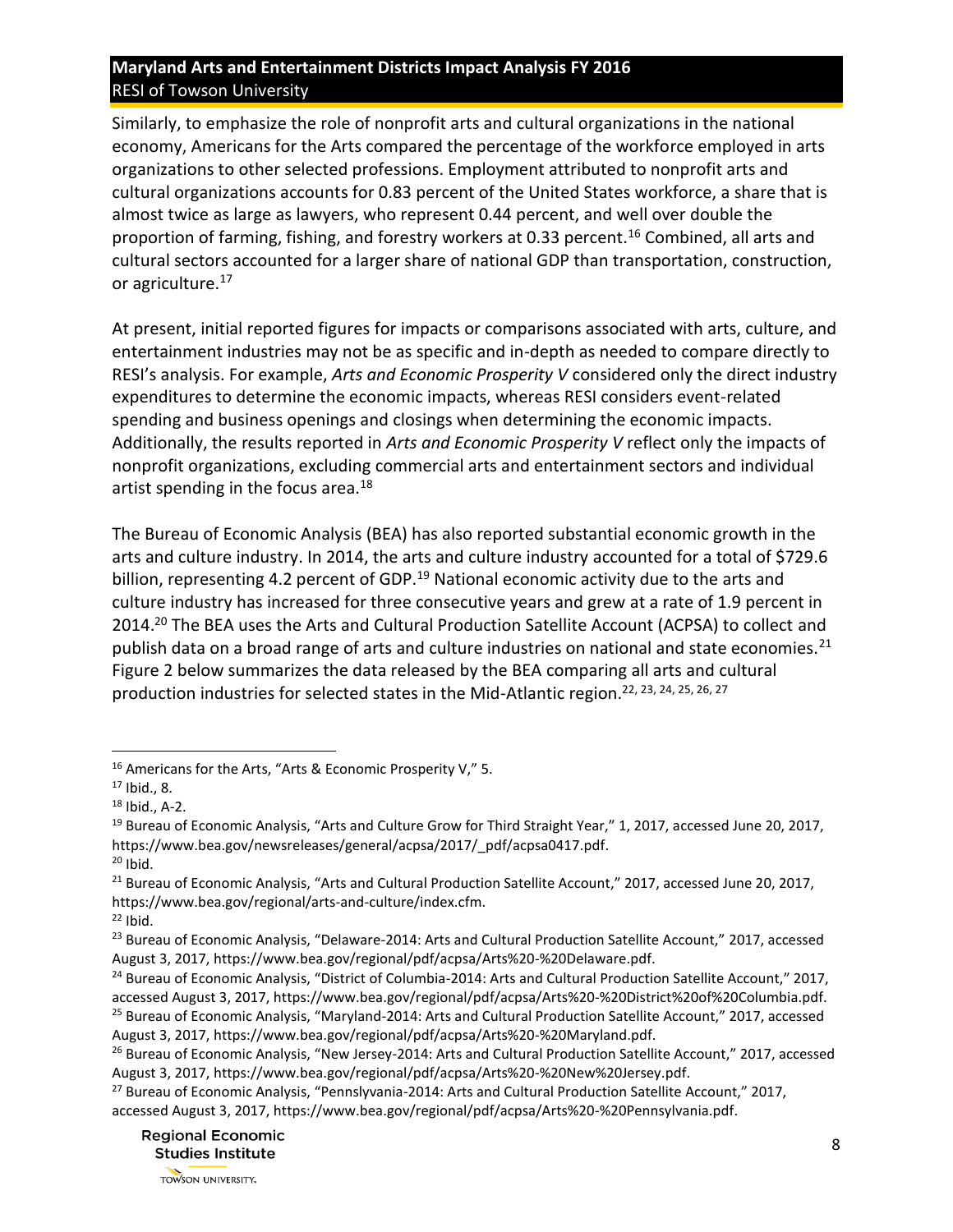| <b>Employment</b> | <b>Employment</b><br>Location<br>Quotient | Compensation<br>(in thousands) | Compensation<br><b>Location</b><br>Quotient |
|-------------------|-------------------------------------------|--------------------------------|---------------------------------------------|
| 8,996             | 0.65                                      | \$489,165                      | 0.45                                        |
| 51,603            | 2.51                                      | \$6,879,389                    | 2.92                                        |
| 80,498            | 0.95                                      | \$5,696,923                    | 0.87                                        |
| 130,603           | 0.88                                      | \$10,867,194                   | 0.81                                        |
| 169,761           | 0.85                                      | \$10,676,812                   | 0.74                                        |
| 4,802,813         | 1.00                                      | \$355,213,442                  | 1.00                                        |
|                   |                                           |                                |                                             |

<span id="page-8-0"></span>**Figure 2: Statewide Economic Comparison of Arts and Cultural Production Industries across Mid-Atlantic States, 2014**

Source: BEA ACPSA

As seen in [Figure 2,](#page-7-0) employment and compensation vary widely across the Mid-Atlantic region. To further contextualize the comparison, employment and compensation location quotients are also included. Location quotients indicate a specific industry's level of concentration, with respect to employment or compensation levels in a region, relative to its concentration in the United States.<sup>28</sup> The national location quotient is set to 1.0, and regional location quotients are compared to this benchmark.<sup>29</sup> Total national employment and compensation data are also provided for context.

The location quotients in [Figure 2](#page-7-0) show that the level of employment in Maryland for arts and cultural production industries is 5 percentage points below the national employment concentration of these industries. Compensation in the arts and cultural production industries in Maryland is 13 percentage points below the concentration of national compensation. However, with the exception of Washington, D.C., Maryland's arts industry as defined by employment and compensation location quotients is stronger than in other regional states.

ACPSA data for state employment and compensation recorded by the BEA include both core and supporting industries. The BEA defines core ACPSA industries as "originators of ideas and content associated with the creation of arts and culture."<sup>30</sup> Supporting ACPSA industries are defined by the BEA as industries that "produce and disseminate arts and cultural commodities."<sup>31</sup> As a result, the data summarized above includes a very broad range of industries related to arts and cultural production. The BEA's findings include impacts far beyond the scope of the *Arts & Economic Prosperity V* report, which only refers to the nonprofit arts and culture industry. However, the BEA's information helps to paint a picture of the total impact that all arts and cultural production-related industries have on state economies.

<sup>28</sup> Bureau of Economic Analysis, "ACPSA Definitions," 2017, accessed August 3, 2017, https://www.bea.gov/regional/pdf/acpsa/definitions.pdf.

 $\overline{\phantom{a}}$ 

 $30$  Ibid.

 $29$  Ibid.

 $31$  Ibid.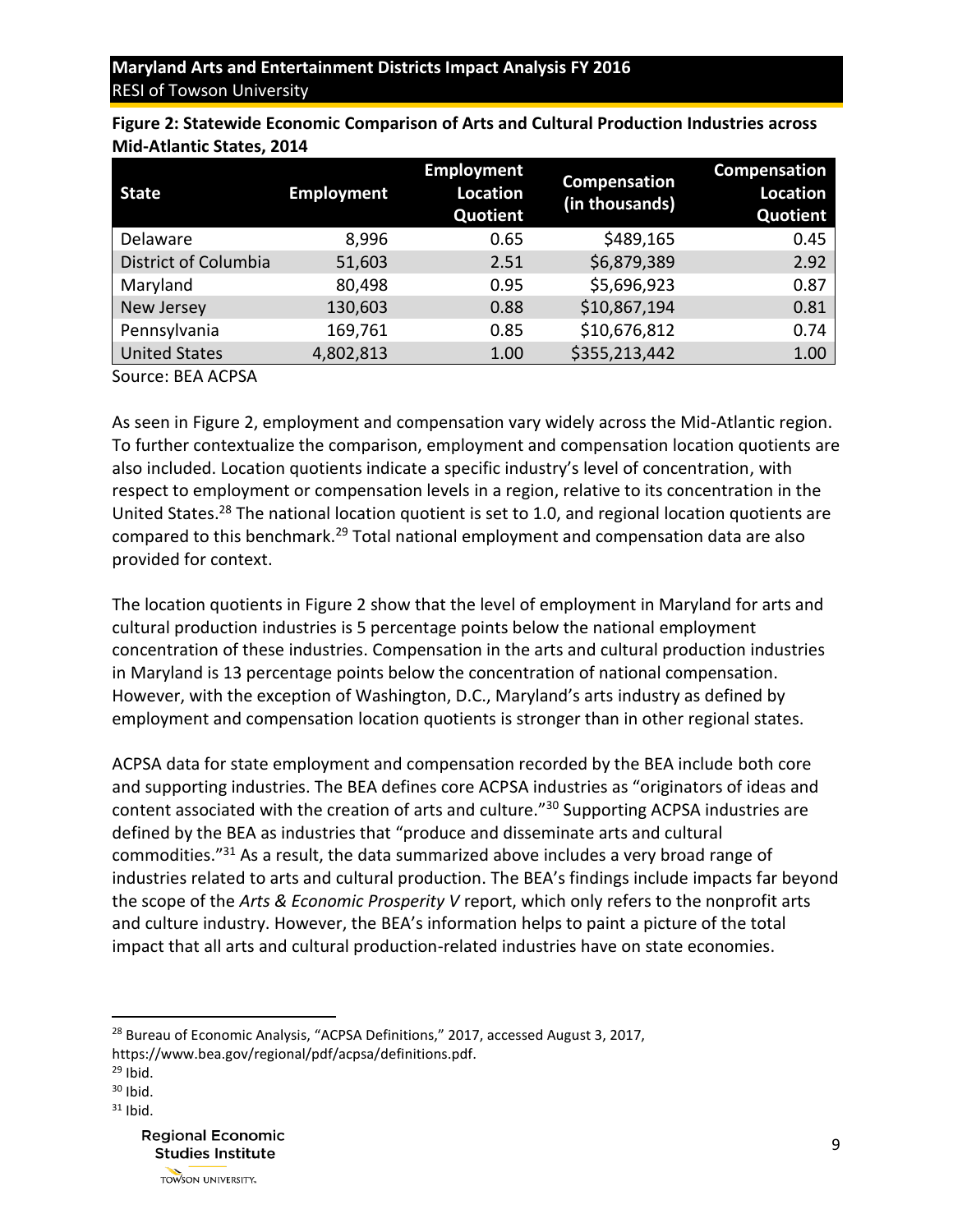In contrast, RESI's analysis estimates the economic impact from Maryland's state-designated A&E districts. When making these comparisons, it is important to note that definitions of the industry may vary—whether referred to as the "arts industry," "cultural industry," or "creative industry." While there are limitations associated with comparing other research to RESI's findings, this comparison can help to frame the industry analysis. As these designations become more widespread, further research regarding their impacts will become available.

# <span id="page-9-0"></span>**4.0 Findings**

#### <span id="page-9-1"></span>**4.1 Economic Impacts**

<span id="page-9-2"></span>To determine the economic impacts of Maryland's A&E districts in FY 2016, RESI used data from annual reports that A&E districts submitted to MSAC, which MSAC then provided to RESI. For information regarding the data provided in the annual report, please refer to Appendix D. A summary of the total economic impacts—generated by new businesses as well as visitor spending at events and festivals—in the A&E districts can be found below in [Figure 3.](#page-9-2) Economic impacts for FY 2016 are presented in 2017 dollars.

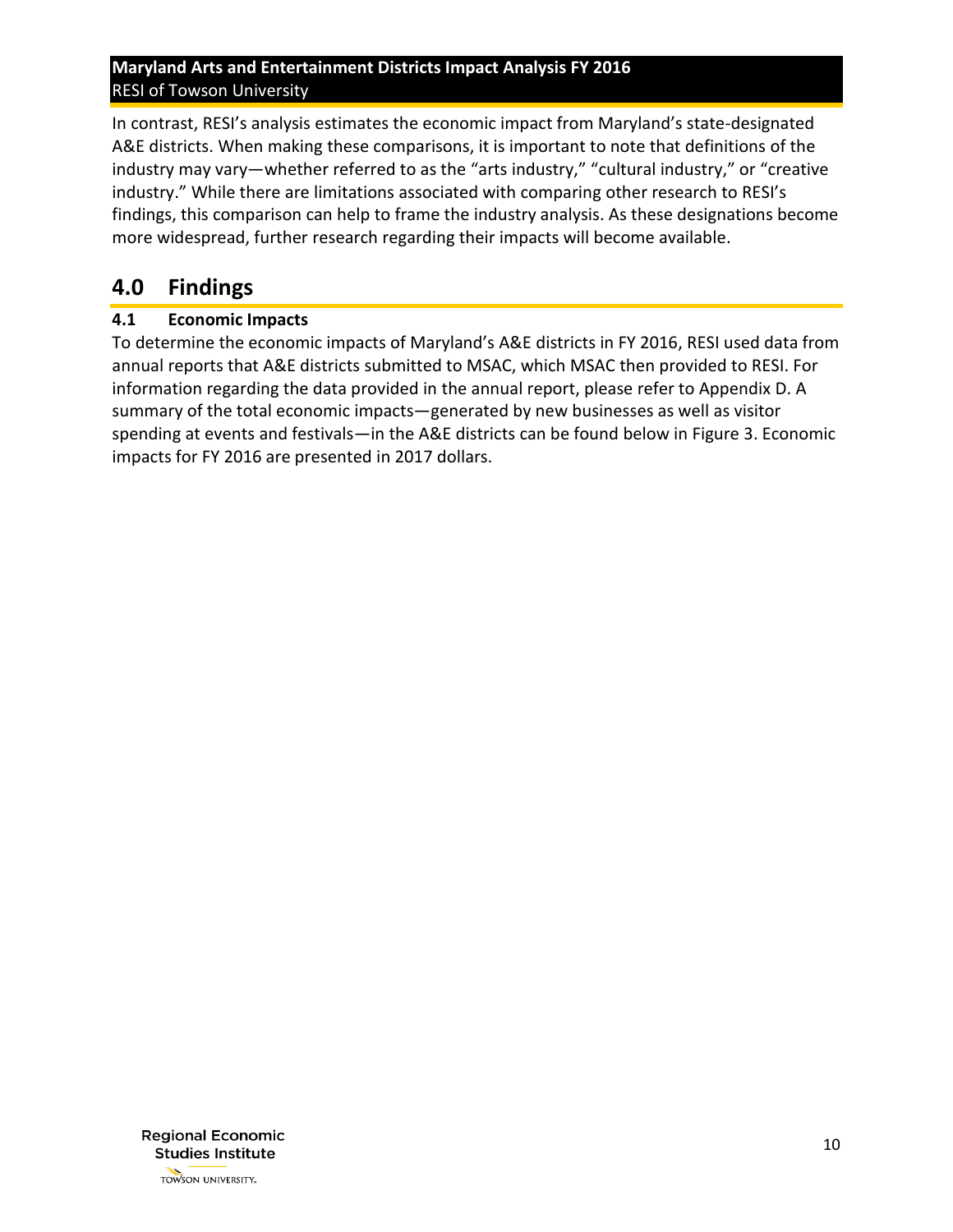| Figure 3: Total Economic Impact Summary, FY 201632 |                         |                   |                  |               |  |  |  |  |
|----------------------------------------------------|-------------------------|-------------------|------------------|---------------|--|--|--|--|
| <b>District</b>                                    | <b>Designation Year</b> | <b>Employment</b> | <b>State GDP</b> | <b>Wages</b>  |  |  |  |  |
| Annapolis                                          | 2008                    | 716               | \$69,407,527     | \$21,109,099  |  |  |  |  |
| <b>Bel Air</b>                                     | 2010                    | 689               | \$65,531,783     | \$20,214,853  |  |  |  |  |
| <b>Berlin</b>                                      | 2005                    | 109               | \$10,860,124     | \$3,442,101   |  |  |  |  |
| Bethesda                                           | 2002                    | 453               | \$53,441,575     | \$15,410,995  |  |  |  |  |
| <b>Bromo Tower</b>                                 | 2013                    | 32                | \$2,826,185      | \$569,305     |  |  |  |  |
| Cambridge                                          | 2003                    | 258               | \$25,764,764     | \$8,018,421   |  |  |  |  |
| Chestertown                                        | 2015                    | 143               | \$13,642,303     | \$4,331,191   |  |  |  |  |
| Cumberland                                         | 2002                    | 245               | \$25,416,102     | \$7,718,071   |  |  |  |  |
| Denton                                             | 2005                    | 55                | \$5,559,797      | \$5,559,797   |  |  |  |  |
| Elkton                                             | 2006                    | 130               | \$13,678,919     | \$4,298,122   |  |  |  |  |
| Frederick                                          | 2003                    | 1,550             | \$152,847,945    | \$47,694,532  |  |  |  |  |
| Frostburg                                          | 2009                    | 46                | \$4,619,285      | \$1,446,987   |  |  |  |  |
| Gateway                                            | 2002                    | 891               | \$88,736,590     | \$27,340,332  |  |  |  |  |
| Grantsville                                        | 2015                    | 55                | \$5,474,557      | \$1,712,717   |  |  |  |  |
| Hagerstown                                         | 2002                    | 476               | \$49,565,042     | \$15,028,478  |  |  |  |  |
| Havre de Grace                                     | 2008                    | 387               | \$41,722,039     | \$12,110,551  |  |  |  |  |
| Highlandtown                                       | 2003                    | 34                | \$2,544,054      | \$799,622     |  |  |  |  |
| Leonardtown                                        | 2014                    | 176               | \$18,640,734     | \$5,673,702   |  |  |  |  |
| Salisbury                                          | 2007                    | 128               | \$13,153,527     | \$4,211,373   |  |  |  |  |
| <b>Silver Spring</b>                               | 2002                    | 1,375             | \$132,195,384    | \$41,428,740  |  |  |  |  |
| Snow Hill                                          | 2006                    | 14                | \$995,985        | \$185,452     |  |  |  |  |
| <b>Station North</b>                               | 2002                    | 420               | \$40,008,936     | \$12,394,417  |  |  |  |  |
| Stevensville                                       | 2014                    | 51                | \$4,796,017      | \$1,463,261   |  |  |  |  |
| Wheaton                                            | 2006                    | 158               | \$14,395,965     | \$4,823,589   |  |  |  |  |
| <b>Total</b>                                       |                         | 8,594             | \$855,825,139    | \$266,985,708 |  |  |  |  |

Sources: IMPLAN, RESI

<span id="page-10-1"></span><span id="page-10-0"></span>According to RESI's analysis of provided data for FY 2016, the A&E districts collectively supported 8,594 jobs, over \$855.8 million in state GDP, and nearly \$267.0 million in wages. Impacts are presented in 2017 dollars. For a breakdown of statewide impacts, please se[e Figure](#page-10-0)  [4.](#page-10-0)

<sup>&</sup>lt;sup>32</sup> Summed figures throughout the report may not add up exactly to totals due to rounding.



 $\overline{\phantom{a}}$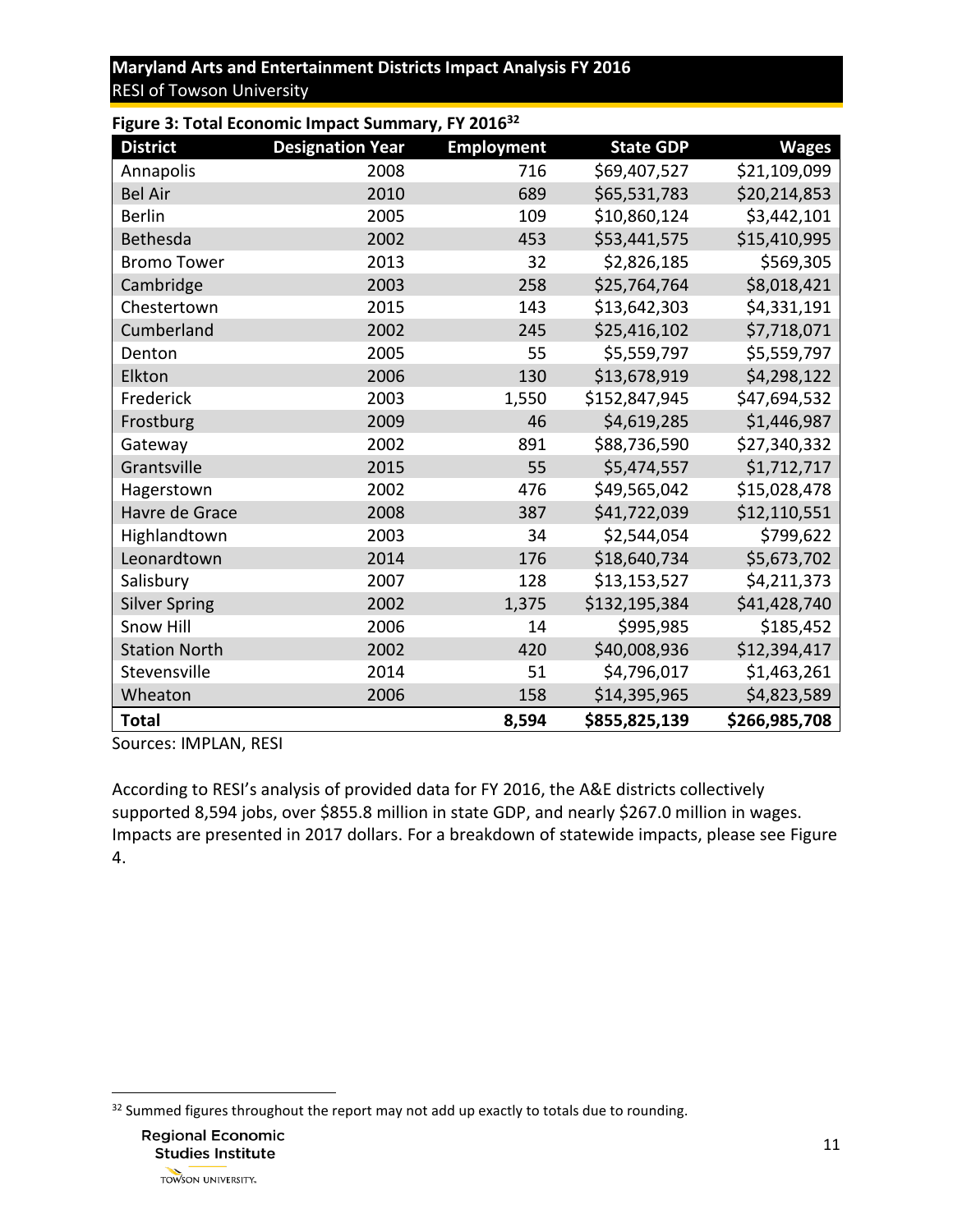|                                                       | Impact        |                 |                |               |  |  |
|-------------------------------------------------------|---------------|-----------------|----------------|---------------|--|--|
|                                                       | <b>Direct</b> | <b>Indirect</b> | <b>Induced</b> | Total         |  |  |
| <b>New Businesses</b>                                 |               |                 |                |               |  |  |
| Employment                                            | 564           | 107             | 128            | 800           |  |  |
| <b>State GDP</b>                                      | \$56,748,656  | \$18,933,527    | \$18,780,759   | \$94,462,942  |  |  |
| <b>Wages</b>                                          | \$15,512,100  | \$5,461,518     | \$5,761,339    | \$26,734,957  |  |  |
| Visitor Spending at Events/Festivals                  |               |                 |                |               |  |  |
| Employment                                            | 5,692         | 889             | 1,213          | 7,795         |  |  |
| <b>State GDP</b>                                      | \$437,508,214 | \$146,523,705   | \$177,330,278  | \$761,362,197 |  |  |
| <b>Wages</b>                                          | \$146,935,544 | \$41,159,832    | \$52,155,376   | \$240,250,752 |  |  |
| New Businesses + Visitor Spending at Events/Festivals |               |                 |                |               |  |  |
| Employment                                            | 6,256         | 997             | 1,341          | 8,594         |  |  |
| <b>State GDP</b>                                      | \$494,256,871 | \$165,457,231   | \$196,111,037  | \$855,825,139 |  |  |
| <b>Wages</b>                                          | \$162,447,644 | \$46,621,350    | \$57,916,714   | \$266,985,708 |  |  |

**Figure 4: Statewide Economic Impacts of Maryland's A&E Districts by Type of Activity, FY 2016**

Sources: BLS, IMPLAN, RESI

As seen in [Figure 4,](#page-10-1) total impacts are driven largely by direct spending at events and festivals. The direct, indirect, induced, and total economic impacts specified for each district by activity type (new businesses and event/festival spending) can be found in Appendix A. For information regarding RESI's methodology and assumptions, please refer to Appendix B.

#### <span id="page-11-0"></span>**4.2 Tax Impacts**

<span id="page-11-1"></span>RESI also estimated the total tax impacts associated with all 24 A&E districts, found in [Figure 5.](#page-11-1) Input data were provided by districts through annual reports to MSAC, which MSAC provided to RESI.

| Tax Impact (2017 Dollars) |                        |              |              |           |             |                                                          |
|---------------------------|------------------------|--------------|--------------|-----------|-------------|----------------------------------------------------------|
|                           | Property <sup>33</sup> | Income       | <b>Sales</b> | Payroll   | Other       | <b>Total</b>                                             |
| <b>New Businesses</b>     | \$1,866,259            | \$1,001,077  | \$1,939,900  | \$44,526  | \$800,949   | \$5,652,711                                              |
| Event<br>Attendance       | \$19,958,809           | \$9,475,070  |              |           |             | \$20,760,848    \$411,658    \$7,244,631    \$57,851,016 |
| <b>Total</b>              | \$21,825,068           | \$10,476,147 | \$22,700,748 | \$456,184 | \$8,045,580 | \$63,503,727                                             |
|                           |                        |              |              |           |             |                                                          |

| Figure 5: Statewide Tax Impacts by Type of Activity in Maryland's A&E Districts, FY 2016 |  |  |  |  |
|------------------------------------------------------------------------------------------|--|--|--|--|
|                                                                                          |  |  |  |  |

Sources: IMPLAN, RESI

As seen in [Figure 5,](#page-11-1) Maryland's 24 A&E districts supported over \$63.5 million in state and local tax revenues in FY 2016. The impacts from visitor spending at events and festivals were larger

l  $33$  Tax impacts—specifically, property tax revenues—would traditionally be compared against estimated tax revenue losses associated with the property tax incentives available to and used by A&E districts. Data from the A&E district annual reports indicated that two properties submitted applications for the tax incentive, but neither the annual reports nor information from the State Department of Assessments and Taxation indicated that this application was approved. As a result, RESI omitted this consideration for the analysis. For more information regarding RESI's reasoning, please refer to Appendix B.

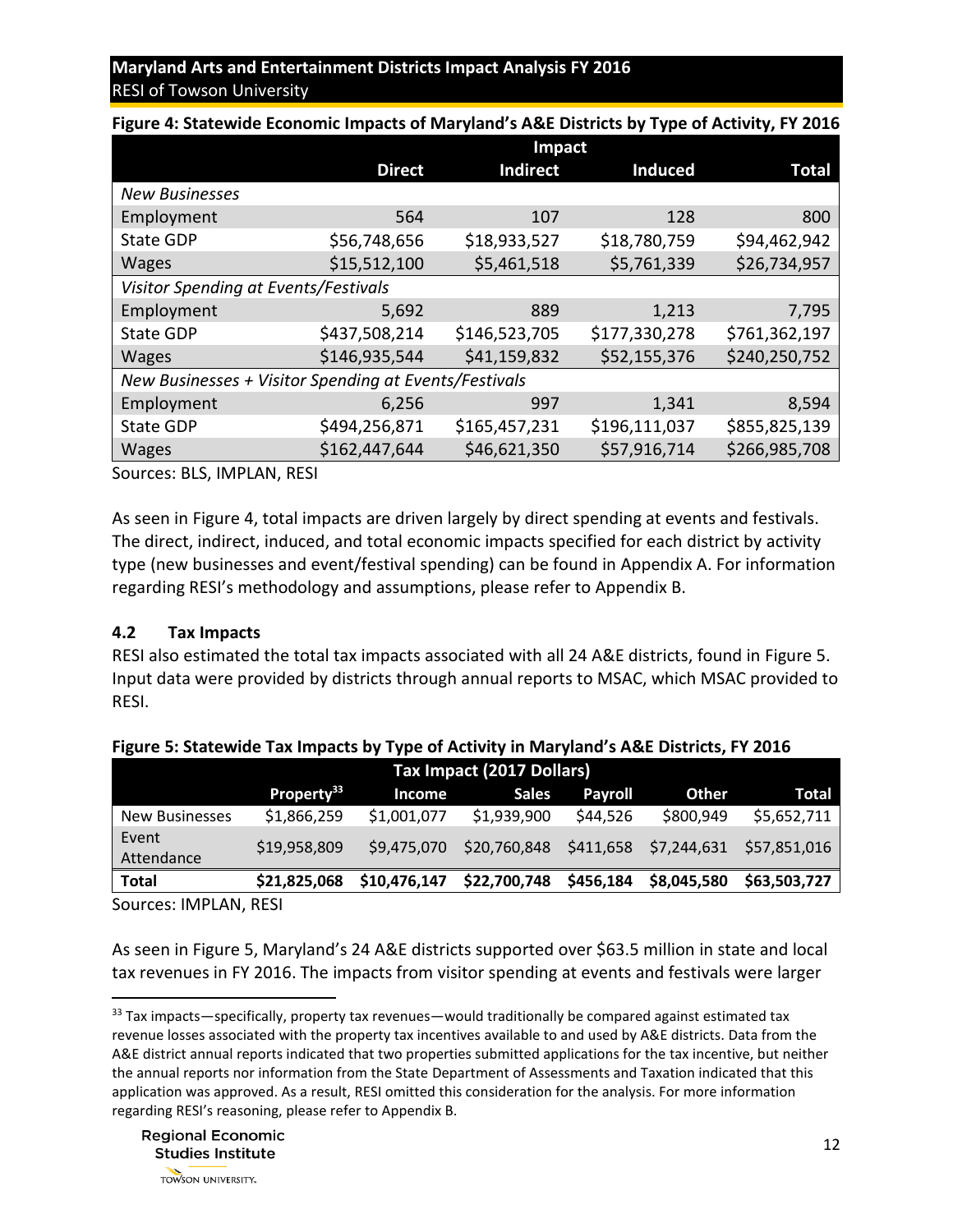than the impacts from new businesses in the districts. Sales tax revenues represented the plurality of the impacts, followed by property tax revenues.

RESI also estimated the total tax impacts by district, which are presented in [Figure](#page-12-1) 6 below .

|                      |                 |              | Tax Impact (2017 Dollars) |           |             |              |
|----------------------|-----------------|--------------|---------------------------|-----------|-------------|--------------|
| <b>District</b>      | <b>Property</b> | Income       | <b>Sales</b>              | Payroll   | Other       | Total        |
| Annapolis            | \$1,648,944     | \$862,970    | \$1,714,263               | \$36,581  | \$622,391   | \$4,885,149  |
| <b>Bel Air</b>       | \$1,827,314     | \$806,897    | \$1,901,459               | \$35,031  | \$649,168   | \$5,219,869  |
| Berlin               | \$281,632       | \$137,402    | \$292,906                 | \$5,965   | \$102,871   | \$820,776    |
| <b>Bethesda</b>      | \$1,161,009     | \$611,829    | \$1,206,949               | \$26,706  | \$465,266   | \$3,471,759  |
| <b>Bromo Tower</b>   | \$42,393        | \$8,906      | \$44,228                  | S987      | \$19,893    | \$116,407    |
| Cambridge            | \$637,612       | \$321.370    | \$663,013                 | \$13,896  | \$237,249   | \$1,873,140  |
| Chestertown          | \$330,639       | \$170,396    | \$343,768                 | S7.505    | \$123,047   | \$975,355    |
| Cumberland           | \$577,473       | \$307,345    | \$600,287                 | \$13,375  | \$222,654   | \$1,721,134  |
| Denton               | \$134,526       | \$71,854     | \$139,837                 | \$3,147   | \$51,169    | \$400,533    |
| Elkton               | \$369,229       | \$167,647    | \$384,157                 | \$7,448   | \$132,918   | \$1,061,399  |
| Frederick            | \$4,061,797     | \$1,905,415  | \$4,225,288               | \$82,651  | \$1,468,342 | \$11,743,493 |
| Frostburg            | \$124,718       | \$57,674     | \$129,749                 | \$2,508   | \$44,890    | \$359,539    |
| Gateway              | \$2,496,477     | \$1,071,794  | \$2,598,132               | \$47,379  | \$888,068   | \$7,101,850  |
| Grantsville          | \$146,423       | \$69,097     | \$152,312                 | \$2,967   | \$52,797    | \$423,596    |
| Hagerstown           | \$1,198,648     | \$608,581    | \$1,246,350               | \$26,044  | \$454,298   | \$3,533,921  |
| Havre de<br>Grace    | \$967,396       | \$482,863    | \$1,005,993               | \$20,987  | \$382,336   | \$2,859,575  |
| Highlandtown         | \$53,068        | \$30,637     | \$55,136                  | \$1,386   | \$20,209    | \$160,436    |
| Leonardtown          | \$445,985       | \$225,401    | \$463,745                 | \$9,833   | \$170,299   | \$1,315,263  |
| Salisbury            | \$340,929       | \$166,191    | \$354,578                 | \$7,298   | \$124,461   | \$993,457    |
| <b>Silver Spring</b> | \$3,459,506     | \$1,644,922  | \$3,598,495               | \$71,794  | \$1,257,252 | \$10,031,969 |
| Snow Hill            | \$12,927        | \$10,867     | \$13,391                  | \$322     | S6,354      | \$43,861     |
| <b>Station North</b> | \$1,002,491     | \$495,934    | \$1,042,540               | \$21,479  | \$369,371   | \$2,931,815  |
| Stevensville         | \$122,126       | \$62,359     | \$126,982                 | \$2,537   | \$45,366    | \$359,370    |
| Wheaton              | \$381,806       | \$177,796    | \$397,190                 | \$8,358   | \$134,911   | \$1,100,061  |
| Total                | \$21,825,068    | \$10,476,147 | \$22,700,748              | \$456,184 | \$8,045,580 | \$63,503,727 |

#### <span id="page-12-1"></span>**Figure 6: Total Tax Impact by District, FY 2016**

Source: IMPLAN

As seen in [Figure](#page-12-1) 6, reported business growth and visitor spending in Frederick had the largest tax impact across all of Maryland's A&E districts. In FY 2016, reported activity in Frederick supported more than \$11.7 million dollars in tax revenues, comprised primarily of sales and property tax revenues. Reported activity in Silver Spring generated the second-highest amount of tax impacts. For more information regarding tax impacts by district, please see Appendix A.

#### <span id="page-12-0"></span>**4.3 Comparative Impact Analysis: FY 2014 and FY 2016**

To better contextualize the impacts of Maryland's A&E districts in FY 2016, RESI compared the economic and tax impact results of this FY 2016 study to the results of RESI's FY 2014 economic and tax impact study of A&E districts.

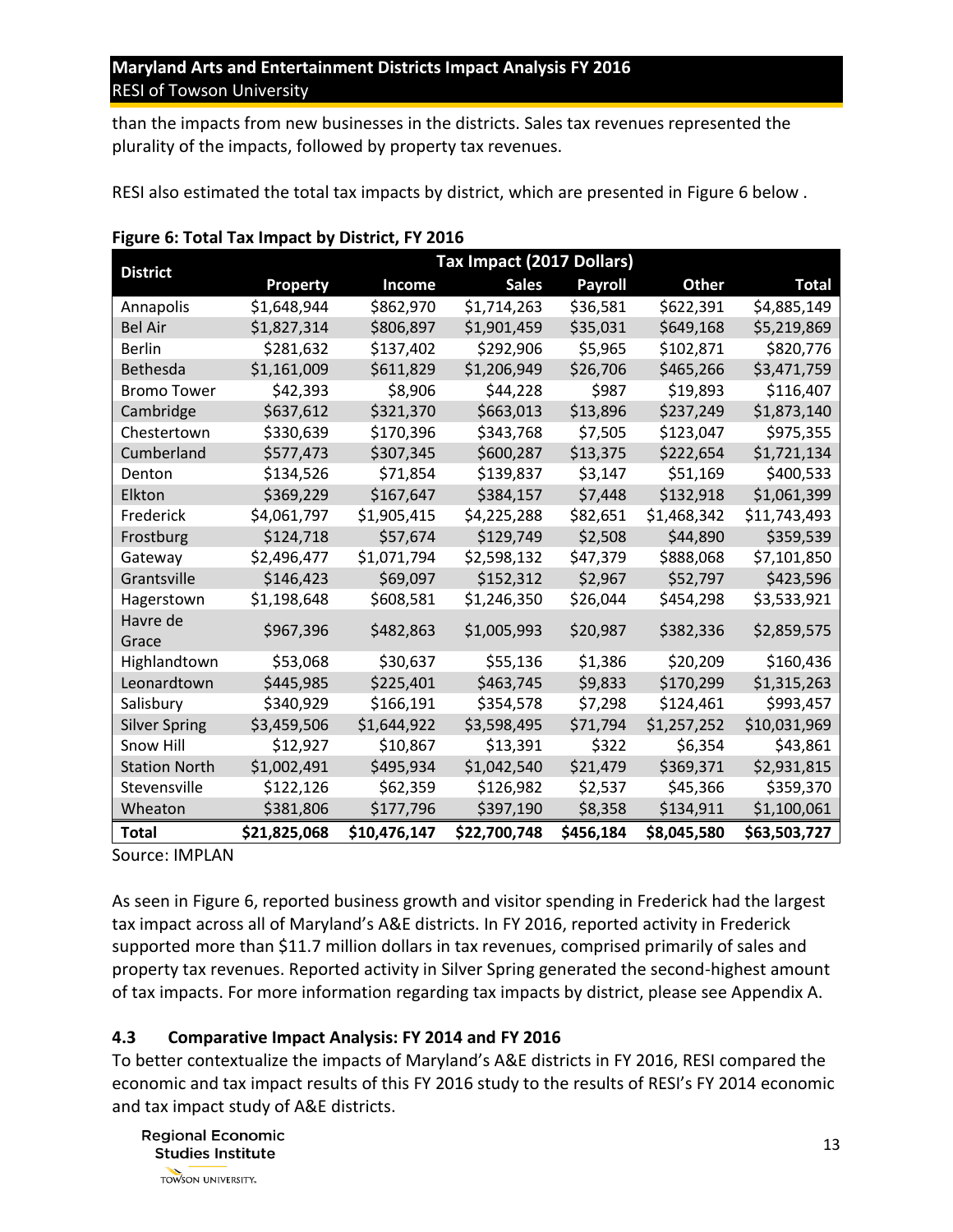#### <span id="page-13-0"></span>**4.3.1 Comparative Economic Impact Analysis**

This section presents the comparative economic impact analysis between impacts generated in FY 2014 and FY 2016. To complete the analysis, RESI first adjusted the FY 2014 impacts for inflation, using the Bureau of Labor Statistics (BLS) CPI-Inflation Calculator. 34,35 [Figure 7](#page-13-1) presents the FY 2014 impacts in 2015 dollars (prior to adjustment for inflation), while [Figure 8](#page-14-0) presents the impacts after adjustment for inflation. Please note that Chestertown and Grantsville had not yet received A&E district designation as of FY 2014 and therefore did not generate economic impacts in FY 2014.

| <b>A&amp;E District</b> | FY 2014 (2015 Dollars) |                   |                  |  |  |  |
|-------------------------|------------------------|-------------------|------------------|--|--|--|
|                         | <b>Employment</b>      | <b>State GDP</b>  | <b>Wages</b>     |  |  |  |
| Annapolis               | 62                     | \$<br>6,221,185   | \$<br>2,386,226  |  |  |  |
| <b>Bel Air</b>          | 522                    | \$51,533,976      | \$<br>17,317,867 |  |  |  |
| <b>Berlin</b>           | 199                    | \$<br>18,960,288  | \$<br>6,349,766  |  |  |  |
| Bethesda                | 632                    | \$<br>61,385,195  | \$<br>20,787,939 |  |  |  |
| <b>Bromo Tower</b>      | 14                     | \$.<br>2,410,358  | \$<br>846,162    |  |  |  |
| Cambridge               | 98                     | Ś.<br>9,739,339   | \$<br>3,582,335  |  |  |  |
| *Chestertown            | N/A                    | N/A               | N/A              |  |  |  |
| Cumberland              | 364                    | \$.<br>37,309,615 | \$<br>12,873,199 |  |  |  |
| Denton                  | 38                     | \$.<br>3,399,364  | \$<br>1,176,631  |  |  |  |
| Elkton                  | 87                     | \$<br>8,092,239   | \$<br>2,742,363  |  |  |  |
| Frederick               | 932                    | \$<br>83,212,430  | \$<br>28,903,939 |  |  |  |
| Frostburg               | 44                     | \$<br>4,638,991   | \$<br>1,485,007  |  |  |  |
| Gateway                 | 52                     | \$.<br>4,951,084  | \$<br>1,744,527  |  |  |  |
| *Grantsville            | N/A                    | N/A               | N/A              |  |  |  |
| Hagerstown              | 298                    | 26,785,925<br>\$. | \$<br>9,235,623  |  |  |  |
| Havre de Grace          | 152                    | \$<br>13,808,946  | \$<br>4,775,061  |  |  |  |
| Highlandtown            | 95                     | \$<br>9,114,963   | \$<br>3,284,303  |  |  |  |
| Leonardtown             | 198                    | Ś.<br>18,734,666  | \$<br>6,501,109  |  |  |  |
| Salisbury               | 254                    | \$<br>26,194,148  | \$<br>9,141,512  |  |  |  |
| <b>Silver Spring</b>    | 1,395                  | \$136,562,196     | \$<br>48,285,894 |  |  |  |
| <b>Snow Hill</b>        | 18                     | \$<br>1,782,591   | \$<br>607,955    |  |  |  |
| <b>Station North</b>    | 341                    | \$<br>29,704,697  | \$<br>10,321,727 |  |  |  |
| Stevensville            | 6                      | \$.<br>476,566    | \$<br>164,909    |  |  |  |
| Wheaton                 | 174                    | \$<br>16,338,678  | \$<br>5,991,571  |  |  |  |
| Total                   | 5,977                  | \$571,357,436     | \$198,505,625    |  |  |  |

#### <span id="page-13-1"></span>**Figure 7**: **Total Economic Impact of Maryland's A&E Districts, FY 2014 (2015 Dollars)**

Sources: IMPLAN, RESI

 $\overline{\phantom{a}}$ 

**Regional Economic Studies Institute** 

<sup>34</sup> Daraius Irani and Jessica Grimm, "Maryland Arts and Entertainment Districts Impact Analysis FY 2014," Regional Economic Studies Institute of Towson University, April 1, 2015, accessed July 10, 2017,

https://issuu.com/marylandarts/docs/msac\_2014\_resi\_impact\_analysis\_fina\_dd10052c89000a.

<sup>&</sup>lt;sup>35</sup> FY 2014 impacts were calculated based on the most recently available data at the time of analysis. FY 2016 impacts were calculated using IMPLAN's 2015 model for the state of Maryland.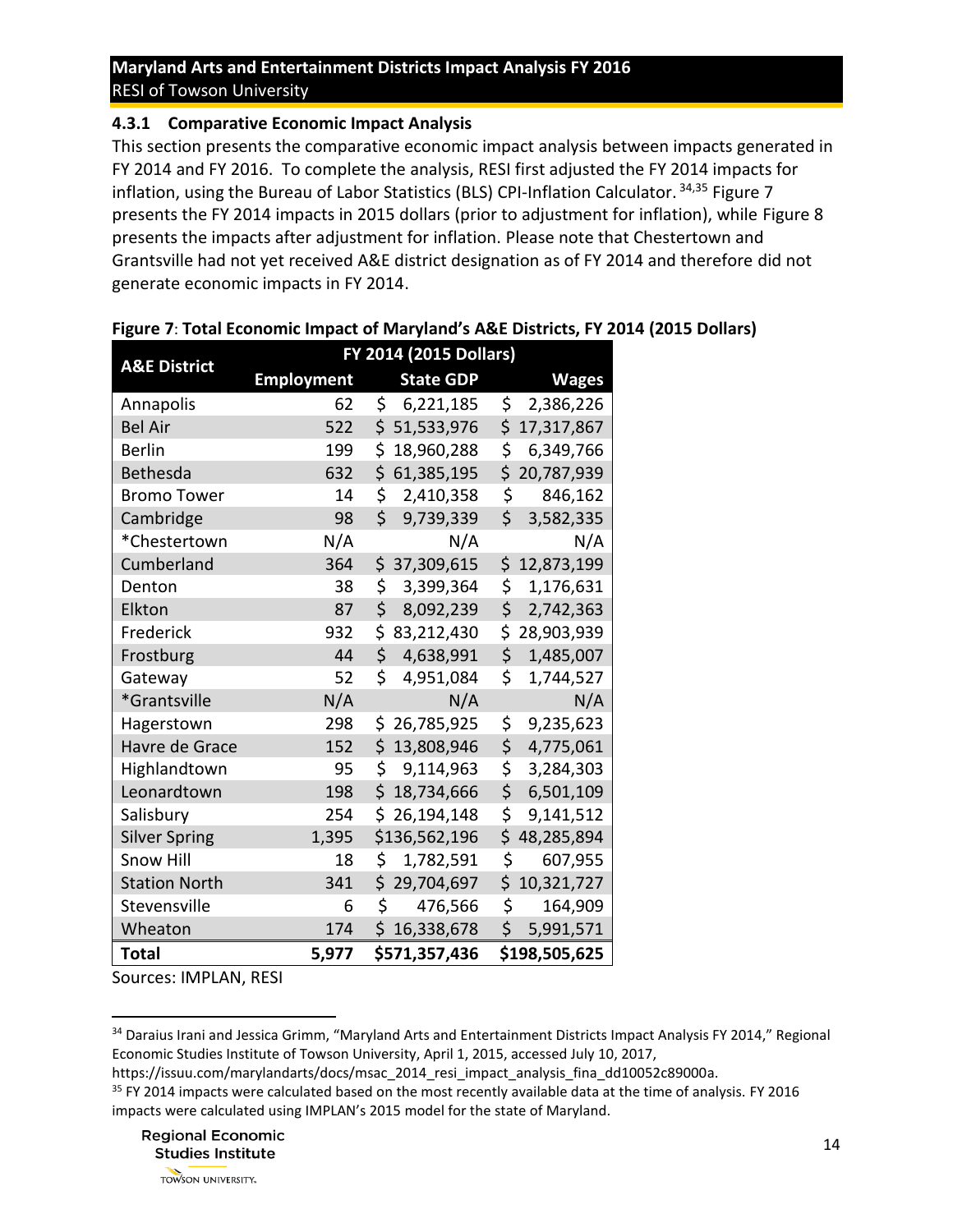<span id="page-14-0"></span>The economic impacts from FY 2014 were adjusted for inflation using the BLS CPI-Inflation Calculator. The FY 2014 impacts are presented in 2017 dollars in [Figure 8.](#page-14-0)

| <b>A&amp;E District</b> | FY 2014 (2017 Dollars) |                  |               |  |  |
|-------------------------|------------------------|------------------|---------------|--|--|
|                         | <b>Employment</b>      | <b>State GDP</b> | <b>Wages</b>  |  |  |
| Annapolis               | 62                     | \$6,470,032      | \$2,481,675   |  |  |
| <b>Bel Air</b>          | 522                    | \$53,595,335     | \$18,010,581  |  |  |
| Berlin                  | 199                    | \$19,718,700     | \$6,603,757   |  |  |
| <b>Bethesda</b>         | 632                    | \$63,840,602     | \$21,619,456  |  |  |
| <b>Bromo Tower</b>      | 14                     | \$2,506,772      | \$880,008     |  |  |
| Cambridge               | 98                     | \$10,128,912     | \$3,725,629   |  |  |
| *Chestertown            | N/A                    | N/A              | N/A           |  |  |
| Cumberland              | 364                    | \$38,801,999     | \$13,388,127  |  |  |
| Denton                  | 38                     | \$3,535,339      | \$1,223,696   |  |  |
| Elkton                  | 87                     | \$8,415,928      | \$2,852,058   |  |  |
| Frederick               | 932                    | \$86,540,927     | \$30,060,097  |  |  |
| Frostburg               | 44                     | \$4,824,551      | \$1,544,407   |  |  |
| Gateway                 | 52                     | \$5,149,127      | \$1,814,308   |  |  |
| *Grantsville            | N/A                    | N/A              | N/A           |  |  |
| Hagerstown              | 298                    | \$27,857,362     | \$9,605,048   |  |  |
| Havre de Grace          | 152                    | \$14,361,304     | \$4,966,063   |  |  |
| Highlandtown            | 95                     | \$9,479,561      | \$3,415,675   |  |  |
| Leonardtown             | 198                    | \$19,484,053     | \$6,761,154   |  |  |
| Salisbury               | 254                    | \$27,241,914     | \$9,507,173   |  |  |
| <b>Silver Spring</b>    | 1,395                  | \$142,024,684    | \$50,217,330  |  |  |
| <b>Snow Hill</b>        | 18                     | \$1,853,895      | \$632,274     |  |  |
| <b>Station North</b>    | 341                    | \$30,892,884     | \$10,734,596  |  |  |
| Stevensville            | 6                      | \$495,629        | \$171,505     |  |  |
| Wheaton                 | 174                    | \$16,992,225     | \$6,231,234   |  |  |
| <b>Total</b>            | 5,977                  | \$594,211,734    | \$206,445,850 |  |  |

|  | Figure 8: Total Economic Impact of Maryland's A&E Districts, FY 2014 (2017 Dollars) |  |  |  |  |  |
|--|-------------------------------------------------------------------------------------|--|--|--|--|--|
|--|-------------------------------------------------------------------------------------|--|--|--|--|--|

Sources: BLS, IMPLAN, RESI

RESI then compared the change in total economic impact (the sum of direct, indirect, and induced impacts for both business growth and visitor spending at events and festivals) from FY 2014 to FY 2016 for each district, as shown in [Figure 9.](#page-15-0) For this calculation, RESI subtracted the impacts generated in FY 2014 (adjusted for inflation to 2017 dollars) from the impacts generated in FY 2016 and reported in 2017 dollars. For detailed impacts, please see Appendix A. Please note that Chestertown and Grantsville had not received A&E district designation in FY 2014, as indicated by an asterisk (\*), and are only included in the 24-district total.

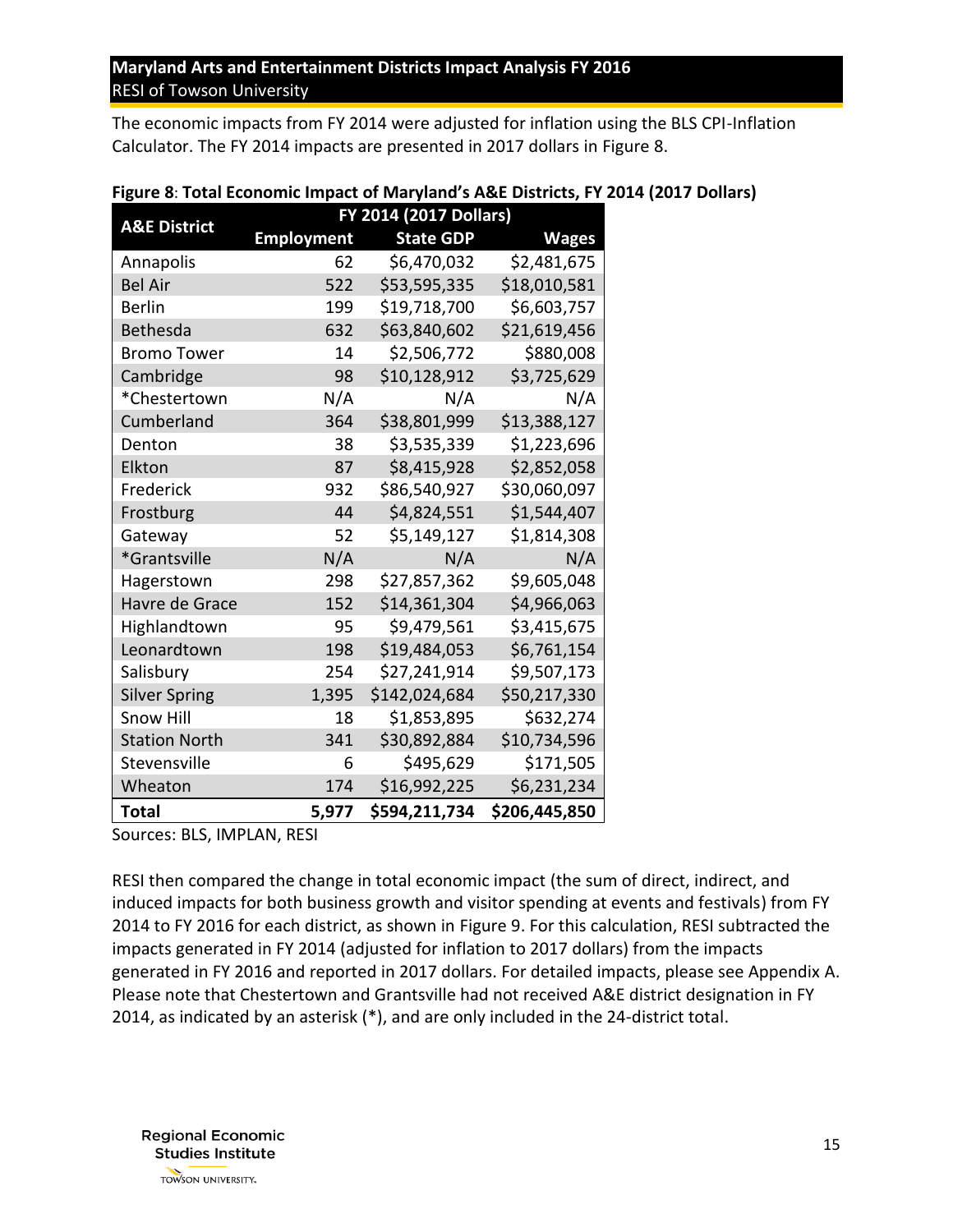| <b>1 Barc 2: Change in Total Economic impact of maryland 3 A&amp;L Districts, 1 1 2024 1 1 20</b> |                   | FY 2014 to FY 2016 Change (2017 Dollars) |                 |
|---------------------------------------------------------------------------------------------------|-------------------|------------------------------------------|-----------------|
| <b>District</b>                                                                                   | <b>Employment</b> | <b>State GDP</b>                         | <b>Wages</b>    |
| Annapolis                                                                                         | 654               | \$62,937,494                             | \$18,627,424    |
| <b>Bel Air</b>                                                                                    | 167               | \$11,936,448                             | \$2,204,271     |
| <b>Berlin</b>                                                                                     | $-89$             | $-58,858,575$                            | $-53,161,656$   |
| <b>Bethesda</b>                                                                                   | $-179$            | $-$10,399,027$                           | $-56,208,461$   |
| <b>Bromo Tower</b>                                                                                | 18                | \$319,413                                | $-$310,703$     |
| Cambridge                                                                                         | 160               | \$15,635,851                             | \$4,292,792     |
| *Chestertown                                                                                      | $*143$            | *\$13,642,303                            | *\$4,331,191    |
| Cumberland                                                                                        | $-119$            | $-$13,385,897$                           | $-$5,670,056$   |
| Denton                                                                                            | 17                | \$2,024,459                              | \$4,336,102     |
| Elkton                                                                                            | 43                | \$5,262,990                              | \$1,446,064     |
| Frederick                                                                                         | 619               | \$66,307,018                             | \$17,634,435    |
| Frostburg                                                                                         | $\overline{2}$    | $-$ \$205,266                            | $-$ \$97,420    |
| Gateway                                                                                           | 839               | \$83,587,463                             | \$25,526,024    |
| *Grantsville                                                                                      | $*55$             | *\$5,474,557                             | *\$1,712,717    |
| Hagerstown                                                                                        | 178               | \$21,707,681                             | \$5,423,431     |
| Havre de Grace                                                                                    | 235               | \$27,360,735                             | \$7,144,488     |
| Highlandtown                                                                                      | $-61$             | $-56,935,507$                            | $-$ \$2,616,053 |
| Leonardtown                                                                                       | $-23$             | $-$ \$843,319                            | $-$1,087,452$   |
| Salisbury                                                                                         | $-127$            | $-514,088,387$                           | $-55,295,800$   |
| <b>Silver Spring</b>                                                                              | $-20$             | $-59,829,300$                            | $-$ \$8,788,591 |
| <b>Snow Hill</b>                                                                                  | $-4$              | $-$ \$857,910                            | $-$ \$446,821   |
| <b>Station North</b>                                                                              | 80                | \$9,116,051                              | \$1,659,822     |
| Stevensville                                                                                      | 45                | \$4,300,389                              | \$1,291,755     |
| Wheaton                                                                                           | $-16$             | $-52,596,260$                            | $-$1,407,645$   |
| <b>Total, 22 Districts</b>                                                                        | 2,418             | \$242,496,545                            | \$54,495,950    |
| *Total, 24 Districts                                                                              | 2,617             | \$261,613,406                            | \$60,539,858    |

<span id="page-15-0"></span>**Figure 9: Change in Total Economic Impact of Maryland's A&E Districts, FY 2014-FY 2016**

Sources: BLS, IMPLAN, RESI

As shown in [Figure 9,](#page-15-0) in FY 2016, growth in the 22 A&E districts that existed in FY 2014 and FY 2016 supported a total of 2,418 jobs, \$242.5 million in state GDP, and \$54.5 million in wages. When Chestertown and Grantsville are included, the growth in impact increases to 2,617 jobs, \$261.6 million in state GDP, and \$60.5 million in economic impact.

Annapolis, Bel Air, Cambridge, Denton, Elkton, Frederick, Gateway, Hagerstown, Havre de Grace, Station North, and Stevensville had increased economic activity across all categories in FY 2016 as compared to FY 2014. The greatest amount of growth occurred in Gateway, which saw an increase of 839 jobs, \$83.6 million in state GDP, and \$25.5 million in wages, due in large part to greatly increased event attendance.

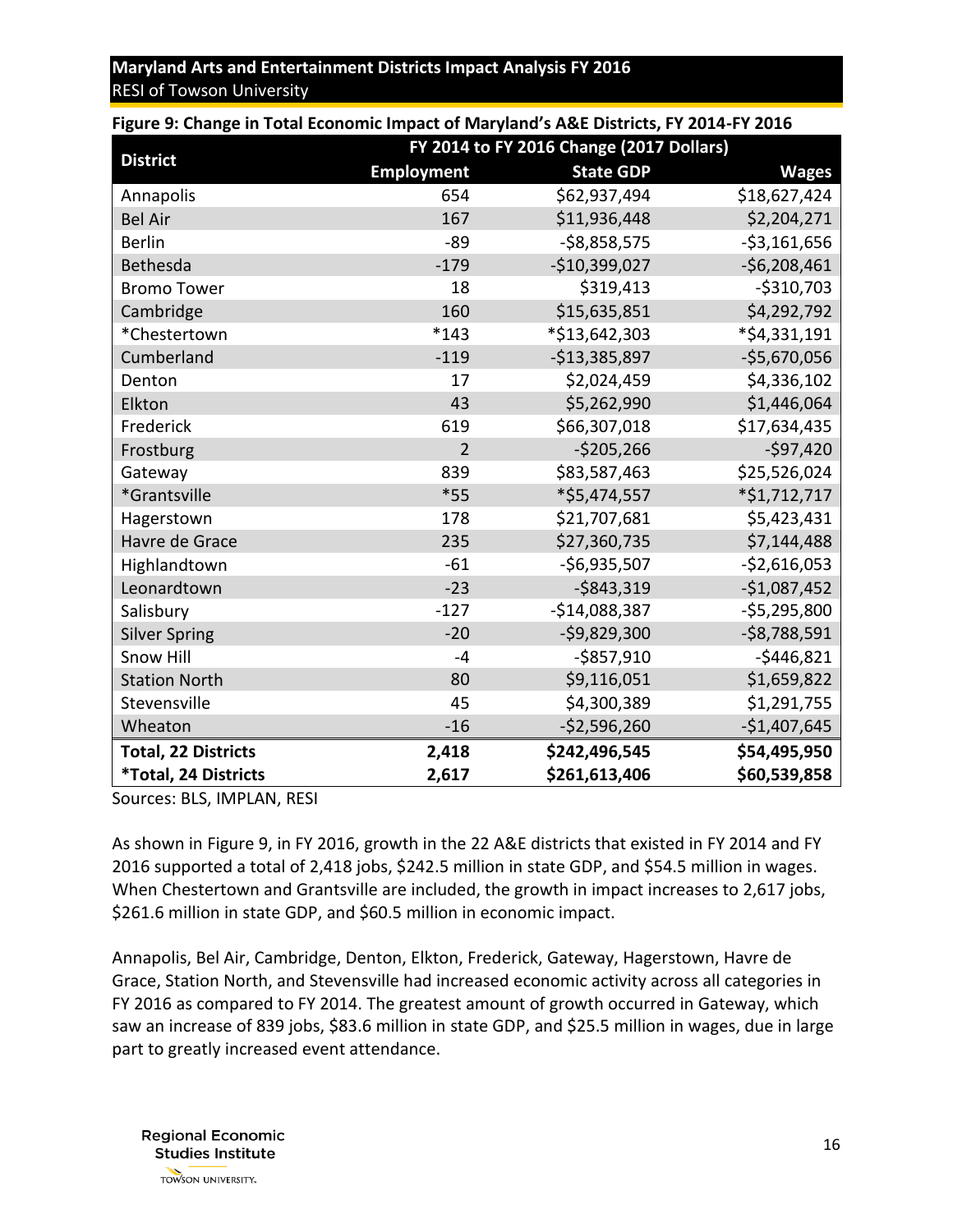Bromo Tower and Frostburg both saw higher levels of total employment in FY 2016 as compared to FY 2014. However, both had lower total wage impacts in FY 2016 than in FY 2014. In these cases, the impacts associated with industries where jobs were gained or lost can provide insight as to why there is a positive change in employment but a negative change in state GDP and wages. For example, if a job is lost in an industry with a high multiplier, like Professional and Business Services, but two jobs are gained in an industry with a lower multiplier, such as Accommodation and Food Services, the change in employment would be positive, while the change in state GDP and/or wages could be negative.

For a more detailed analysis at the state level, RESI then considered the change in economic impact resulting from business growth and visitor spending at district events and festivals. Statewide impacts are presented in [Figure 10.](#page-16-2) A summary of the change in total impacts from FY 2014 to FY 2016 is presented in [Figure 11.](#page-16-1) For information at the district level, please see Appendix A.

|                                                              |                | <b>Change in Impact (Jobs or 2017 Dollars)</b> |                |                |
|--------------------------------------------------------------|----------------|------------------------------------------------|----------------|----------------|
|                                                              | <b>Direct</b>  | <b>Indirect</b>                                | <b>Induced</b> | Total          |
| <b>New Businesses</b>                                        |                |                                                |                |                |
| Employment                                                   | $-268$         | $-42$                                          | $-102$         | $-412$         |
| <b>State GDP</b>                                             | $-528,602,024$ | $-$ \$5,304,163                                | $-$14,023,528$ | $-547,929,714$ |
| <b>Wages</b>                                                 | $-517,784,017$ | $-52,732,261$                                  | $-54,877,965$  | $-525,394,243$ |
| Visitor Spending at Events/Festivals                         |                |                                                |                |                |
| Employment                                                   | 2,135          | 370                                            | 524            | 3,029          |
| <b>State GDP</b>                                             | \$165,002,375  | \$65,318,154                                   | \$79,222,590   | \$309,543,120  |
| <b>Wages</b>                                                 | \$50,858,996   | \$14,739,991                                   | \$20,335,114   | \$85,934,101   |
| Total, New Businesses + Visitor Spending at Events/Festivals |                |                                                |                |                |
| Employment                                                   | 1,867          | 328                                            | 422            | 2,617          |
| <b>State GDP</b>                                             | \$136,400,351  | \$60,013,992                                   | \$65,199,062   | \$261,613,406  |
| <b>Wages</b>                                                 | \$33,074,979   | \$12,007,730                                   | \$15,457,149   | \$60,539,858   |

#### <span id="page-16-2"></span><span id="page-16-0"></span>**Figure 10: Change in Statewide Economic Impact by Type of Activity of Maryland's A&E Districts, FY 2014-FY 2016**

Sources: BLS, IMPLAN, RESI

#### <span id="page-16-1"></span>**Figure 11: Summary of Change in Statewide Economic Impact of Maryland's A&E Districts, FY2014-2016 (2017 Dollars)**

|                  | <b>FY 2014</b><br>(22 Districts) | <b>FY 2016</b><br>(24 Districts) | <b>Total Change</b> |
|------------------|----------------------------------|----------------------------------|---------------------|
| Employment       | 5,977                            | 8,594                            | 2,617               |
| <b>State GDP</b> | \$594,211,734                    | \$855,825,139                    | \$261,613,406       |
| Wages            | \$206,445,850                    | \$266,985,708                    | \$60,539,858        |

Sources: BLS, IMPLAN, RESI

**Regional Economic Studies Institute** TOWSON UNIVERSITY.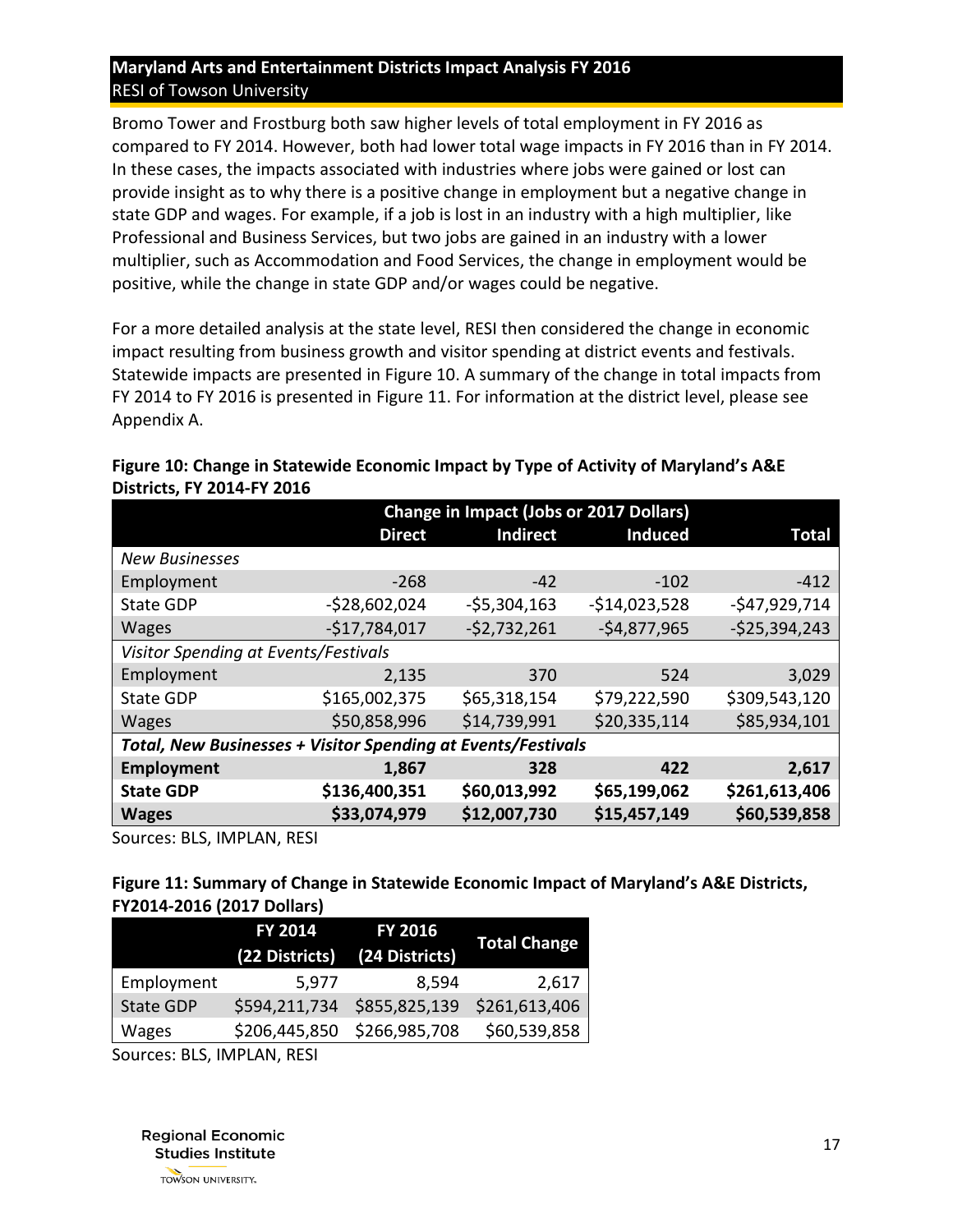As seen in [Figure 10,](#page-16-2) decreased activity from new businesses was more than offset by increased activity from visitor spending at events and festivals in FY 2016 as compared to FY 2014. Please note that these impacts consider the economic impact at the state level and thus include 22 districts in FY 2014 and 24 districts in FY 2016, a summary of which is presented in [Figure 11.](#page-16-1)

#### <span id="page-17-0"></span>**4.3.2 Comparative Tax Impact Analysis**

To compare the tax impacts from FY 2014 to FY 2016, impacts for FY 2014 were adjusted for inflation from 2015 dollars to 2017 dollars using the BLS CPI-Inflation Calculator.<sup>36</sup> The tax impacts prior to adjustment for inflation are presented in [Figure 12;](#page-17-1) the tax impacts that have been adjusted for inflation are presented in [Figure](#page-17-2) 13.

| <b>District</b>      |                 |                       | Tax Revenue Type, FY 2014 (2015 Dollars) |                |              |              |
|----------------------|-----------------|-----------------------|------------------------------------------|----------------|--------------|--------------|
|                      | <b>Property</b> | <b>Income</b>         | <b>Sales</b>                             | <b>Payroll</b> | <b>Other</b> | <b>Total</b> |
| Annapolis            | \$131,388       | \$83,554              | \$112,691                                | S3,727         | \$47,496     | \$378,856    |
| <b>Bel Air</b>       | \$1,368,523     | \$614,981             | \$1,176,649                              | \$27,048       | \$441,115    | \$3,628,316  |
| Berlin               | \$505,350       | \$225,511             | \$434,514                                | \$9,918        | \$160,714    | \$1,336,007  |
| <b>Bethesda</b>      | \$1,507,066     | \$757,012             | \$1,294,869                              | \$32,467       | \$518,316    | \$4,109,730  |
| <b>Bromo Tower</b>   | $-525,218$      | \$33,733              | $-522,189$                               | \$1,321        | \$7,226      | $-55,127$    |
| Cambridge            | S225.555        | S <sub>128</sub> .297 | \$193,626                                | S5.596         | \$78,112     | \$631,186    |
| *Chestertown         | N/A             | N/A                   | N/A                                      | N/A            | N/A          | N/A          |
| Cumberland           | \$615,266       | \$457,192             | \$526,967                                | \$20,106       | \$252,582    | \$1,872,113  |
| Denton               | \$87,911        | \$41,935              | \$75,558                                 | \$1,838        | \$28,349     | \$235,591    |
| Elkton               | \$228,421       | \$97,018              | \$196,459                                | \$4,283        | \$70,947     | \$597,128    |
| Frederick            | \$2,197,170     | \$1,031,480           | \$1,888,616                              | \$45,144       | \$701,764    | \$5,864,174  |
| Frostburg            | \$109,006       | \$53,855              | \$93,669                                 | \$2,319        | \$36,878     | \$295,727    |
| Gateway              | \$104,296       | \$62,187              | \$89,500                                 | \$2,725        | \$38,326     | \$297,034    |
| *Grantsville         | N/A             | N/A                   | N/A                                      | N/A            | N/A          | N/A          |
| Hagerstown           | \$694,372       | \$329,056             | \$596,826                                | \$14,425       | \$223,417    | \$1,858,096  |
| Havre de Grace       | \$383,649       | \$168,851             | \$329,900                                | \$7,459        | \$120,562    | \$1,010,421  |
| Highlandtown         | \$257,046       | \$167,430             | \$236,066                                | \$109,555      | \$152,934    | \$495,587    |
| Leonardtown          | \$475,448       | \$235,448             | \$408,541                                | \$10,154       | \$155,659    | \$1,285,250  |
| Salisbury            | \$589,427       | \$326,331             | \$506,093                                | \$14,278       | \$207,963    | \$1,644,092  |
| <b>Silver Spring</b> | \$3,517,627     | \$1,716,664           | \$3,022,905                              | \$75,416       | \$1,153,981  | \$9,486,593  |
| Snow Hill            | \$48,501        | \$22,095              | \$41,697                                 | \$951          | \$15,738     | \$128,982    |
| <b>Station North</b> | \$761,658       | \$369,014             | \$654,567                                | \$16,120       | \$246,689    | \$2,048,048  |
| Stevensville         | \$13,504        | \$6,168               | \$11,610                                 | \$258          | \$4,373      | \$35,913     |
| Wheaton              | \$473,555       | \$214,757             | \$407,138                                | \$9,358        | \$146,394    | \$1,251,202  |
| Total                | \$14,269,521    | \$7,142,569           | \$12,276,272                             | \$414,466      | \$4,809,535  | \$38,484,919 |

### <span id="page-17-1"></span>**Figure 12**: **Total Tax Impact of Maryland's A&E Districts, FY 2014 (2015 Dollars)**

Sources: IMPLAN, RESI

<span id="page-17-2"></span> $\overline{\phantom{a}}$ 

The tax impacts presented in [Figure 12](#page-17-1) were adjusted for inflation by using the BLS CPI-Inflation Calculator and are presented below in [Figure](#page-17-2) 13.

<sup>&</sup>lt;sup>36</sup> FY 2014 impacts were calculated based on the most recently available data at the time of analysis. FY 2016 impacts were calculated using IMPLAN's 2015 model for the state of Maryland.

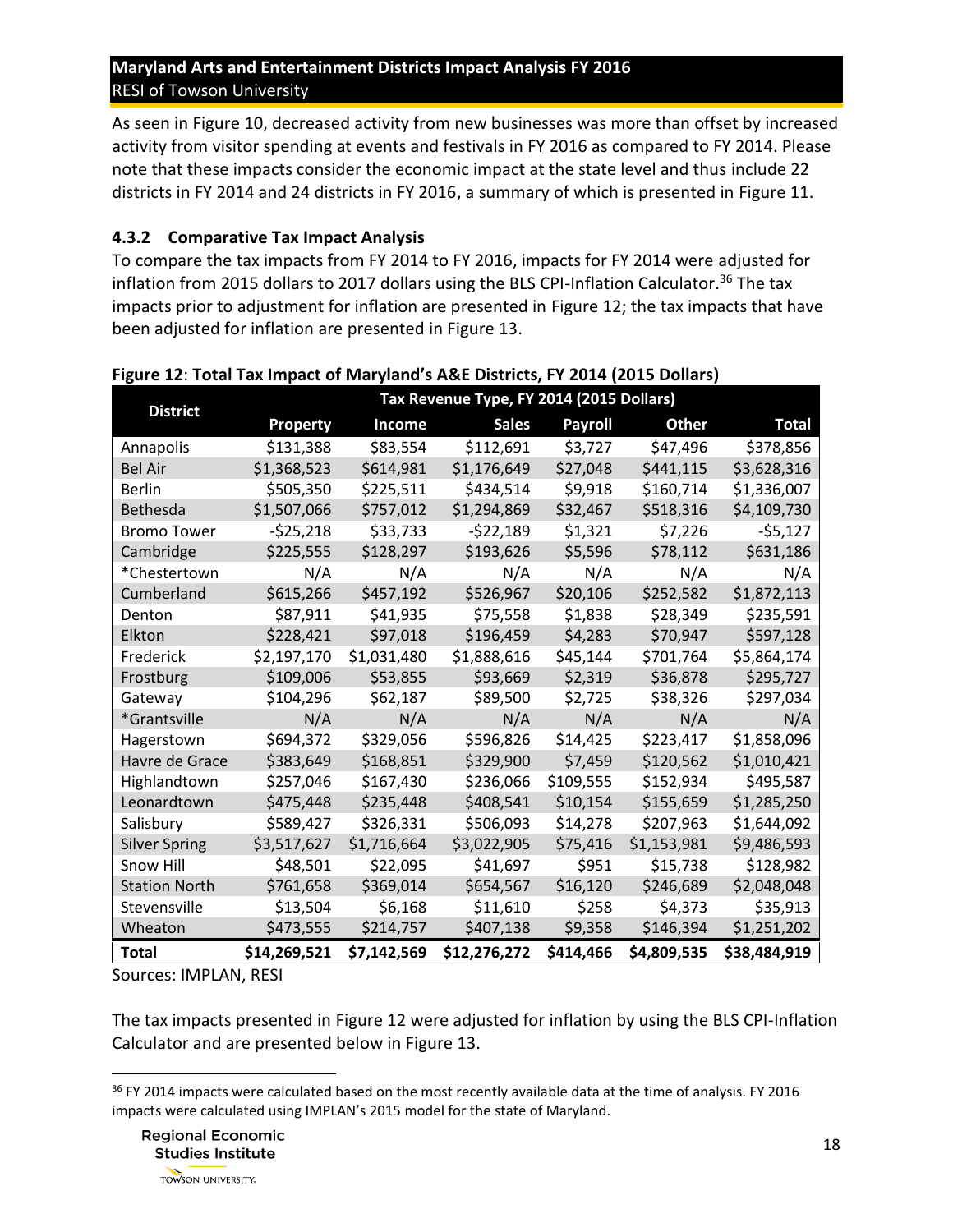| Figure 13: Total Tax Impact of Maryland's A&E Districts, FY 2014 (2017 Dollars) |              |               |                                          |                |              |              |
|---------------------------------------------------------------------------------|--------------|---------------|------------------------------------------|----------------|--------------|--------------|
|                                                                                 |              |               | FY 2014 Impacts Adjusted to 2017 Dollars |                |              |              |
| <b>District</b>                                                                 | Property     | <b>Income</b> | <b>Sales</b>                             | <b>Payroll</b> | <b>Other</b> | Total        |
| Annapolis                                                                       | \$136,644    | \$86,896      | \$117,199                                | \$3,876        | \$49,396     | \$394,010    |
| <b>Bel Air</b>                                                                  | \$1,423,264  | \$639,580     | \$1,223,715                              | \$28,130       | \$458,760    | \$3,773,449  |
| <b>Berlin</b>                                                                   | \$525,564    | \$234,531     | \$451,895                                | \$10,315       | \$167,143    | \$1,389,447  |
| <b>Bethesda</b>                                                                 | \$1,567,349  | \$787,292     | \$1,346,664                              | \$33,766       | \$539,049    | \$4,274,119  |
| <b>Bromo Tower</b>                                                              | $-526,227$   | \$35,082      | $-$ \$23,077                             | \$1,374        | \$7,515      | $-55,332$    |
| Cambridge                                                                       | \$234,577    | \$133,429     | \$201,371                                | \$5,820        | \$81,236     | \$656,433    |
| Chestertown                                                                     | N/A          | N/A           | N/A                                      | N/A            | N/A          | N/A          |
| *Cumberland                                                                     | \$639,877    | \$475,480     | \$548,046                                | \$20,910       | \$262,685    | \$1,946,998  |
| Denton                                                                          | \$91,427     | \$43,612      | \$78,580                                 | \$1,912        | \$29,483     | \$245,015    |
| Elkton                                                                          | \$237,558    | \$100,899     | \$204,317                                | \$4,454        | \$73,785     | \$621,013    |
| Frederick                                                                       | \$2,285,057  | \$1,072,739   | \$1,964,161                              | \$46,950       | \$729,835    | \$6,098,741  |
| Frostburg                                                                       | \$113,366    | \$56,009      | \$97,416                                 | \$2,412        | \$38,353     | \$307,556    |
| Gateway                                                                         | \$108,468    | \$64,674      | \$93,080                                 | \$2,834        | \$39,859     | \$308,915    |
| *Grantsville                                                                    | N/A          | N/A           | N/A                                      | N/A            | N/A          | N/A          |
| Hagerstown                                                                      | \$722,147    | \$342,218     | \$620,699                                | \$15,002       | \$232.354    | \$1,932,420  |
| Havre de Grace                                                                  | \$398,995    | \$175,605     | \$343,096                                | S7.757         | \$125,384    | \$1,050,838  |
| Highlandtown                                                                    | \$267,328    | \$174,127     | \$245,509                                | \$113,937      | \$159,051    | \$515,410    |
| Leonardtown                                                                     | \$494,466    | \$244,866     | \$424,883                                | \$10,560       | \$161,885    | \$1,336,660  |
| Salisbury                                                                       | \$613,004    | \$339,384     | \$526,337                                | \$14,849       | \$216,282    | \$1,709,856  |
| <b>Silver Spring</b>                                                            | \$3,658,332  | \$1,785,331   | \$3,143,821                              | \$78,433       | \$1,200,140  | \$9,866,057  |
| Snow Hill                                                                       | \$50,441     | \$22,979      | \$43,365                                 | \$989          | \$16,368     | \$134,141    |
| <b>Station North</b>                                                            | \$792,124    | \$383,775     | \$680,750                                | \$16,765       | \$256,557    | \$2,129,970  |
| Stevensville                                                                    | \$14,044     | \$6,415       | \$12,074                                 | \$268          | \$4,548      | \$37,350     |
| Wheaton                                                                         | \$492,497    | \$223,347     | \$423,424                                | \$9,732        | \$152,250    | \$1,301,250  |
| Total                                                                           | \$14,840,302 | \$7,428,272   | \$12,767,323                             | \$431,045      | \$5,001,916  | \$40,024,316 |

Sources: BLS, IMPLAN, RESI

As seen in [Figure](#page-17-2) 13, the total tax impact of Maryland's 22 A&E districts in FY 2014 (when reported in 2017 dollars) was \$40.0 million. This total includes direct, indirect, and induced impacts for property, income, sales, payroll, and other state and local taxes in Maryland, for both new businesses and visitor spending at events and festivals. Silver Spring supported the plurality of these impacts.

For the comparative tax impact analysis, RESI subtracted the tax impacts reported in FY 2014 (in 2017 dollars) from the tax impacts reported in FY 2016 and presented in 2017 dollars (please see [Figure](#page-12-1) 6). The change in tax impacts from FY 2014 to FY 2016 is presented in [Figure 14.](#page-18-1) For detailed impacts, please see Appendix A. Please note that Chestertown and Grantsville had not received A&E district designation in FY 2014, as indicated by an asterisk (\*), and are only included in the 24-district total.

<span id="page-18-1"></span><span id="page-18-0"></span>**Regional Economic Studies Institute** TOWSON UNIVERSITY.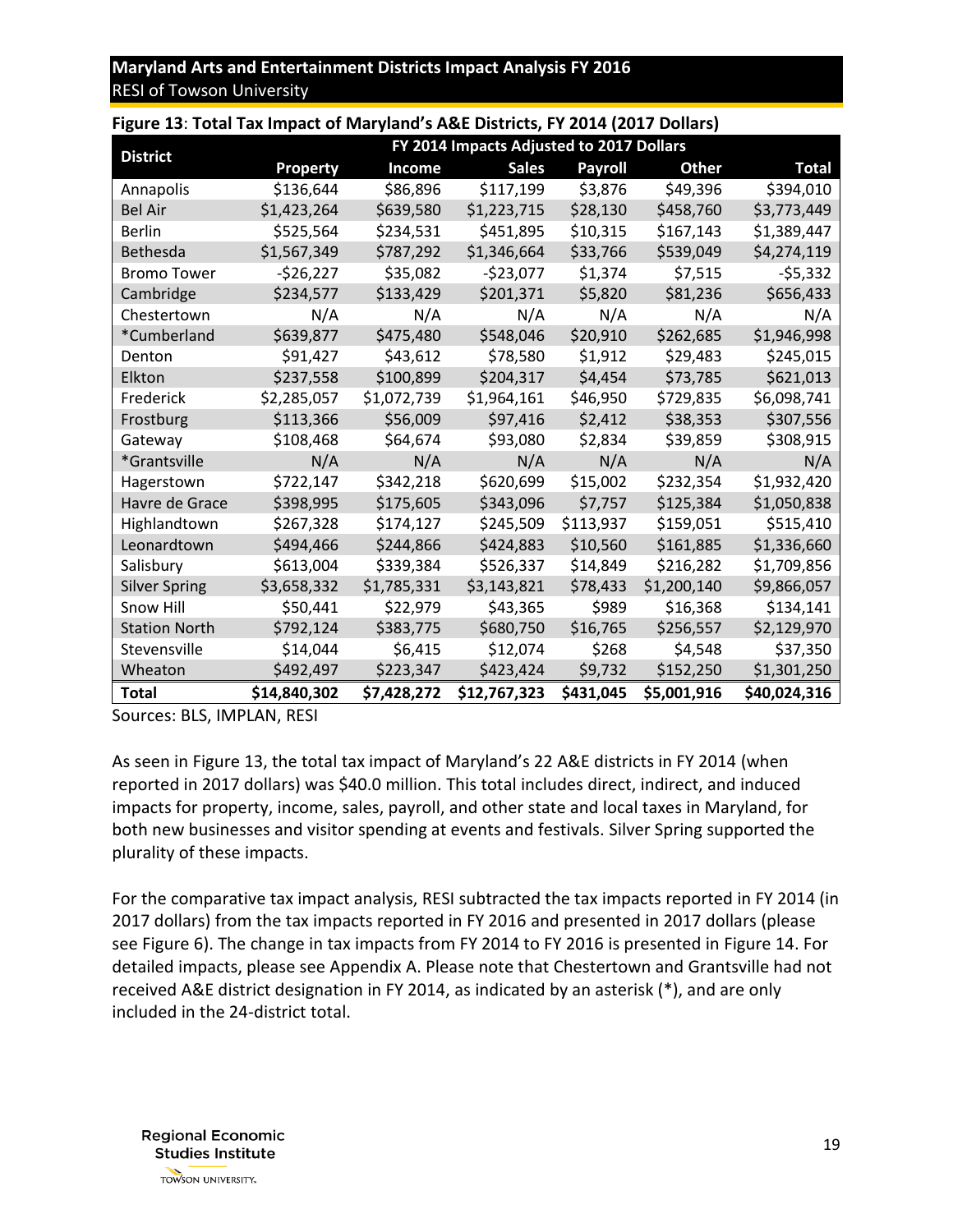| Figure 14: Change in Total Tax Impact of Maryland's A&E Districts, FY 2014-FY 2016 |               |               |                                          |            |              |               |
|------------------------------------------------------------------------------------|---------------|---------------|------------------------------------------|------------|--------------|---------------|
| <b>District</b>                                                                    |               |               | FY 2014 to FY 2016 Change (2017 Dollars) |            |              |               |
|                                                                                    | Property      | <b>Income</b> | <b>Sales</b>                             | Payroll    | <b>Other</b> | Total         |
| Annapolis                                                                          | \$1,512,300   | \$776,074     | \$1,597,064                              | \$32,705   | \$572,995    | \$4,491,139   |
| <b>Bel Air</b>                                                                     | \$404,050     | \$167,317     | \$677,744                                | \$6,901    | \$190,408    | \$1,446,420   |
| <b>Berlin</b>                                                                      | $-5243,932$   | -\$97,129     | $-5158,989$                              | -\$4,350   | $-564,272$   | $-5568,671$   |
| Bethesda                                                                           | $-$ \$406,340 | $-5175,463$   | $-$139,715$                              | $-57,060$  | $-573,783$   | $-$ \$802,360 |
| <b>Bromo Tower</b>                                                                 | \$68,620      | $-526,176$    | \$67,305                                 | $-5387$    | \$12,378     | \$121,739     |
| Cambridge                                                                          | \$403,035     | \$187,941     | \$461,642                                | \$8,076    | \$156,013    | \$1,216,707   |
| *Chestertown                                                                       | \$330,639     | \$170,396     | \$343,768                                | \$7.505    | \$123,047    | \$975,355     |
| Cumberland                                                                         | $-$62,404$    | $-$168,135$   | \$52,241                                 | $-57,535$  | $-540,031$   | $-5225,864$   |
| Denton                                                                             | \$43,099      | \$28,242      | \$61,257                                 | \$1,235    | \$21,686     | \$155,518     |
| Elkton                                                                             | \$131,671     | \$66,748      | \$179,840                                | \$2,994    | \$59,133     | \$440,386     |
| Frederick                                                                          | \$1,776,740   | \$832,676     | \$2,261,127                              | \$35,701   | \$738,507    | \$5,644,752   |
| Frostburg                                                                          | \$11,352      | \$1,665       | \$32,333                                 | \$96       | \$6,537      | \$51,983      |
| Gateway                                                                            | \$2,388,009   | \$1,007,120   | \$2,505,052                              | \$44,545   | \$848,209    | \$6,792,935   |
| *Grantsville                                                                       | \$146,423     | \$69,097      | \$152,312                                | \$2,967    | \$52,797     | \$423,596     |
| Hagerstown                                                                         | \$476,501     | \$266,363     | \$625,651                                | \$11,042   | \$221,944    | \$1,601,501   |
| Havre de Grace                                                                     | \$568,401     | \$307,258     | \$662,897                                | \$13,230   | \$256,952    | \$1,808,737   |
| Highlandtown                                                                       | $-5214,260$   | $-$143,490$   | $-$190,373$                              | -\$112,551 | -\$138,842   | $-5354,974$   |
| Leonardtown                                                                        | -\$48.481     | $-519,465$    | \$38,862                                 | $-5727$    | \$8,414      | $-521,397$    |
| Salisbury                                                                          | $-5272,075$   | $-5173,193$   | $-5171,759$                              | $-57,551$  | $-591,821$   | $-5716,399$   |
| <b>Silver Spring</b>                                                               | $-5198,826$   | $-$140,409$   | \$454,674                                | $-56,639$  | \$57,112     | \$165,912     |
| Snow Hill                                                                          | $-537,514$    | $-512,112$    | $-529,974$                               | $-5667$    | $-$10,014$   | $-590,280$    |
| <b>Station North</b>                                                               | \$210,367     | \$112,159     | \$361,790                                | \$4,714    | \$112,814    | \$801,845     |
| Stevensville                                                                       | \$108,082     | \$55,944      | \$114,908                                | \$2,269    | \$40,818     | \$322,020     |
| Wheaton                                                                            | $-5110,691$   | -\$45,551     | $-526,234$                               | -\$1,374   | -\$17,339    | $-5201,189$   |
| <b>Total, 22 Districts</b>                                                         | \$6,507,704   | \$2,808,382   | \$9,437,345                              | \$14,667   | \$2,867,820  | \$22,080,460  |
| *Total, 24 Districts                                                               | \$6,984,766   | \$3,047,875   | \$9,933,425                              | \$25,139   | \$3,043,664  | \$23,479,411  |

Sources: BLS, IMPLAN, RESI

As shown in [Figure 14,](#page-18-1) total state and local tax revenues spurred by business growth and visitor spending at events and festivals in 22 A&E districts grew by \$22.1 million in FY 2016 as compared to FY 2014. When all 24 of Maryland's A&E districts are considered in FY 2016, this growth approaches \$23.5 million. The largest amount of reported growth occurred in Gateway, which saw its tax impacts rise by nearly \$6.8 million, due in large part to increased property and sales tax revenues. Gateway also experienced the largest increase in economic impacts, supported by a significant increase in reported event attendance in FY 2016.

For more detail at the state level, total tax impacts are also presented, broken out by event type: new businesses and visitor spending at events and festivals. This information is presented in [Figure](#page-20-1) 15. For information at the district level, please see Appendix A.

**Regional Economic Studies Institute** TOWSON UNIVERSITY.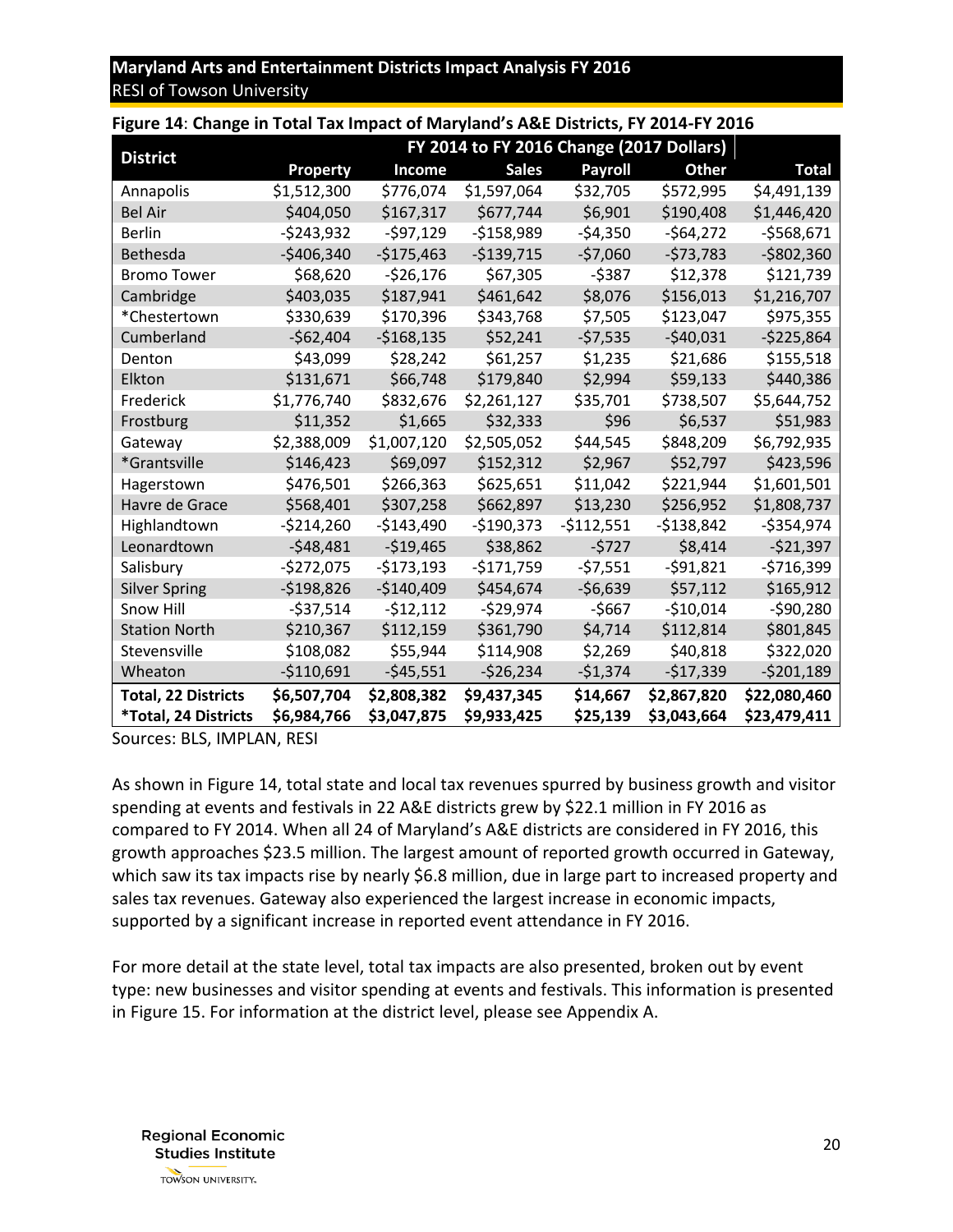<span id="page-20-1"></span>**Figure 15**: **Change in Statewide Tax Impact by Type of Activity of Maryland's A&E Districts, FY 2014-FY 2016**

|                       | <b>Change in Impact (2017 Dollars)</b> |             |              |             |              |              |
|-----------------------|----------------------------------------|-------------|--------------|-------------|--------------|--------------|
|                       | <b>Property</b>                        | Income      | Sales        | Payroll     | <b>Other</b> | Total        |
| <b>New Businesses</b> | $-$1,002,734$                          | -\$899,957  | -\$536,227   | $-5145,500$ | -\$377,568   | -\$2,517,443 |
| Event Attendance      | \$7,987,500                            | \$3,947,832 | \$10,469,652 | \$170,639   | \$3,421,231  | \$25,996,854 |
| <b>Total</b>          | \$6,984,766                            | \$3,047,875 | \$9,933,425  | \$25,139    | \$3,043,664  | \$23,479,411 |

Sources: BLS, IMPLAN, RESI

As shown in [Figure](#page-20-1) 15, increased sales tax revenues contributed primarily to the rise in total tax impacts generated by Maryland's A&E districts in FY 2016.

# <span id="page-20-0"></span>**5.0 Conclusion**

The existence of cultural districts has a positive impact on the local economy. In the case of Maryland's A&E districts, operations supported an estimated total of 8,594 jobs during FY 2016. Approximately 800 of these jobs were generated by new businesses; the remaining 7,795 jobs were supported by visitor spending at events and festivals. In addition, over \$855.8 million in total state GDP was supported by the A&E districts during the period—\$94.5 million by new businesses and \$761.4 million by visitor spending. Moreover, total wages of nearly \$267.0 million were supported by the A&E districts during FY 2016. Approximately \$26.7 million in wages were generated by new businesses and \$240.3 million were supported by visitor spending at events and festivals. Compared to FY 2014, Maryland's A&E districts in FY 2016 supported an additional 2,617 jobs, \$261.6 million in state GDP, \$60.5 million in wages, and \$23.5 million in state and local tax revenues.

New businesses formed within the A&E districts' boundaries during the study period generated nearly \$5.7 million in state and local tax revenues.<sup>37</sup> Visitor spending at events and festivals within the A&E districts supported nearly \$57.9 million in state and local tax revenues. The total tax revenue impact of the A&E districts came to approximately \$63.5 million during the study period. Statewide, the tax impact of A&E districts increased by \$23.5 million in FY 2016 as compared to FY 2014.

 $\overline{\phantom{a}}$ 

 $37$  Total tax revenues refer to property, income, sales, payroll, and other tax revenues supported on the state and local level.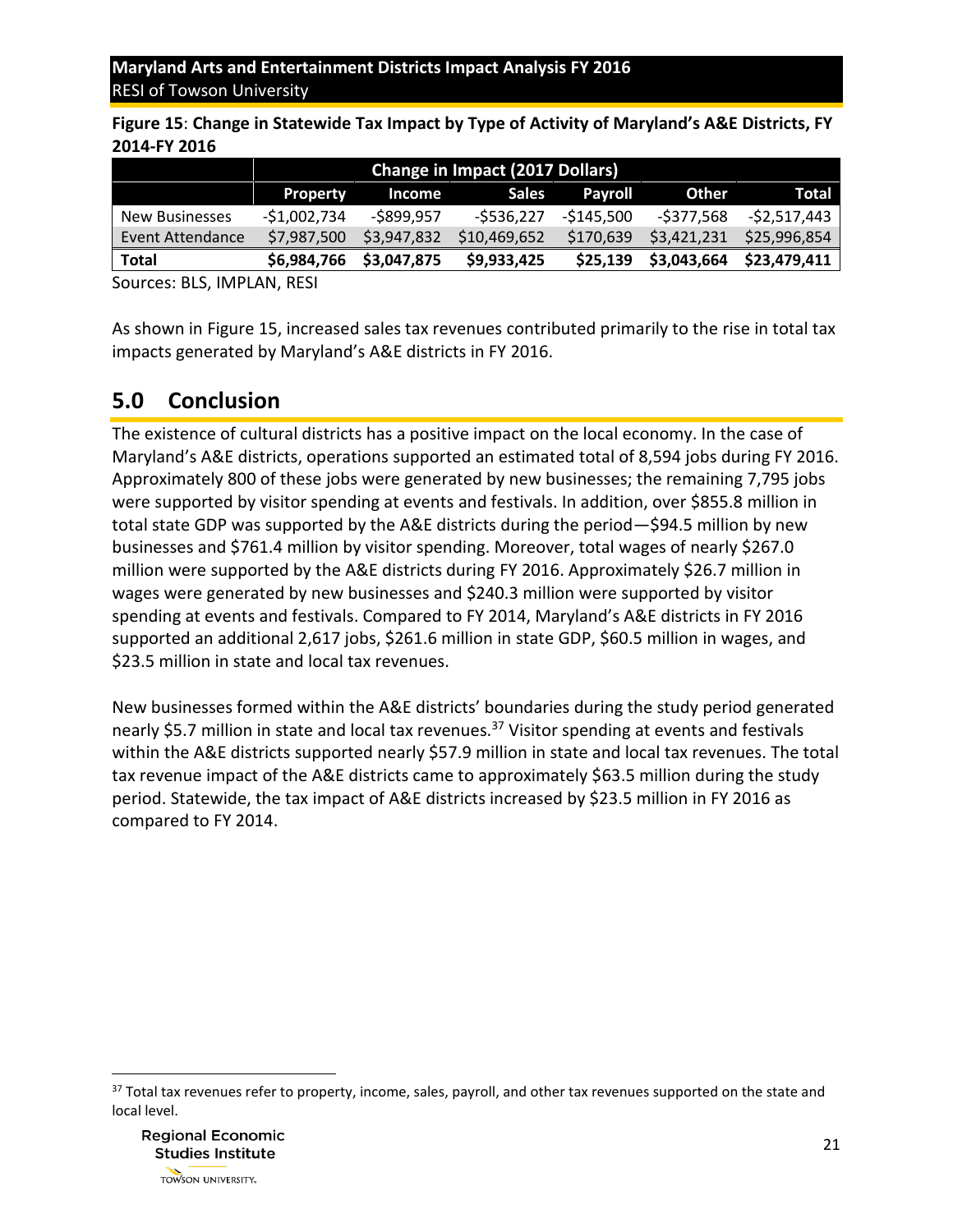# <span id="page-21-0"></span>**6.0 References**

Agursa, Jerry. "Front Street, Lahaina Halloween Festival Economic Impact Report for 2007, 2008 & 2009." Accessed July 12, 2017.

http://www.northbeachmaui.org/pdf/Halloween\_Impact\_Study\_final.pdf.

- Americans for the Arts. "About Americans for the Arts." Accessed January 31, 2014. http://www.americansforthearts.org/about-americans-for-the-arts.
- Americans for the Arts. "Arts & Economic Prosperity IV: The Economic Impact of Nonprofit Arts and Cultural Organizations and Their Audiences Summary Report." May 14, 2012. Accessed January 28, 2013.

http://www.artsusa.org/pdf/information\_services/research/services/economic\_impact/ aepiv/AEP4\_NationalSummaryReport.pdf.

Americans for the Arts. "Arts & Economic Prosperity IV: The Economic Impact of Nonprofit Arts and Cultural Organizations and Their Audiences National Statistics Report." Accessed May 14, 2012. http://www.americansforthearts.org/sites/default/files/pdf/information\_services/resea rch/services/economic\_impact/aepiv/NationalStatisticalReport.pdf.

Americans for the Arts. "Arts & Economic Prosperity V: The Economic Impact of Nonprofit Arts & Cultural Organizations and Their Audiences National Statistics Report. " Accessed June 20, 2017.

http://www.americansforthearts.org/sites/default/files/aep5/PDF\_Files/NationalFindin gs\_StatisticalReport.pdf.

- Anderson, Matthew S. and Scott Nagel. "Economic Impact of Fiesta San Antonio." Birchhill Enterprises, April 2007. Accessed August 16, 2011. http://www.fiesta-sa.org/wpcontent/uploads/2010/09/fiesta-2007-economic-impact-report.pdf.
- Ballantyne, Rachel. "The Economic Impact Study of the 2009 Durango Independent Film Festival." Fort Lewis College. Accessed July 12, 2017. http://www.fortlewis.edu/portals/157/docs/eis/EIS\_DIFF\_2009.pdf.
- Bauer, Nathaniel, Brad Caldwell and Stephanie Waechter. "The Economic Impact on Dolores Colorado Dolores River Festival." Fort Lewis College. June 2011. Accessed July 12, 2017. http://www.fortlewis.edu/Portals/157/Docs/2011/Economic%20Impact%20of%20the% 20Dolores%20River%20Festival%20-%20FINAL.pdf.
- Bureau of Economic Analysis. "ACPSA Definitions." 2017. Accessed August 3, 2017. https://www.bea.gov/regional/pdf/acpsa/definitions.pdf.

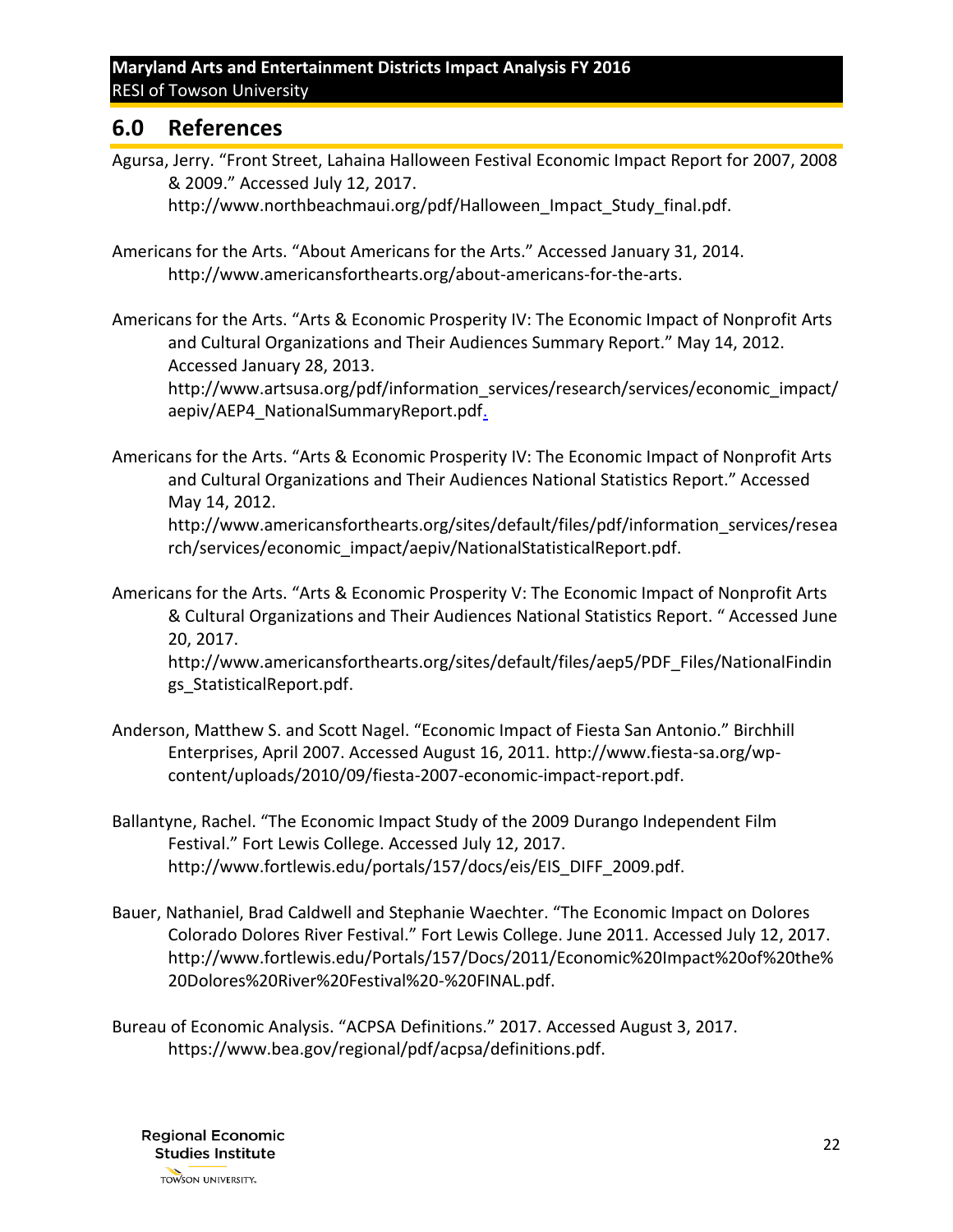- Bureau of Economic Analysis. "Arts and Cultural Production Satellite Account." 2017. Accessed June 20, 2017. https://www.bea.gov/regional/arts-and-culture/index.cfm.
- Bureau of Economic Analysis. "Arts and Culture Grow for Third Straight Year." 2017. Accessed June 20, 2017. https://www.bea.gov/newsreleases/general/acpsa/2017/\_pdf/acpsa0417.pdf.
- Bureau of Economic Analysis. "Delaware-2014: Arts and Cultural Production Satellite Account." 2017. Accessed August 3, 2017. https://www.bea.gov/regional/pdf/acpsa/Arts%20- %20Delaware.pdf.
- Bureau of Economic Analysis. "District of Columbia-2014: Arts and Cultural Production Satellite Account." 2017. Accessed August 3, 2017. https://www.bea.gov/regional/pdf/acpsa/Arts%20-%20District%20of%20Columbia.pdf.
- Bureau of Economic Analysis. "Maryland-2014: Arts and Cultural Production Satellite Account." 2017. Accessed August 3, 2017. https://www.bea.gov/regional/pdf/acpsa/Arts%20- %20Maryland.pdf.
- Bureau of Economic Analysis. "New Jersey-2014: Arts and Cultural Production Satellite Account." 2017. Accessed August 3, 2017. https://www.bea.gov/regional/pdf/acpsa/Arts%20-%20New%20Jersey.pdf.
- Bureau of Economic Analysis. "Pennsylvania-2014: Arts and Cultural Production Satellite Account." 2017. Accessed August 3, 2017. https://www.bea.gov/regional/pdf/acpsa/Arts%20-%20Pennsylvania.pdf.
- Bureau of Labor Statistics. "CPI Inflation Calculator." Accessed July 12, 2017. https://www.bls.gov/data/inflation\_calculator.htm.
- Boley, Bynum and Norma Nickerson. "Big Sky Documentary Film Study." Institute for Tourism & Recreation Research, University of Montana. March 2009. Accessed July 12, 2017. http://scholarworks.umt.edu/cgi/viewcontent.cgi?article=1257&context=itrr\_pubs.
- California Cultural Districts. "14 California Cultural Districts Announced in New Creative Statewide Program." July 13, 2017. Accessed September 11, 2017. https://www.caculturaldistricts.org/announcement.
- California Department of Food and Agriculture. "California's Fairs: Striking Gold at the Lodi Grape Festival & Harvest Fair." KPMG LLP Economic Consulting Services, 2003. Accessed July 12, 2017.

https://www.cdfa.ca.gov/fairs & expositions/Documents/Economic Impact/2003 Rep orts/SJO/SJO\_DetailedReport2003.pdf.

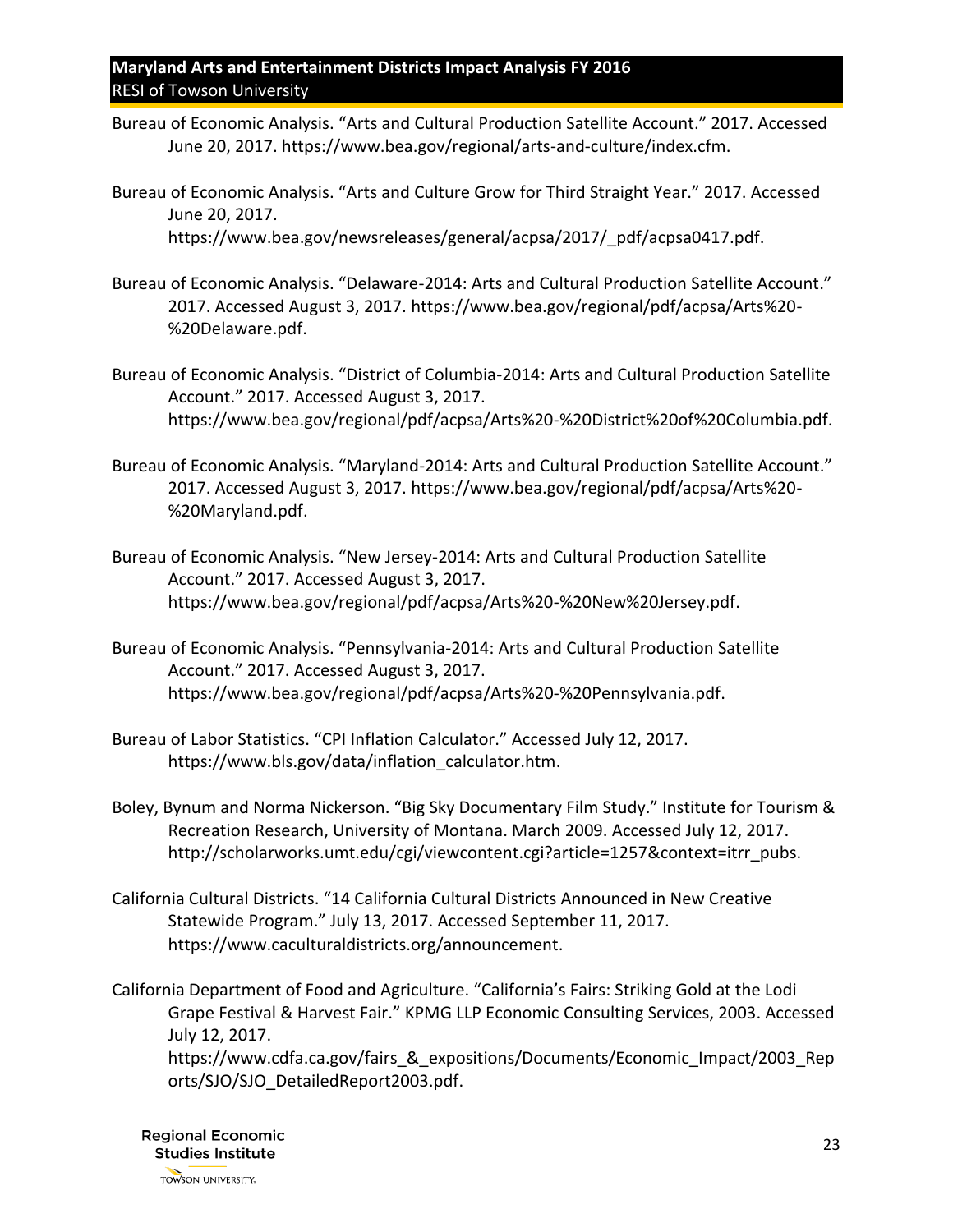- Callison, Trevor, Jeremiah Foose, Elias Pfeifer, Ryan Riebau, Elizabeth Stone, and Stephanie Waechter. "The Economic Impact on La Plata County the Four Corners Motorcycle Rally." Fort Lewis College. 2010. Accessed July 12, 2017. http://www.fortlewis.edu/Portals/157/Docs/2010/Motorcycle%20Rally%20- %202010.pdf.
- Carter, Rachel and Al Myles. "Economic Impact of the 32nd Annual Peter Anderson Arts and Crafts Festival, Ocean Springs, Mississippi." Mississippi State University Extension Service. Accessed July 12, 2017. http://ageconsearch.umn.edu/bitstream/119050/2/Peter%20Anderson\_7\_25\_2011.pdf .
- Cela, Ariana and Sam Lankford. "A Study of Place Based Food Tourism in Northeast Iowa Communities." Sustainable Tourism and Environment Program, University of Northern Iowa. 2005. Accessed July 12, 2017. http://www.uni.edu/step/reports/place\_based\_food.pdf.
- Cici, Kristen. "Twin Cities Pride Festival & Parade Attendee Profile." Center for Urban and Regional Affairs, University of Minnesota. 2010. Accessed July 12, 2017. http://www.cura.umn.edu/sites/cura.advantagelabs.com/files/publications/NPCR-1319.pdf.
- Daniels, Jessica. "An Analysis of the Economic Impact of Ithaca's Light in Winter Festival." Cornell University. August 2007. Accessed August 16, 2011. https://www.sri.cornell.edu/sri/projects.project.cfm?projid=123401.
- "Economic Impacts and Visitor Profile Sisters Folk Festival." Dean Runyon Associates. November 2014. Accessed July 12, 2017. https://www.sistersfolkfestival.org/wpcontent/uploads/2013/12/Economic-Impact-Study-November-2014.pdf.
- "The Economic Impact of the Farm Show Complex & Expo Center, Harrisburg." Penn State Center for Economic & Community Study. Accessed July 12, 2017. http://aese.psu.edu/research/centers/cecd/publications/economic-impact/economicimpact-of-farm-show-complex-expo-center-harrisburg.
- "Economic Impact Study: Electric Daisy Carnival Las Vegas 2011." Beacon Economics. November 2011. Accessed January 28, 2013.

http://insomniac.com/reports/EDC\_Las\_Vegas\_2011.pdf.

- Forward Analytics, Inc. "Baltimore Book Festival." Accessed July 12, 2017. http://www.promotionandarts.org/sites/default/files/ckfinder/files/2012%20Baltimore %20Book%20Fest%20Economic%20Impact%20%20Audience%20Survey.pdf
- Forward Analytics, Inc. "Economic Impact Study and Audience Research: The Inaugural Light City Baltimore." Baltimore Office of Promotion and the Arts, 2016. Accessed June 28,

**Regional Economic Studies Institute**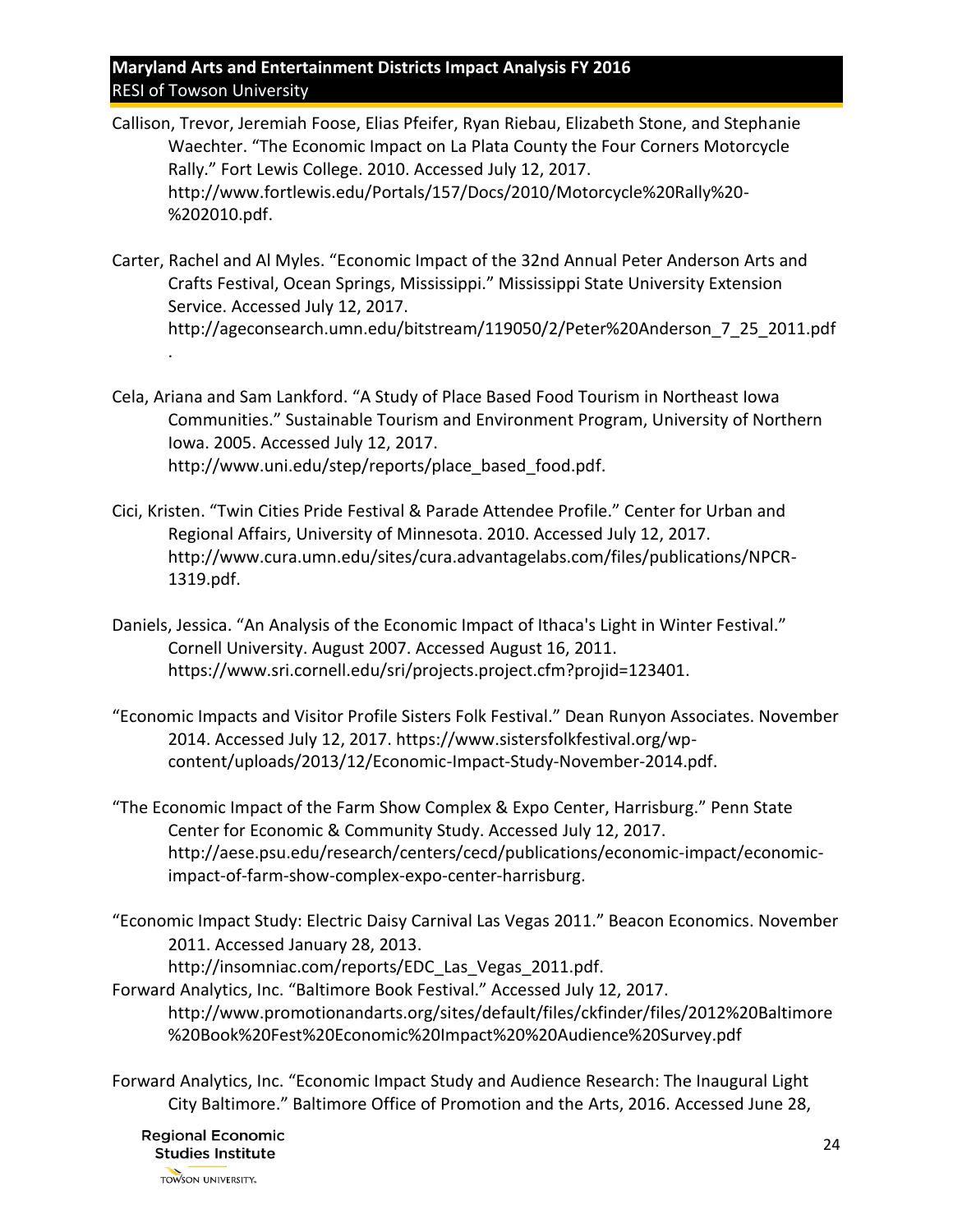2017. http://www.promotionandarts.org/sites/default/files/ckfinder/files/Light-City-2016-Impact-Report.pdf.

- Forward Analytics, Inc. "Economic Impact Study and Audience Research for the 31<sup>st</sup> Annual Artscape." 2012. Accessed June 28, 2017. http://www.artscape.org/artscape/uploads/File/AS012 Economic Impact Study.pdf.
- Halebie, Maya, Gregory L. Hamilton, and Alison Wiley. "Riverfest 2009 Survey Findings and Economic Impact Study." Institute for Economic Advancement, University of Arkansas at Little Rock. 2009. Accessed July 12, 2017. http://www.iea.ualr.edu/pubs/2009/09- 10%20Riverfest%20Report.pdf.

"Hawaii's Creative Industries." Department of Business, Economic Development and Tourism. August 2014. Accessed July 12, 2017. http://files.hawaii.gov/dbedt/economic/data\_reports/hawaii-creativereport/HI Creative Ind August 2014.pdf.

- Holloway, Herb, Abul Jamal, and William Joubert. "Estimated Economic Impact of the 2013 Bogalusa Blues & Heritage Festival on Washington Parish. November 2013. Accessed July 12, 2017. https://www.southeastern.edu/admin/sbrc/publications/economic\_reporter\_pd/BogBH 2013.pdf.
- Hoogasian, Alan, David W. Marcouiller, and Tedi Winnett. "A Country Music Festival and its Local Community Economic Impacts: the Case Study of Country Thunder 2012 and Kenosha County, Wisconsin." Department of Urban and Regional Planning, University of Wisconsin. February 11, 2013. Accessed January 7, 2015. http://urpl.wisc.edu/people/marcouiller/publications/13countrythunder.pdf.
- Irani, Daraius and Jessica Grimm. "Maryland Arts and Entertainment Districts Impact Analysis FY 2014." Regional Economic Studies Institute of Towson University. 2015. Accessed July 12, 2017. https://issuu.com/marylandarts/docs/msac\_2014\_resi\_impact\_analysis\_fina\_dd10052c 89000a.
- Jefferson Convention & Visitors Bureau and the University of New Orleans. "The Economic Impact of Family Gras Weekend in Jefferson Parish 2011." April 2011. Accessed July 12, 2017. http://media.nola.com/mardigras\_impact/other/2011%20Economic%20Impact%20Sum mary.pdf.
- Nagel, Scott. "Economic Impact of Main St. Fort Worth Arts Festival." Birchhill Enterprises. April 2006. Accessed January 28, 2013.

http://www.praguefringe.com/2007/data/FortWorthArtsEconStudy06.pdf.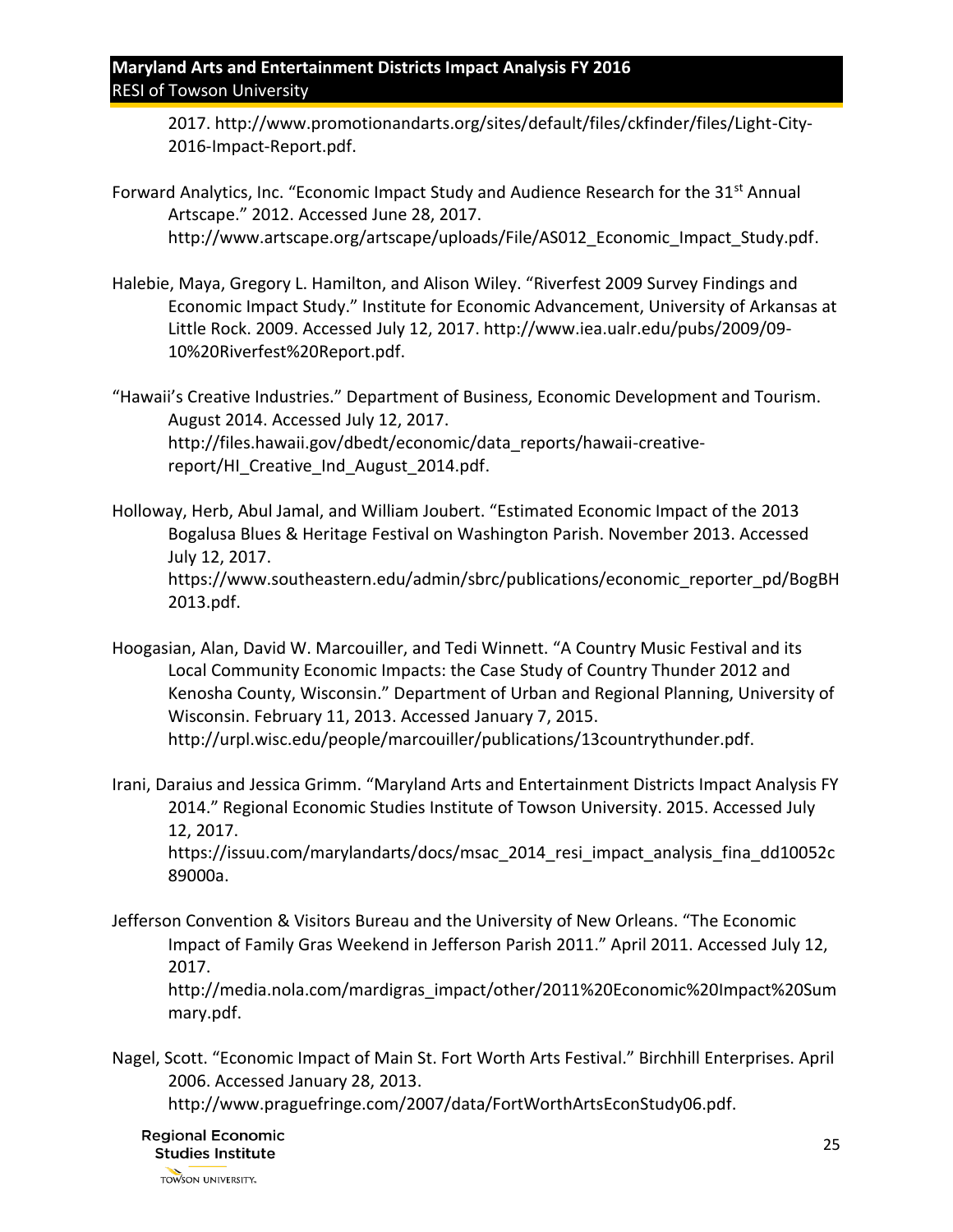- National Assembly of State Arts Agencies. "State Cultural District Programs: Key Issues, Strategies and Management Policies." Accessed August 1, 2017. https://nasaaarts.org/wp-content/uploads/2017/03/CulturalDistrictsStrategySampler.pdf.
- National Assembly of State Art Agencies. "State Policy Briefs: Tools for Arts Decision Making." 2015. Accessed June 29, 2017. https://nasaaarts.org/nasaa\_research/stateculturaldistrictspolicybrief/.
- National Endowment for the Arts. "U.S. Bureau of Economic Analysis and National Endowment for the Arts Release Preliminary Report on Impact of Arts and Culture on U.S. Economy." December 5, 2013. Accessed July 12, 2017. http://arts.gov/news/2013/us-bureaueconomic-analysis-and-national-endowment-arts-release-preliminary-reportimpact#sthash.AumRPyaS.dpuf.
- Nelson, Arthur C. *Planner's Estimating Guide: Projecting Land-use and Facility Needs.* Chicago: APA Planners Press, 2004.
- Oregon Craft Beer. "Oregon Brewers Fest Economic Impact." September 23, 2014. Accessed July 12, 2017. http://oregoncraftbeer.org/oregon-brewers-fest-economic-impactnumbers/.
- Otis College of Art and Design. "2013 Otis Report on the Creative Economy." February 2014. Accessed January 30, 2015. http://www.otis.edu/sites/default/files/2013- Otis\_Report\_on\_the\_Creative\_Economy-2.pdf.
- Pennsylvania Horticultural Society, The. "Economic Impact Analysis for the 2010 and 2011 Philadelphia International Flower Shows." February 7, 2011. Accessed August 19, 2011. http://www.theflowershow.com/ShowInfo/2011press/EconomicImpact.pdf.
- Sabrier, Marianne Hawkins and Jimmy Valdiviezo. "Bayou Boogaloo Festival 2011 Visitor Survey Results." The University of New Orleans Hospitality Research Center. July 2011. Accessed July 12, 2017.

http://mothershipfoundation.files.wordpress.com/2011/11/economicdevelopmentrepo rt1.pdf.

- San Diego State University Center for Hospitality and Tourism Research. "San Diego LGBT Pride." 2014. Accessed June 28, 2017. https://www.sandiego.gov/sites/default/files/san\_diego\_pride\_economic\_impact\_anal ysis.pdf.
- Schneider, Ingrid and Andrew Oftedal. "Irish Fair of Minnesota Profile of Attendees 2011." University of Minnesota Tourism Center. 2011. Accessed July 12, 2017. https://conservancy.umn.edu/bitstream/handle/11299/167903/Minnesota%20Irish%20 Fair%20profile%202011.pdf?sequence=1&isAllowed=y.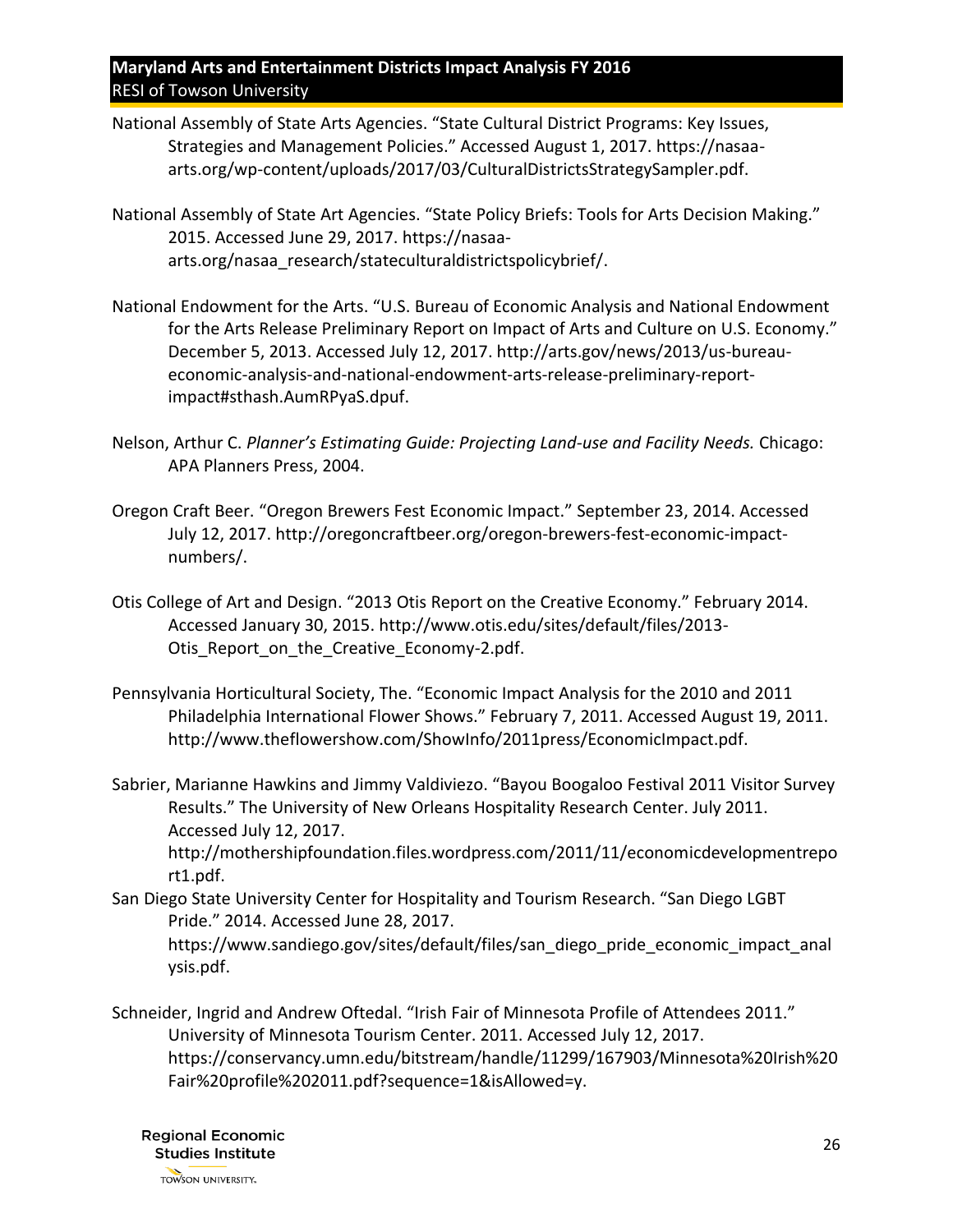- Stambro, Jan Elise. "The Economic Impacts of the 2015 Sundance Film Festival." Bureau of Economic and Business Research, University of Utah. April 2015. Accessed July 12, 2017. http://www.sundance.org/pdf/festival-info/sff15-economic-impact-report.pdf.
- University of Northern Iowa Sustainable Tourism and the Environment Program. "Economic Impact and Visitor Study of the Eugene International Film Festival." December 2007. Accessed July 12, 2017. http://www.uni.edu/step/reports/eugene\_film\_festival.pdf.
- Warnick, Rodney B., David C. Bojanic, Atul Sheel, Apurv Mather, and Deepak Ninan. "Economic Impact and Market Analysis of a Special Event: The Great New England Air Show." Proceedings of the 2009 Northeastern Recreation Research Symposium. July 2010. Accessed July 12, 2017. http://www.nrs.fs.fed.us/pubs/gtr/gtr-nrs-p-66papers/35 warnick-p-66.pdf.

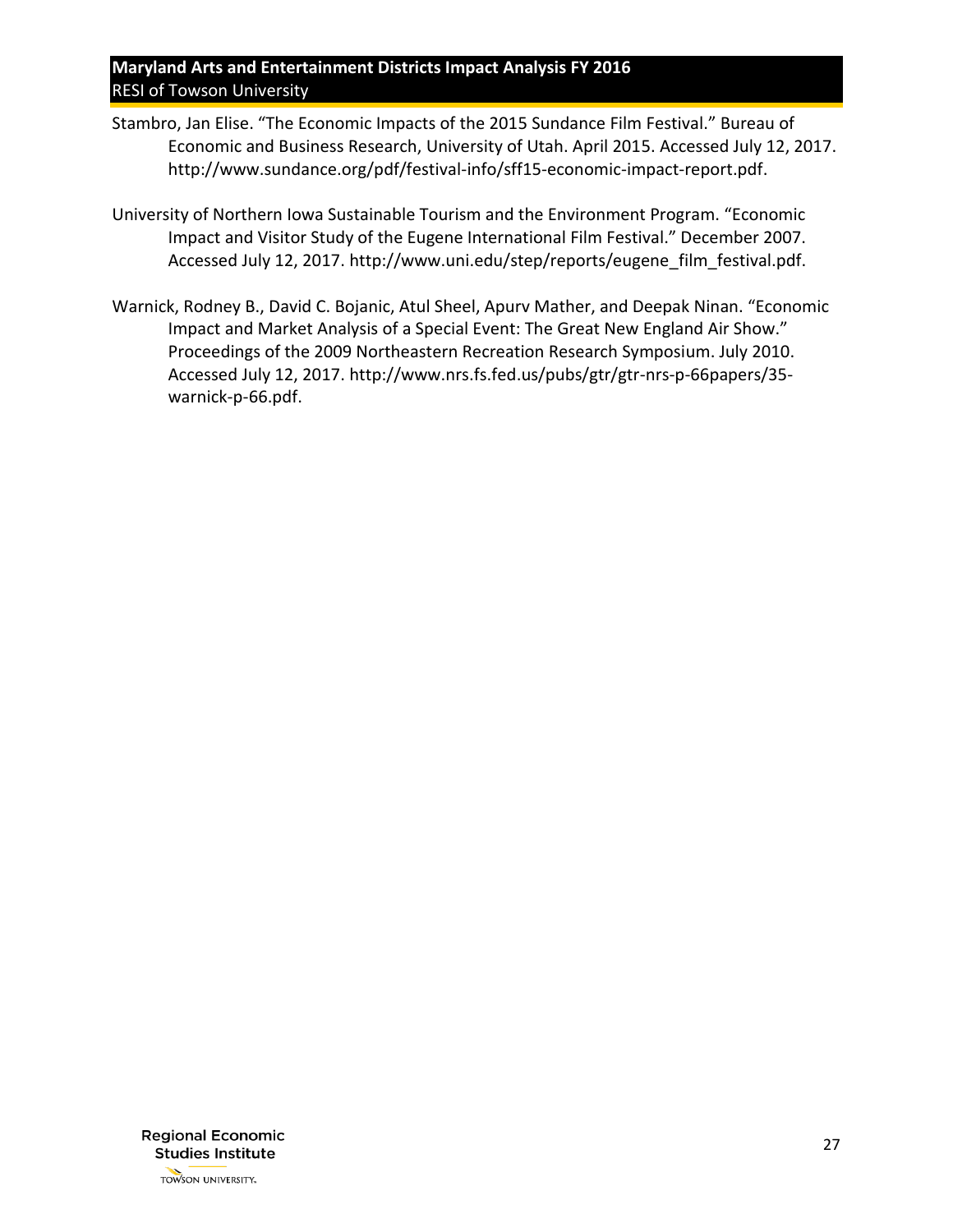# <span id="page-27-0"></span>**Appendix A—Additional Data for Impact Analyses**

Appendix A presents additional data that informed the impact analyses analysis in Section 4.0.

[Figures](#page-28-0) 16 through [18](#page-29-1) detail the breakdown of economic impacts generated by each of Maryland's 24 A&E districts. In each figure, the impact of visitor spending at events and festivals is larger than the impact of new businesses, and direct impacts are greater than [indirect or induced impacts.](#page-30-1) 

[Figure](#page-30-1) 19 provides detailed information on total tax impacts for each district by activity type. Impacts are presented in 2017 dollars.

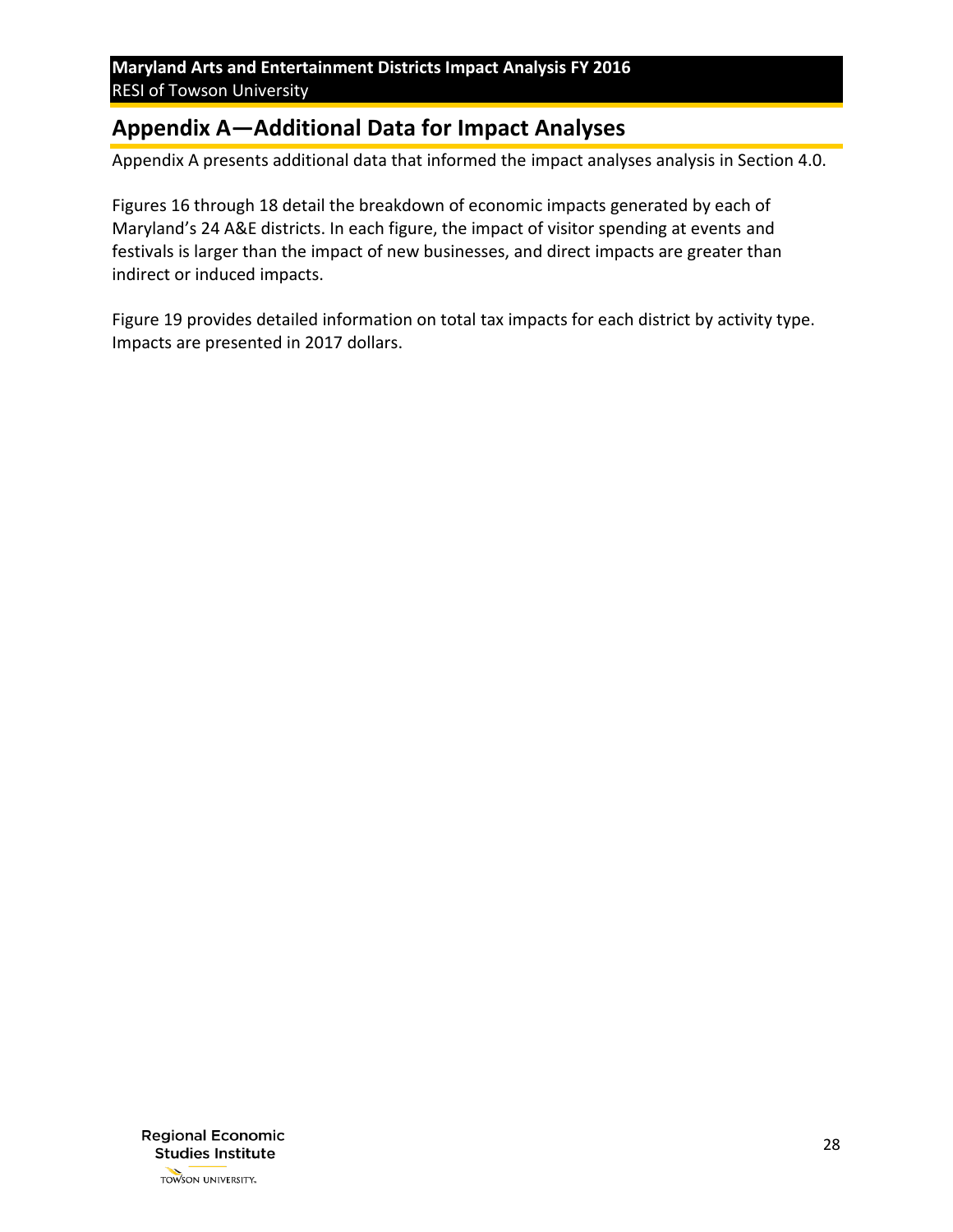#### <span id="page-28-0"></span>**Figure 16: Total Employment Impacts by District, FY 2016**

| <b>District</b>                | <b>Direct</b>           | Indirect                | Induced                 | <b>Total</b>   |
|--------------------------------|-------------------------|-------------------------|-------------------------|----------------|
| <b>New Businesses</b>          |                         |                         |                         |                |
| Annapolis                      | 20                      | 5                       | $\overline{4}$          | 28             |
| <b>Bel Air</b>                 | $-6$                    | $-7$                    | $-7$                    | $-20$          |
| <b>Berlin</b>                  | $^{\text{{\small -1}}}$ | $\mathbf 0$             | $\mathbf 1$             | $\pmb{0}$      |
| Bethesda                       | 81                      | 35                      | 30                      | 146            |
| <b>Bromo Tower</b>             | 22                      | $-3$                    | $-1$                    | 18             |
| Cambridge                      | $-36$                   | $-5$                    | $-7$                    | $-48$          |
| Chestertown                    | 11                      | $\overline{2}$          | $\overline{2}$          | 16             |
| Cumberland                     | 18                      | 8                       | 6                       | 32             |
| Denton                         | 10                      | $\mathbf 2$             | 3                       | 14             |
| Elkton                         | $\mathbf 1$             | $\mathbf{1}$            | $\mathbf 1$             | 3              |
| Frederick                      | 56                      | 6                       | 10                      | 72             |
| Frostburg                      | $\mathbf 1$             | $\pmb{0}$               | $\pmb{0}$               | $\overline{2}$ |
| Gateway                        | 28                      | 5                       | 6                       | 39             |
| Grantsville                    | $\mathbf 1$             | $\mathbf 0$             | $\mathbf 0$             | 1              |
| Hagerstown                     | 34                      | 10                      | 12                      | 55             |
| Havre de Grace                 | 38                      | 11                      | 11                      | 60             |
| Highlandtown                   | $\overline{4}$          | $-1$                    | $-1$                    | $\overline{2}$ |
| Leonardtown                    | 12                      | $\overline{\mathbf{5}}$ | 5                       | 22             |
| Salisbury                      | 19                      | $\overline{4}$          | 6                       | 28             |
| <b>Silver Spring</b>           | 109                     | 14                      | 21                      | 144            |
| Snow Hill                      | $^{\text{{\small -1}}}$ | $^{\rm -1}$             | $^{\mbox{{\small -1}}}$ | $-3$           |
| <b>Station North</b>           | 37                      | 6                       | 8                       | 51             |
| Stevensville                   | 36                      | $\overline{4}$          | $\overline{7}$          | 48             |
| Wheaton                        | 72                      | 6                       | 13                      | 90             |
| Subtotal                       | 564                     | 107                     | 128                     | 800            |
| <b>Event/Festival Spending</b> |                         |                         |                         |                |
| Annapolis                      | 498                     | 83                      | 106                     | 688            |
| <b>Bel Air</b>                 | 520                     | 79                      | 110                     | 709            |
| <b>Berlin</b>                  | 80                      | 13                      | 17                      | 109            |
| Bethesda                       | 225                     | 34                      | 48                      | 308            |
| <b>Bromo Tower</b>             | 10                      | $\overline{2}$          | $\overline{2}$          | 14             |
| Cambridge                      | 223                     | 34                      | 48                      | 306            |
| Chestertown                    | 93                      | 15                      | 19                      | 128            |
| Cumberland                     | 155                     | 25                      | 33                      | 213            |
| Denton                         | 30                      | 5                       | 6                       | 41             |
| Elkton                         | 92                      | 14                      | 20                      | 127            |
| Frederick                      | 1,071                   | 173                     | 234                     | 1,478          |
| Frostburg                      | 32                      | 5                       | 7                       | 45             |
| Gateway                        | 630                     | 91                      | 132                     | 852            |
| Grantsville                    | 39                      | 6                       | 9                       | 54             |
| Hagerstown                     | 305                     | 49                      | 66                      | 421            |
| Havre de Grace                 | 239                     | 38                      | 50                      | 327            |
| Highlandtown                   | $24\,$                  | $\sqrt{4}$              | 5                       | 33             |
| Leonardtown                    | 112                     | 18                      | 24                      | 154            |
| Salisbury                      | 73                      | 12                      | 15                      | 100            |
| <b>Silver Spring</b>           | 904                     | 138                     | 190                     | 1,231          |
| Snow Hill                      | 13                      | $\overline{2}$          | 3                       | 18             |
| <b>Station North</b>           | 271                     | 43                      | 56                      | 370            |
| Stevensville                   | $\mathbf 2$             | $\pmb{0}$               | $\pmb{0}$               | $\mathbf{3}$   |
| Wheaton                        | 49                      | 8                       | 10                      | 68             |
| Subtotal                       | 5,692                   | 889                     | 1,213                   | 7,795          |
| <b>Total</b>                   | 6,256                   | 997                     | 1,341                   | 8,594          |

Sources: IMPLAN, RESI

**Regional Economic Studies Institute**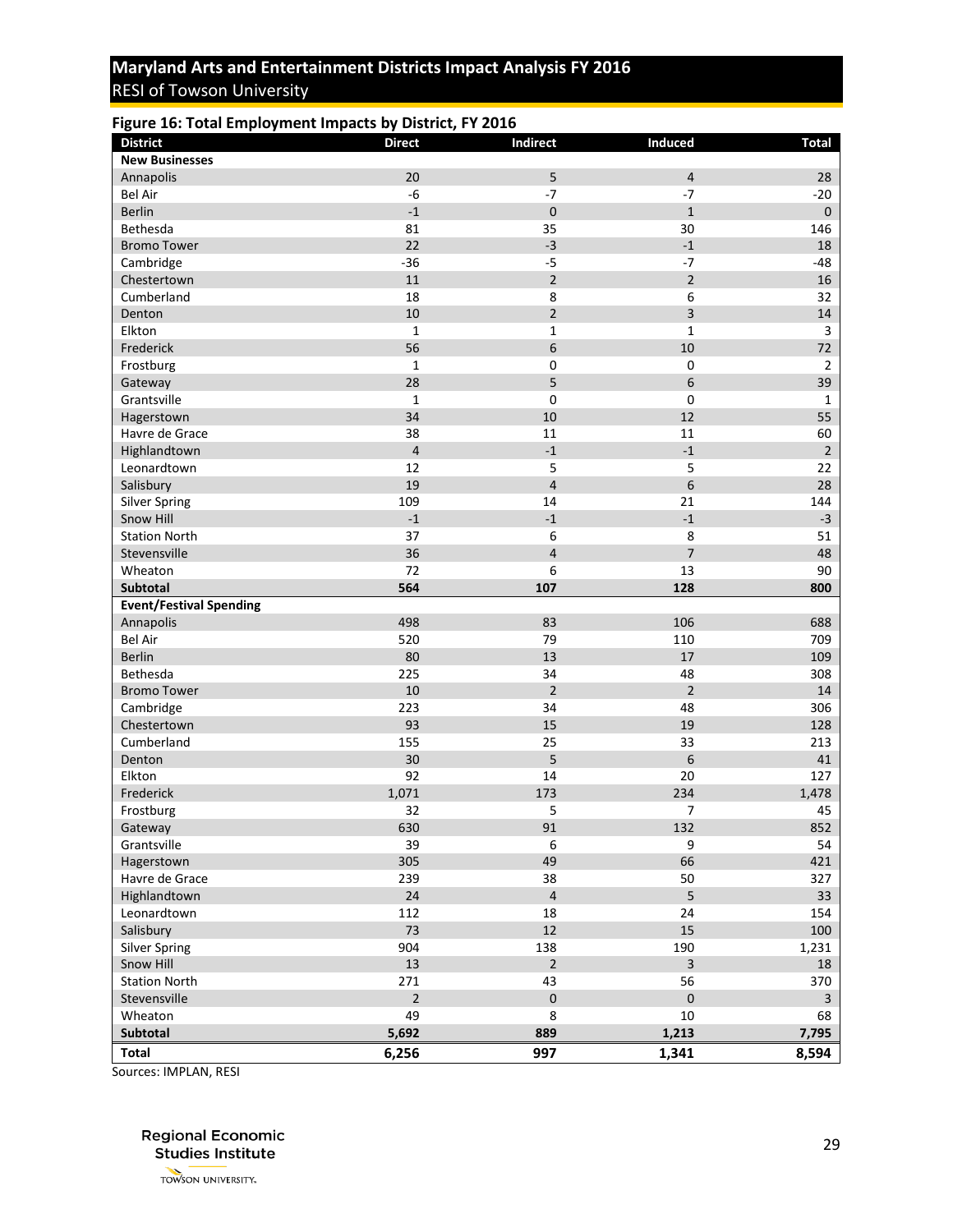#### <span id="page-29-0"></span>**Figure 17: Total State GDP Impacts by District, FY 2016**

| <b>District</b>                | <b>Direct</b> | Indirect      | Induced       | <b>Total</b>  |
|--------------------------------|---------------|---------------|---------------|---------------|
| <b>New Businesses</b>          |               |               |               |               |
| Annapolis                      | \$2,456,105   | \$687,825     | \$548,336     | \$3,692,266   |
| <b>Bel Air</b>                 | $-$2,133,426$ | $-$1,022,777$ | $-$1,028,332$ | $-$4,184,536$ |
| <b>Berlin</b>                  | \$42,977      | \$65,688      | \$75,692      | \$184,356     |
| Bethesda                       | \$13,291,856  | \$5,932,358   | \$4,410,785   | \$23,634,999  |
| <b>Bromo Tower</b>             | \$1,581,794   | \$6,462       | $-$120,903$   | \$1,467,353   |
| Cambridge                      | $-52,511,083$ | $-5964,284$   | $-5988,798$   | $-$4,464,165$ |
| Chestertown                    | \$760,123     | \$364,214     | \$365,528     | \$1,489,865   |
| Cumberland                     | \$2,590,307   | \$1,348,480   | \$931,893     | \$4,870,680   |
| Denton                         | \$930,737     | \$263,393     | \$431,465     | \$1,625,596   |
| Elkton                         | \$561,852     | \$222,274     | \$172,381     | \$956,508     |
| Frederick                      | \$3,815,367   | \$1,244,223   | \$1,406,231   | \$6,465,821   |
| Frostburg                      | \$104,918     | \$48,359      | \$49,288      | \$202,566     |
| Gateway                        | \$2,235,706   | \$857,714     | \$858,390     | \$3,951,810   |
| Grantsville                    | \$58,244      | \$21,208      | \$26,195      | \$105,647     |
| Hagerstown                     | \$5,239,457   | \$1,621,179   | \$1,688,188   | \$8,548,824   |
| Havre de Grace                 | \$6,564,527   | \$1,727,175   | \$1,671,194   | \$9,962,897   |
| Highlandtown                   | $-$437,893$   | $-$96,703$    | $-$185,509$   | $-$ \$720,105 |
| Leonardtown                    | \$2,018,116   | \$811,616     | \$687,394     | \$3,517,126   |
| Salisbury                      | \$1,961,020   | \$655,419     | \$848,091     | \$3,464,530   |
| <b>Silver Spring</b>           | \$7,730,522   | \$2,422,924   | \$3,093,690   | \$13,247,137  |
| Snow Hill                      | $-$ \$375,427 | $-$142,967$   | $-5208,003$   | $-5726,397$   |
| <b>Station North</b>           | \$2,794,906   | \$877,858     | \$1,122,825   | \$4,795,589   |
| Stevensville                   | \$2,605,195   | \$802,805     | \$1,089,382   | \$4,497,381   |
| Wheaton                        | \$4,862,755   | \$1,179,083   | \$1,835,357   | \$7,877,195   |
| <b>Subtotal</b>                | \$56,748,656  | \$18,933,527  | \$18,780,759  | \$94,462,942  |
| <b>Event/Festival Spending</b> |               |               |               |               |
| Annapolis                      | \$37,024,867  | \$13,127,705  | \$15,562,689  | \$65,715,261  |
| <b>Bel Air</b>                 | \$40,386,554  | \$13,201,072  | \$16,128,693  | \$69,716,319  |
| <b>Berlin</b>                  | \$6,108,390   | \$2,071,728   | \$2,495,649   | \$10,675,768  |
| Bethesda                       | \$17,049,611  | \$5,711,630   | \$7,045,335   | \$29,806,576  |
| <b>Bromo Tower</b>             | \$785,343     | \$259,679     | \$313,810     | \$1,358,832   |
| Cambridge                      | \$17,482,118  | \$5,746,345   | \$7,000,466   | \$30,228,929  |
| Chestertown                    | \$6,902,436   | \$2,422,012   | \$2,827,990   | \$12,152,439  |
| Cumberland                     | \$11,686,915  | \$4,037,319   | \$4,821,188   | \$20,545,422  |
| Denton                         | \$2,239,961   | \$779,801     | \$914,440     | \$3,934,202   |
| Elkton                         | \$7,336,571   | \$2,413,421   | \$2,972,420   | \$12,722,411  |
| Frederick                      | \$83,801,259  | \$28,332,048  | \$34,248,818  | \$146,382,125 |
| Frostburg                      | \$2,532,746   | \$853,782     | \$1,030,191   | \$4,416,720   |
| Gateway                        | \$50,082,630  | \$15,465,804  | \$19,236,345  | \$84,784,780  |
| Grantsville                    | \$3,069,601   | \$1,033,801   | \$1,265,508   | \$5,368,910   |
| Hagerstown                     | \$23,320,606  | \$8,011,270   | \$9,684,342   | \$41,016,218  |
| Havre de Grace                 | \$18,201,408  | \$6,191,541   | \$7,366,194   | \$31,759,142  |
| Highlandtown                   | \$1,874,097   | \$628,789     | \$761,274     | \$3,264,159   |
| Leonardtown                    | \$8,656,344   | \$2,934,452   | \$3,532,811   | \$15,123,607  |
| Salisbury                      | \$5,526,198   | \$1,897,160   | \$2,265,640   | \$9,688,997   |
| <b>Silver Spring</b>           | \$68,444,981  | \$22,797,106  | \$27,706,161  | \$118,948,247 |
| Snow Hill                      | \$989,785     | \$327,806     | \$404,790     | \$1,722,381   |
| <b>Station North</b>           | \$20,094,306  | \$6,963,179   | \$8,155,862   | \$35,213,347  |
| Stevensville                   | \$171,023     | \$57,868      | \$69,745      | \$298,636     |
| Wheaton<br>Subtotal            | \$3,740,464   | \$1,258,387   | \$1,519,919   | \$6,518,770   |
|                                | \$437,508,214 | \$146,523,705 | \$177,330,278 | \$761,362,197 |
| <b>Total</b>                   | \$494,256,871 | \$165,457,231 | \$196,111,037 | \$855,825,139 |

<span id="page-29-1"></span>Sources: IMPLAN, RESI

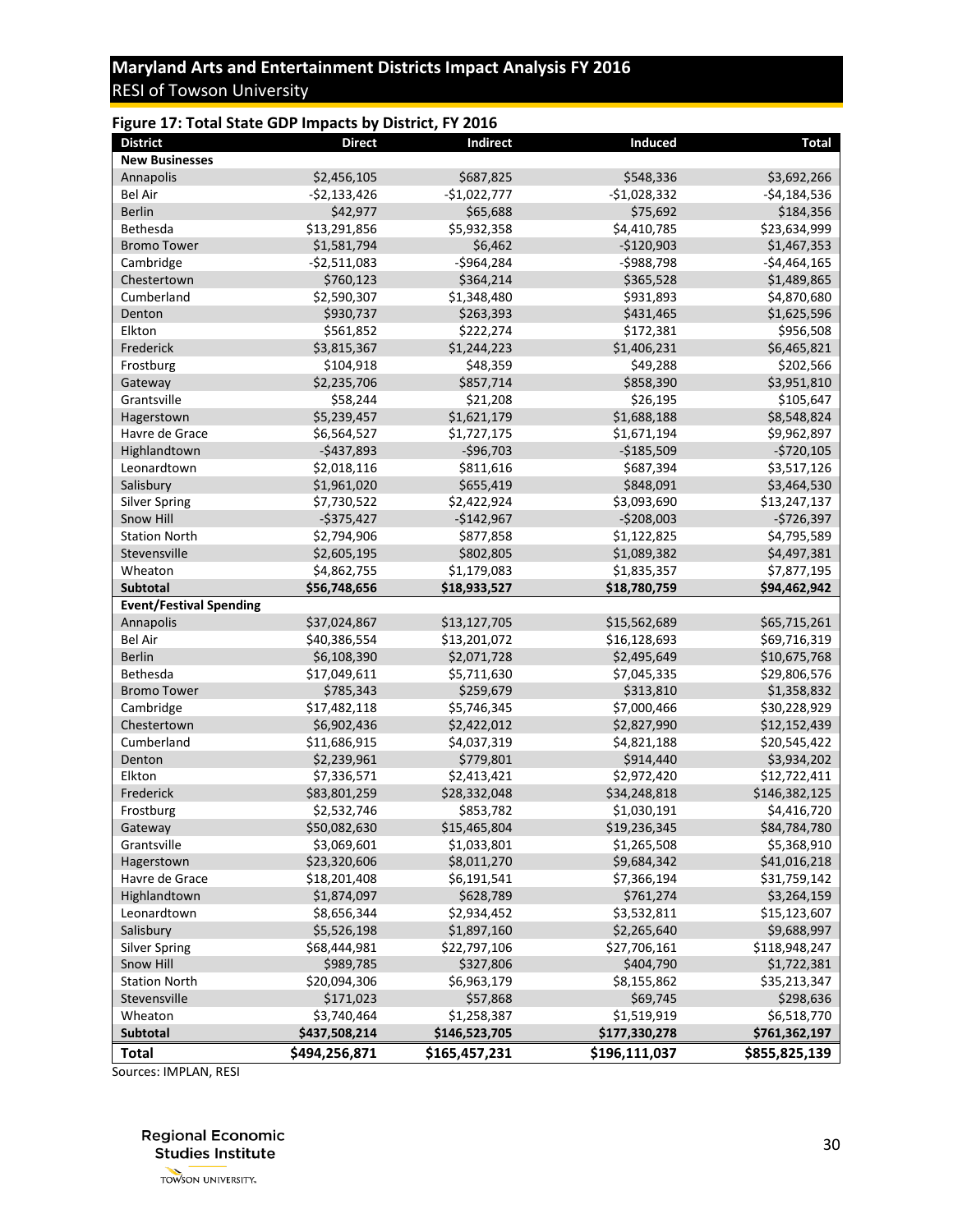#### <span id="page-30-0"></span>**Figure 18: Total Wage Impacts by District, FY 2016**

| <b>District</b>                | <b>Direct</b> | Indirect     | Induced      | <b>Total</b>  |
|--------------------------------|---------------|--------------|--------------|---------------|
| <b>New Businesses</b>          |               |              |              |               |
| Annapolis                      | \$330,832     | \$183,334    | \$159,242    | \$673,408     |
| <b>Bel Air</b>                 | $-5871,426$   | $- $365,864$ | $-5298,751$  | $-$1,536,041$ |
| <b>Berlin</b>                  | \$70,855      | \$18,648     | \$21,989     | \$111,492     |
| Bethesda                       | \$2,903,599   | \$1,863,839  | \$1,281,195  | \$6,048,633   |
| <b>Bromo Tower</b>             | \$156,570     | \$23,103     | $-534,989$   | \$144,684     |
| Cambridge                      | $-$855,007$   | $-$272,150$  | $-5287,239$  | $-$1,414,396$ |
| Chestertown                    | \$334,263     | \$91,180     | \$106,187    | \$531,630     |
| Cumberland                     | \$607,298     | \$427,417    | \$270,697    | \$1,305,412   |
| Denton                         | \$930,737     | \$263,393    | \$431,465    | \$1,625,596   |
| Elkton                         | \$216,325     | \$61,426     | \$50,109     | \$327,861     |
| Frederick                      | \$1,298,091   | \$316,743    | \$408,506    | \$2,023,339   |
| Frostburg                      | \$42,592      | \$12,684     | \$14,318     | \$69,594      |
| Gateway                        | \$542,310     | \$230,916    | \$249,271    | \$1,022,497   |
| Grantsville                    | \$22,259      | \$5,561      | \$7,609      | \$35,429      |
| Hagerstown                     | \$1,294,402   | \$443,107    | \$490,330    | \$2,227,839   |
| Havre de Grace                 | \$1,225,029   | \$475,168    | \$485,386    | \$2,185,582   |
| Highlandtown                   | $-$129,942$   | $-534,647$   | $-$53,870$   | $-5218,459$   |
| Leonardtown                    | \$519,483     | \$230,039    | \$199,669    | \$949,190     |
| Salisbury                      | \$760,229     | \$177,269    | \$246,352    | \$1,183,850   |
| <b>Silver Spring</b>           | \$2,708,813   | \$652,313    | \$898,627    | \$4,259,754   |
| Snow Hill                      | $-$259,593$   | $-534,521$   | $-$60,447$   | $-$ \$354,562 |
| <b>Station North</b>           | \$814,287     | \$229,987    | \$326,075    | \$1,370,348   |
| Stevensville                   | \$837,348     | \$215,920    | \$316,380    | \$1,369,648   |
| Wheaton                        | \$2,012,747   | \$246,654    | \$533,228    | \$2,792,630   |
| Subtotal                       | \$15,512,100  | \$5,461,518  | \$5,761,339  | \$26,734,957  |
| <b>Event/Festival Spending</b> |               |              |              |               |
| Annapolis                      | \$12,294,030  | \$3,621,563  | \$4,520,097  | \$20,435,691  |
| <b>Bel Air</b>                 | \$13,405,400  | \$3,660,766  | \$4,684,728  | \$21,750,894  |
| <b>Berlin</b>                  | \$2,031,531   | \$574,208    | \$724,870    | \$3,330,609   |
| Bethesda                       | \$5,739,288   | \$1,576,750  | \$2,046,325  | \$9,362,362   |
| <b>Bromo Tower</b>             | \$261,683     | \$71,788     | \$91,150     | \$424,621     |
| Cambridge                      | \$5,802,805   | \$1,596,665  | \$2,033,347  | \$9,432,817   |
| Chestertown                    | \$2,310,411   | \$667,741    | \$821,410    | \$3,799,561   |
| Cumberland                     | \$3,896,010   | \$1,116,328  | \$1,400,322  | \$6,412,660   |
| Denton                         | \$2,239,961   | \$779,801    | \$914,440    | \$3,934,202   |
| Elkton                         | \$2,434,204   | \$672,706    | \$863,351    | \$3,970,260   |
| Frederick                      | \$27,848,407  | \$7,875,115  | \$9,947,671  | \$45,671,193  |
| Frostburg                      | \$840,742     | \$237,428    | \$299,224    | \$1,377,394   |
| Gateway                        | \$16,432,682  | \$4,297,623  | \$5,587,531  | \$26,317,835  |
| Grantsville                    | \$1,022,070   | \$287,652    | \$367,566    | \$1,677,288   |
| Hagerstown                     | \$7,767,875   | \$2,219,966  | \$2,812,799  | \$12,800,640  |
| Havre de Grace                 | \$6,071,909   | \$1,713,485  | \$2,139,575  | \$9,924,969   |
| Highlandtown                   | \$621,827     | \$175,139    | \$221,115    | \$1,018,081   |
| Leonardtown                    | \$2,883,770   | \$814,620    | \$1,026,121  | \$4,724,511   |
| Salisbury                      | \$1,844,177   | \$525,281    | \$658,064    | \$3,027,522   |
| <b>Silver Spring</b>           | \$22,820,798  | \$6,300,758  | \$8,047,429  | \$37,168,986  |
| Snow Hill                      | \$331,799     | \$90,642     | \$117,573    | \$540,014     |
| <b>Station North</b>           | \$6,734,861   | \$1,920,252  | \$2,368,956  | \$11,024,069  |
| Stevensville                   | \$57,393      | \$15,974     | \$20,246     | \$93,613      |
| Wheaton                        | \$1,241,910   | \$347,583    | \$441,467    | \$2,030,960   |
| <b>Subtotal</b>                | \$146,935,544 | \$41,159,832 | \$52,155,376 | \$240,250,752 |
| <b>Total</b>                   | \$162,447,644 | \$46,621,350 | \$57,916,714 | \$266,985,708 |

<span id="page-30-1"></span>Sources: IMPLAN, RESI

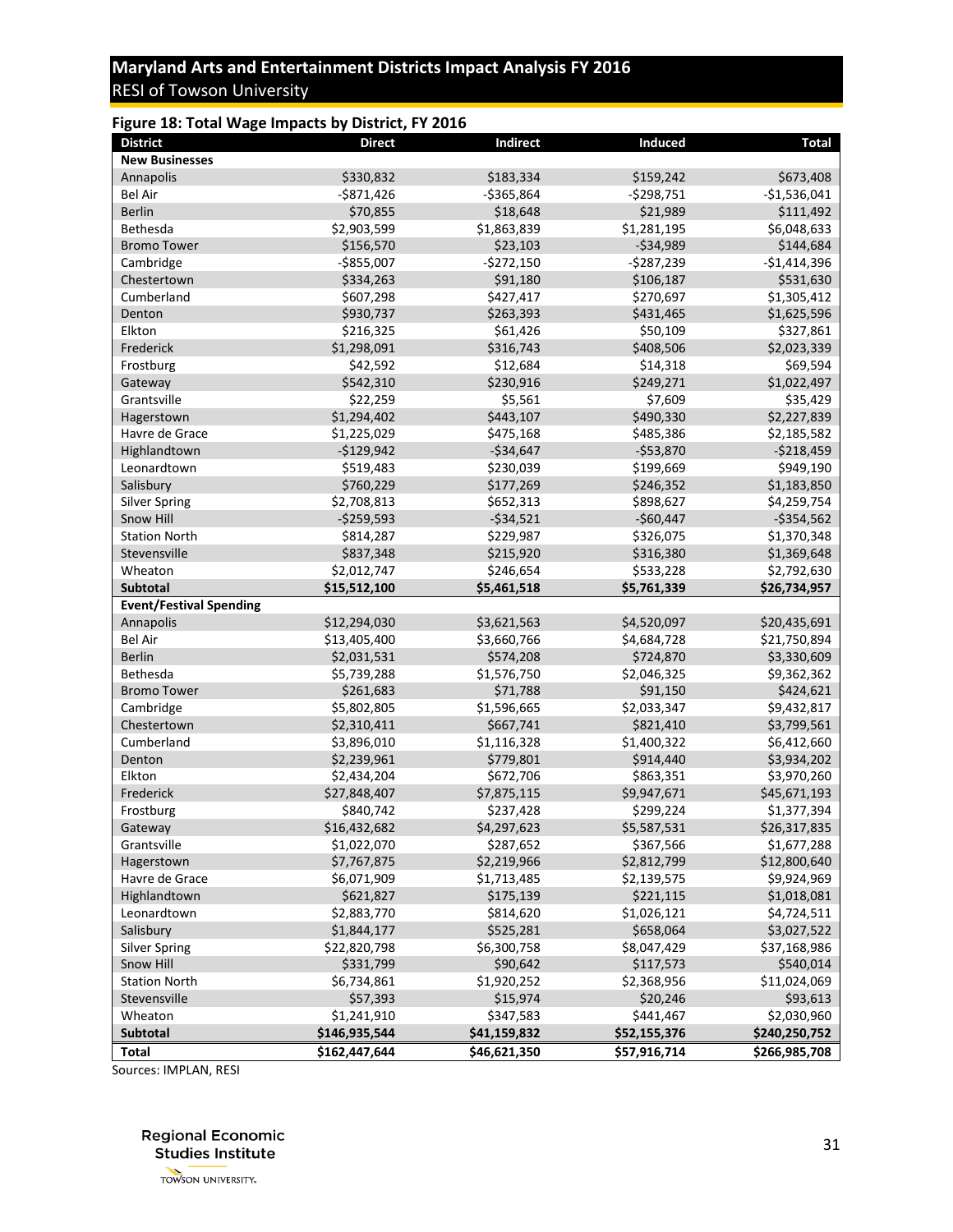<span id="page-31-0"></span>

| Figure 19: Total Tax Impacts by District, FY 2016 |              |              |              |           |             |              |
|---------------------------------------------------|--------------|--------------|--------------|-----------|-------------|--------------|
| <b>District</b>                                   | Property     | Income       | <b>Sales</b> | Payroll   | Other       | <b>Total</b> |
| <b>New Businesses</b>                             |              |              |              |           |             |              |
| Annapolis                                         | \$76,265     | \$29,574     | \$79,408     | \$1,167   | \$34,560    | \$220,974    |
| <b>Bel Air</b>                                    | -\$52,068    | $-$54,231$   | -\$53,812    | $-52,662$ | $-$27,209$  | $-$189,982$  |
| <b>Berlin</b>                                     | \$5,078      | \$3,999      | \$5,263      | \$193     | \$2,108     | \$16,641     |
| Bethesda                                          | \$362,623    | \$235,045    | \$376,454    | \$10,482  | \$177,983   | \$1,162,587  |
| <b>Bromo Tower</b>                                | \$6,732      | $-57,842$    | \$7,132      | \$251     | \$6,960     | \$13,233     |
| Cambridge                                         | $-$178,002$  | $-$52,428$   | $-$185,533$  | $-52,451$ | $-556,263$  | $-$474,677$  |
| Chestertown                                       | \$32,219     | \$19,342     | \$33,466     | \$921     | \$12,449    | \$98,397     |
| Cumberland                                        | \$58,944     | \$49,535     | \$61,059     | \$2,262   | \$32,198    | \$203,998    |
| Denton                                            | \$36,455     | \$23,026     | \$37,852     | \$1,012   | \$15,010    | \$113,355    |
| Elkton                                            | \$21,038     | \$8,774      | \$21,898     | \$568     | \$8,172     | \$60,450     |
| Frederick                                         | \$190,673    | \$74,508     | \$198,524    | \$3,506   | \$66,384    | \$533,595    |
| Frostburg                                         | \$7,682      | \$2,617      | \$8,004      | \$121     | \$2,521     | \$20,945     |
| Gateway                                           | \$115,968    | \$46,439     | \$120,729    | \$1,772   | \$40,938    | \$325,846    |
| Grantsville                                       | \$3,467      | \$1,398      | \$3,609      | \$61      | \$1,175     | \$9,710      |
| Hagerstown                                        | \$151,277    | \$90,354     | \$157,138    | \$3,861   | \$71,159    | \$473,789    |
| Havre de Grace                                    | \$146,797    | \$89,534     | \$152,463    | \$3,788   | \$83,054    | \$475,636    |
| Highlandtown                                      | $-534,498$   | $-$10,047$   | $-$35,959$   | $-5378$   | $-$11,375$  | $-$92,257$   |
| Leonardtown                                       | \$49,175     | \$36,601     | \$50,995     | \$1,645   | \$26,287    | \$164,703    |
| Salisbury                                         | \$92,833     | \$45,100     | \$96,551     | \$2,051   | \$33,748    | \$270,283    |
| <b>Silver Spring</b>                              | \$356,165    | \$164,781    | \$370,529    | \$7,382   | \$130,070   | \$1,028,927  |
| Snow Hill                                         | $-532,569$   | $-$10,772$   | $-533,933$   | $-5614$   | $-$10,083$  | $-$ \$87,971 |
| <b>Station North</b>                              | \$121,153    | \$60,597     | \$125,985    | \$2,375   | \$44,785    | \$354,895    |
| Stevensville                                      | \$114,303    | \$58,612     | \$118,845    | \$2,374   | \$42,522    | \$336,656    |
| Wheaton                                           | \$214,549    | \$96,561     | \$223,233    | \$4,839   | \$73,796    | \$612,978    |
| <b>Subtotal</b>                                   | \$1,866,259  | \$1,001,077  | \$1,939,900  | \$44,526  | \$800,949   | \$5,652,711  |
| <b>Event/Festival Spending</b>                    |              |              |              |           |             |              |
| Annapolis                                         | \$1,572,679  | \$833,396    | \$1,634,855  | \$35,414  | \$587,831   | \$4,664,175  |
| <b>Bel Air</b>                                    | \$1,879,382  | \$861,128    | \$1,955,271  | \$37,693  | \$676,377   | \$5,409,851  |
| <b>Berlin</b>                                     | \$276,554    | \$133,403    | \$287,643    | \$5,772   | \$100,763   | \$804,135    |
| Bethesda                                          | \$798,386    | \$376,784    | \$830,495    | \$16,224  | \$287,283   | \$2,309,172  |
| <b>Bromo Tower</b>                                | \$35,661     | \$16,748     | \$37,096     | \$736     | \$12,933    | \$103,174    |
| Cambridge                                         | \$815,614    | \$373,798    | \$848,546    | \$16,347  | \$293,512   | \$2,347,817  |
| Chestertown                                       | \$298,420    | \$151,054    | \$310,302    | \$6,584   | \$110,598   | \$876,958    |
| Cumberland                                        | \$518,529    | \$257,810    | \$539,228    | \$11,113  | \$190,456   | \$1,517,136  |
| Denton                                            | \$98,071     | \$48,828     | \$101,985    | \$2,135   | \$36,159    | \$287,178    |
| Elkton                                            | \$348,191    | \$158,873    | \$362,259    | \$6,880   | \$124,746   | \$1,000,949  |
| Frederick                                         | \$3,871,124  | \$1,830,907  | \$4,026,764  | \$79,145  | \$1,401,958 | \$11,209,898 |
| Frostburg                                         | \$117,036    | \$55,057     | \$121,745    | \$2,387   | \$42,369    | \$338,594    |
| Gateway                                           | \$2,380,509  | \$1,025,355  | \$2,477,403  | \$45,607  | \$847,130   | \$6,776,004  |
| Grantsville                                       | \$142,956    | \$67,699     | \$148,703    | \$2,906   | \$51,622    | \$413,886    |
| Hagerstown                                        | \$1,047,371  | \$518,227    | \$1,089,212  | \$22,183  | \$383,139   | \$3,060,132  |
| Havre de Grace                                    | \$820,599    | \$393,329    | \$853,530    | \$17,199  | \$299,282   | \$2,383,939  |
| Highlandtown                                      | \$87,566     | \$40,684     | \$91,095     | \$1,764   | \$31,584    | \$252,693    |
| Leonardtown                                       | \$396,810    | \$188,800    | \$412,750    | \$8,188   | \$144,012   | \$1,150,560  |
| Salisbury                                         | \$248,096    | \$121,091    | \$258,027    | \$5,247   | \$90,713    | \$723,174    |
| <b>Silver Spring</b>                              | \$3,103,341  | \$1,480,141  | \$3,227,966  | \$64,412  | \$1,127,182 | \$9,003,042  |
| Snow Hill                                         | \$45,496     | \$21,639     | \$47,324     | \$936     | \$16,437    | \$131,832    |
| <b>Station North</b>                              | \$881,338    | \$435,337    | \$916,555    | \$19,104  | \$324,586   | \$2,576,920  |
| Stevensville                                      | \$7,823      | \$3,747      | \$8,137      | \$163     | \$2,844     | \$22,714     |
| Wheaton                                           | \$167,257    | \$81,235     | \$173,957    | \$3,519   | \$61,115    | \$487,083    |
| Subtotal                                          | \$19,958,809 | \$9,475,070  | \$20,760,848 | \$411,658 | \$7,244,631 | \$57,851,016 |
| <b>Total</b>                                      | \$21,825,068 | \$10,476,147 | \$22,700,748 | \$456,184 | \$8,045,580 | \$63,503,727 |

[Sources: IMPLAN, RESI](#page-32-0)

**Regional Economic Studies Institute**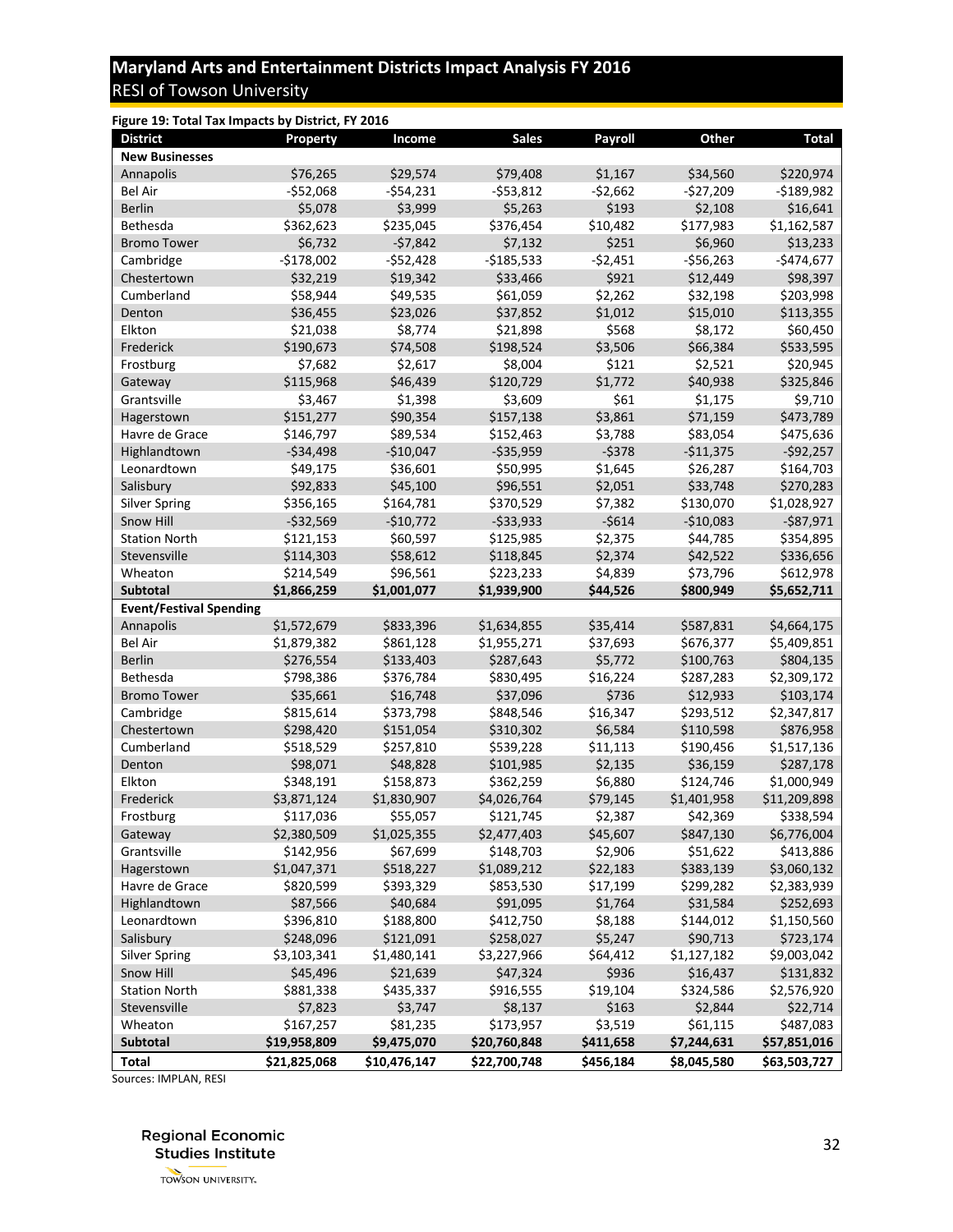[Figures](#page-32-0) 20 through [22](#page-34-1) contain a breakdown of the change in economic impact by type of activity for each of Maryland's 24 A&E districts; [Figure 23](#page-35-1) presents a breakdown of the change in tax impacts by district for each of Maryland's 24 A&E districts. All impacts are presented in jobs or 2017 dollars. Please note that since Chestertown and Grantsville did not receive A&E district designation until FY 2016 (as indicated by an asterisk), their impacts are only included in the 24-district total. Please also note that impacts were calculated based on the most recently available data and model at the time of analysis. However, both studies used the same model area—the state of Maryland.

As will be seen in [Figure](#page-32-0) 20, a decline in employment from business growth was more than offset by an increase in employment from visitor spending at events and festivals. On the whole, direct employment grew by 1,867 jobs, indirect employment grew by 328 jobs, and induced employment grew by 422 jobs. In total, Maryland's A&E districts supported 2,617 more jobs in FY 2016 than in FY 2014.

[Figure](#page-34-0) 21 presents the change in state GDP generated by both new businesses and visitor spending at events and festivals from FY 2014 to FY 2016. As was the case with employment, the impact on state GDP of increased visitor spending at events and festivals was more than adequate to counteract the decline in state GDP stemming from new businesses. In total, state GDP generated by Maryland's A&E districts in FY 2016 was \$261.6 million higher than in FY 2014.

[Figure](#page-34-1) 22 contains detailed information on the change in wage impacts of Maryland's 24 A&E districts from FY 2014-FY 2016. Despite a lower wage impact for new businesses in FY 2016 as compared to FY 2014, increased wage impacts stemming from visitor spending at events and festivals made the total changes positive. In total across all 24 A&E districts, direct wages grew by \$33.1 million, indirect wages increased by \$12.0 million, induced wages grew by \$15.5 million, totaling \$60.5 million in wage impact.

<span id="page-32-0"></span>As will be shown in [Figure 23](#page-35-2), Maryland's 24 A&E districts supported \$23.5 million more in state and local tax revenues in FY 2016 as compared to FY 2014. Decreased amounts of state and local tax revenues from new businesses were more than offset by increased amounts of state and local tax revenues generated from visitor spending at events and festivals. Sales tax revenues formed the plurality of the impact.

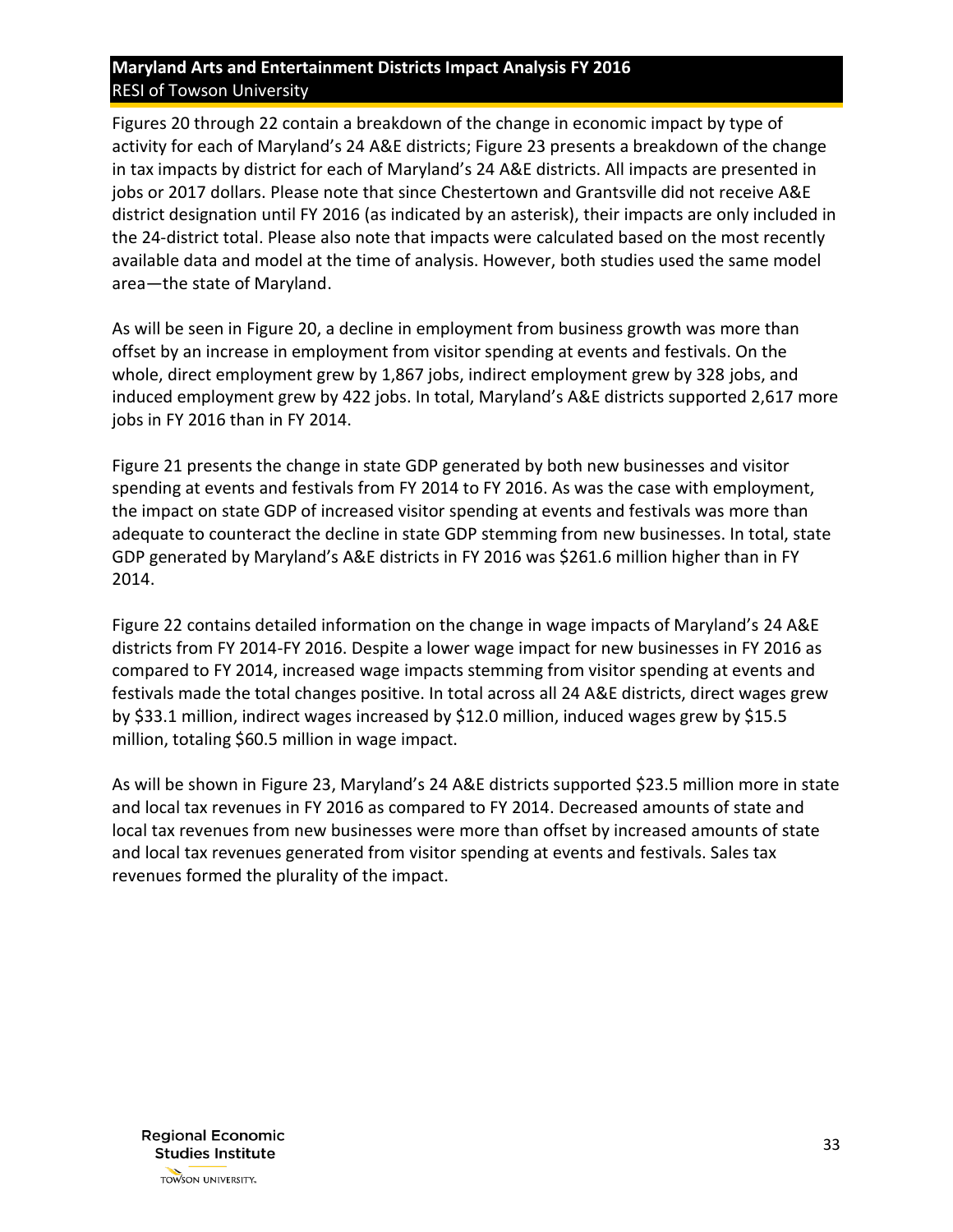<span id="page-33-0"></span>

| Figure 20: Change in Employment in 24 A&E Districts by Type of Activity, FY 2014-FY 2016 |                |                |                |              |
|------------------------------------------------------------------------------------------|----------------|----------------|----------------|--------------|
| <b>District</b>                                                                          | <b>Direct</b>  | Indirect       | Induced        | <b>Total</b> |
| <b>New Businesses</b>                                                                    |                |                |                |              |
| Annapolis                                                                                | $\overline{7}$ | $\overline{2}$ | $-1$           | 7            |
| <b>Bel Air</b>                                                                           | $-48$          | $-18$          | $-20$          | -86          |
| <b>Berlin</b>                                                                            | $-34$          | $-5$           | -6             | $-46$        |
| Bethesda                                                                                 | $-133$         | 4              | $-19$          | $-149$       |
| <b>Bromo Tower</b>                                                                       | 24             | $-3$           | $-3$           | 18           |
| Cambridge                                                                                | -60            | -9             | $-14$          | -84          |
| Chestertown*                                                                             | 11             | $\overline{2}$ | $\overline{2}$ | 16           |
| Cumberland                                                                               | $-20$          | -6             | $-10$          | $-35$        |
| Denton                                                                                   | 10             | $\overline{2}$ | 3              | 14           |
| Elkton                                                                                   | -8             | 0              | 0              | -8           |
| Frederick                                                                                | $-8$           | $-2$           | $-3$           | $-13$        |
| Frostburg                                                                                | $\mathbf{1}$   | $-2$           | $-1$           | $-1$         |
| Gateway                                                                                  | 12             | 3              | $\overline{2}$ | 18           |
| Grantsville*                                                                             | $\mathbf{1}$   | 0              | 0              | 1            |
| Hagerstown                                                                               | 6              | 6              | 6              | 19           |
| Havre de Grace                                                                           | 36             | 11             | 11             | 58           |
| Highlandtown                                                                             | $-27$          | $-4$           | -8             | $-40$        |
| Leonardtown                                                                              | -12            | 0              | $-2$           | $-15$        |
| Salisbury                                                                                | $-41$          | $-10$          | $-12$          | $-63$        |
| <b>Silver Spring</b>                                                                     | $-55$          | $-17$          | $-35$          | $-108$       |
| Snow Hill                                                                                | $\mathbf 0$    | $-1$           | $-2$           | $-3$         |
| <b>Station North</b>                                                                     | 32             | 6              | 7              | 45           |
| Stevensville                                                                             | 33             | $\overline{4}$ | $\overline{7}$ | 45           |
| Wheaton                                                                                  | 6              | $-4$           | $-4$           | $-2$         |
| <b>Subtotal, 22 Districts</b>                                                            | $-280$         | $-44$          | $-105$         | $-429$       |
| *Subtotal, 24 Districts                                                                  | $-268$         | $-42$          | $-102$         | $-412$       |
|                                                                                          |                |                |                |              |
| <b>Event Spending</b>                                                                    | 467            | 78             | 100            | 646          |
| Annapolis                                                                                | 179            | 30             |                |              |
| Bel Air                                                                                  | $-34$          | $-4$           | 44<br>$-5$     | 253<br>$-44$ |
| <b>Berlin</b>                                                                            |                |                |                |              |
| Bethesda                                                                                 | $-30$          | 0              | $-1$           | $-30$        |
| <b>Bromo Tower</b>                                                                       | $\mathbf 0$    | $\mathbf 0$    | $\mathbf 0$    | $\mathbf 0$  |
| Cambridge                                                                                | 176            | 28             | 39             | 243          |
| Chestertown*                                                                             | 93             | 15             | 19             | 128          |
| Cumberland                                                                               | $-65$          | -9             | $-10$          | -83          |
| Denton                                                                                   | $\overline{1}$ | $\mathbf{1}$   | $\mathbf{1}$   | 3            |
| Elkton                                                                                   | 36             | 6              | 9              | 51           |
| Frederick                                                                                | 439            | 79             | 113            | 632          |
| Frostburg                                                                                | 2              | 1              | 1              | 4            |
| Gateway                                                                                  | 607            | 87             | 127            | 821          |
| Grantsville*                                                                             | 39             | 6              | 9              | 54           |
| Hagerstown                                                                               | 108            | 22             | 29             | 159          |
| Havre de Grace                                                                           | 128            | 21             | 29             | 178          |
| Highlandtown                                                                             | $-16$          | $-2$           | $-3$           | $-21$        |
| Leonardtown                                                                              | -8             | $-1$           | 0              | -8           |
| Salisbury                                                                                | $-49$          | $-6$           | -9             | $-63$        |
| <b>Silver Spring</b>                                                                     | 53             | 12             | 23             | 88           |
| Snow Hill                                                                                | $-1$           | 0              | $\mathbf 0$    | $-1$         |
| <b>Station North</b>                                                                     | 21             | 6              | 9              | 35           |
| Stevensville                                                                             | $\pmb{0}$      | 0              | $\pmb{0}$      | 0            |
| Wheaton                                                                                  | $-13$          | $-1$           | $-1$           | $-15$        |
| <b>Subtotal, 22 Districts</b>                                                            | 2,002          | 349            | 496            | 2,847        |
| *Subtotal, 24 Districts                                                                  | 2,135          | 370            | 524            | 3,029        |
| Total, 22 Districts                                                                      | 1,722          | 304            | 392            | 2,418        |
| *Total, 24 Districts                                                                     | 1,867          | 328            | 422            | 2,617        |

Sources: IMPLAN, RESI

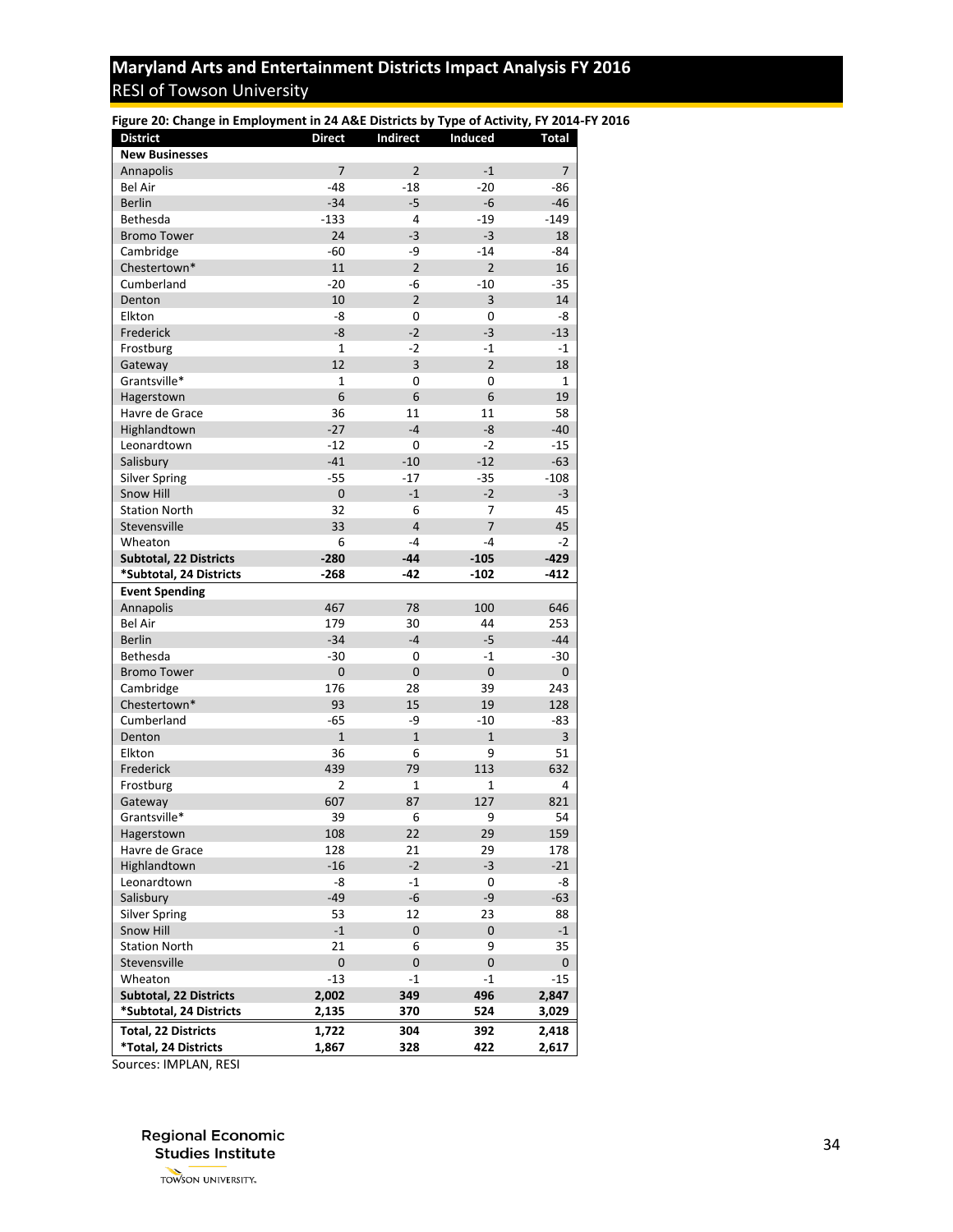<span id="page-34-0"></span>

| Figure 21: Change in State GDP in 24 A&E Districts by Type of Activity, FY 2014-FY 2016 (2017 Dollars) |                |               |                |                 |
|--------------------------------------------------------------------------------------------------------|----------------|---------------|----------------|-----------------|
| <b>District</b>                                                                                        | <b>Direct</b>  | Indirect      | Induced        | Total           |
| <b>New Businesses</b>                                                                                  |                |               |                |                 |
| Annapolis                                                                                              | \$1,118,935    | \$314,582     | $-$141,090$    | \$1,292,427     |
| <b>Bel Air</b>                                                                                         | $-57,533,827$  | $-$2,901,908$ | $-52,901,806$  | $-$13,337,541$  |
| <b>Berlin</b>                                                                                          | $-52,843,436$  | $-5866,912$   | $-$875,704$    | $-$4,586,053$   |
| Bethesda                                                                                               | $-56,853,053$  | \$792,789     | $-$2,583,450$  | $-$ \$8,643,714 |
| <b>Bromo Tower</b>                                                                                     | \$824,202      | $-565,828$    | $-5431,839$    | \$326,536       |
| Cambridge                                                                                              | $-$5,045,451$  | $-$1,587,242$ | $-$2,069,266$  | $-58,701,959$   |
| Chestertown*                                                                                           | \$760,123      | \$364,214     | \$365,528      | \$1,489,865     |
| Cumberland                                                                                             | $-53,578,422$  | $-$1,020,377$ | $-$1,373,453$  | $-$5,972,252$   |
| Denton                                                                                                 | \$930,737      | \$263,393     | \$431,465      | \$1,625,596     |
| Elkton                                                                                                 | $-571,698$     | \$44,185      | $-542,386$     | $-$69,900$      |
| Frederick                                                                                              | $-5930,256$    | $-$175,944$   | $-$407,316$    | $-$1,513,517$   |
| Frostburg                                                                                              | $-5314,361$    | $-5259,994$   | $-594,594$     | $-$668,949$     |
| Gateway                                                                                                | \$772,055      | \$548,270     | \$340,277      | \$1,660,602     |
| Grantsville*                                                                                           | \$58,244       | \$21,208      | \$26,195       | \$105,647       |
| Hagerstown                                                                                             | \$3,176,127    | \$1,067,880   | \$910,956      | \$5,154,963     |
| Havre de Grace                                                                                         | \$6,530,844    | \$1,732,993   | \$1,629,060    | \$9,892,897     |
| Highlandtown                                                                                           | $-$2,977,916$  | $-5709,504$   | $-$1,190,340$  | $-$4,877,760$   |
| Leonardtown                                                                                            | -\$236,713     | \$84,437      | $-5276,194$    | $-$428,470$     |
| Salisbury                                                                                              | $-55,101,400$  | $-$1,478,852$ | $-$1,743,060$  | $-58,323,312$   |
| <b>Silver Spring</b>                                                                                   | $-$11,407,155$ | $-$2,502,156$ | $-$4,959,901$  | $-$18,869,212$  |
| <b>Snow Hill</b>                                                                                       | $-5401,990$    | $-$166,250$   | $-$229,458$    | $-$797,699$     |
| <b>Station North</b>                                                                                   | \$2,622,495    | \$841,919     | \$1,037,380    | \$4,501,794     |
| Stevensville                                                                                           | \$2,474,659    | \$776,775     | \$1,038,566    | \$4,290,000     |
| Wheaton                                                                                                | $-$574,767$    | $-5421,840$   | $-$483,096$    | $-$1,479,703$   |
| Subtotal, 22 Districts                                                                                 | $-$29,420,391$ | $-$5,689,585$ | $-$14,415,251$ | $-$49,525,226$  |
| *Subtotal, 24 Districts                                                                                | $-$28,602,024$ | $-$5,304,163$ | -\$14,023,528  | -\$47,929,714   |
| <b>Event Spending</b>                                                                                  |                |               |                |                 |
| Annapolis                                                                                              | \$34,541,504   | \$12,396,819  | \$14,706,745   | \$61,645,067    |
| <b>Bel Air</b>                                                                                         | \$13,308,530   | \$5,325,276   | \$6,640,183    | \$25,273,989    |
| <b>Berlin</b>                                                                                          | $-$2,951,519$  | $-$602,202$   | $-5718,802$    | $-$4,272,523$   |
| Bethesda                                                                                               | $-52,035,561$  | \$191,498     | \$88,749       | $-$1,755,313$   |
| <b>Bromo Tower</b>                                                                                     | $-535,203$     | \$20,069      | \$8,011        | $-57,123$       |
| Cambridge                                                                                              | \$13,907,833   | \$4,716,833   | \$5,713,144    | \$24,337,810    |
| Chestertown*                                                                                           | \$6,902,436    | \$2,422,012   | \$2,827,990    | \$12,152,439    |
| Cumberland                                                                                             | $-55,054,113$  | $-$1,039,354$ | $-$1,320,177$  | $-$7,413,645$   |
| Denton                                                                                                 | \$125,480      | \$133,499     | \$139,884      | \$398,863       |
| Elkton                                                                                                 | \$2,845,307    | \$1,093,128   | \$1,394,456    | \$5,332,890     |
| Frederick                                                                                              | \$36,762,533   | \$14,043,811  | \$17,014,191   | \$67,820,535    |
| Frostburg                                                                                              | \$144,936      | \$138,483     | \$180,264      | \$463,683       |
| Gateway                                                                                                | \$48,375,197   | \$14,945,632  | \$18,606,031   | \$81,926,860    |
| Grantsville*                                                                                           | \$3,069,601    | \$1,033,801   | \$1,265,508    | \$5,368,910     |
| Hagerstown                                                                                             | \$8,517,738    | \$3,649,942   | \$4,385,037    | \$16,552,717    |
| Havre de Grace                                                                                         | \$9,576,115    | \$3,604,123   | \$4,287,601    | \$17,467,838    |
| Highlandtown                                                                                           | $-$1,376,306$  | $-5322,683$   | $-5358,757$    | $-$2,057,747$   |
| Leonardtown                                                                                            | -\$688,397     | \$118,975     | \$154,573      | $-$414,849$     |
| Salisbury                                                                                              | $-53,752,893$  | $-5841,780$   | $-$1,170,401$  | $-$5,765,075$   |
| <b>Silver Spring</b>                                                                                   | \$1,981,341    | \$3,008,570   | \$4,050,001    | \$9,039,912     |
| Snow Hill                                                                                              | $-585,101$     | \$6,006       | \$18,884       | $-$60,211$      |
| <b>Station North</b>                                                                                   | \$1,826,828    | \$1,360,043   | \$1,427,386    | \$4,614,257     |
| Stevensville                                                                                           | $-53,135$      | \$6,351       | \$7,173        | \$10,389        |
| Wheaton                                                                                                | $-$900,776$    | $-$90,696$    | $-$125,084$    | -\$1,116,556    |
| <b>Subtotal, 22 Districts</b>                                                                          | \$155,030,338  | \$61,862,342  | \$75,129,092   | \$292,021,772   |
| *Subtotal, 24 Districts                                                                                | \$165,002,375  | \$65,318,154  | \$79,222,590   | \$309,543,120   |
| <b>Total, 22 Districts</b>                                                                             | \$125,609,947  | \$56,172,757  | \$60,713,841   | \$242,496,545   |
| *Total, 24 Districts                                                                                   | \$136,400,351  | \$60,013,992  | \$65,199,062   | \$261,613,406   |

Sources: BLS, IMPLAN, RESI

<span id="page-34-1"></span>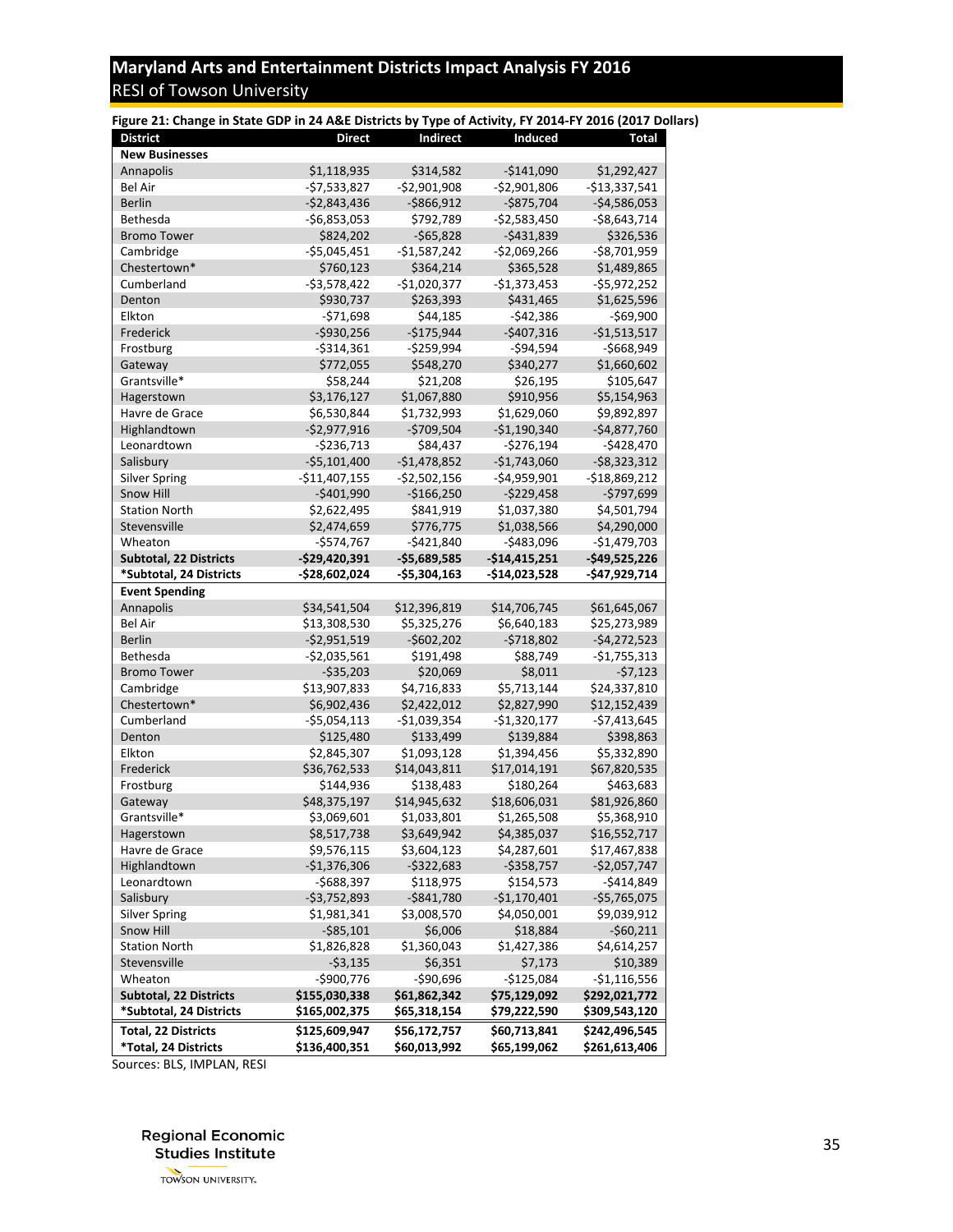#### <span id="page-35-0"></span>**Figure 22: Change in Wages in 24 A&E Districts by Type of Activity, FY 2014-FY 2016 (2017 Dollars)**

| <b>District</b>                                    | <b>Direct</b>                | <b>Indirect</b>              | Induced                      | Total                        |
|----------------------------------------------------|------------------------------|------------------------------|------------------------------|------------------------------|
| <b>New Businesses</b>                              |                              |                              |                              |                              |
| Annapolis                                          | -\$416,044                   | \$36,448                     | -\$64,339                    | -\$443,935                   |
| <b>Bel Air</b>                                     | -\$2,601,957                 | -\$1,012,899                 | -\$906,355                   | -\$4,521,212                 |
| Berlin                                             | $-$ \$860,910                | $-$ \$282,944                | -\$286,548                   | $-$1,430,402$                |
| Bethesda                                           | -\$3,900,170                 | \$182,249                    | -\$987,533                   | -\$4,705,454                 |
| <b>Bromo Tower</b>                                 | $-5124,311$                  | $-54,668$                    | $-$135,907$                  | -\$264,885                   |
| Cambridge                                          | -\$1,997,169                 | -\$489,272                   | -\$637,671                   | -\$3,124,112                 |
| *Chestertown                                       | \$334,263                    | \$91,180                     | \$106,187                    | \$531,630                    |
| Cumberland                                         | $-$1,693,522$                | -\$389,201                   | -\$476,815                   | -\$2,559,538                 |
| Denton                                             | \$930,737                    | \$263,393                    | \$431,465                    | \$1,625,596                  |
| Elkton                                             | -\$8,623                     | \$8,685                      | -\$19,541                    | -\$19,479                    |
| Frederick                                          | $-5623,689$                  | $-5131,324$                  | -\$179,613                   | $-$ \$934,626                |
| Frostburg                                          | \$1,511                      | -\$97,485                    | -\$32,371                    | -\$128,344                   |
| Gateway                                            | -\$14,977                    | \$127,198                    | \$81,238                     | \$193,459                    |
| *Grantsville                                       | \$22,259                     | \$5,561                      | \$7,609                      | \$35,429                     |
| Hagerstown                                         | \$453,704                    | \$270,395                    | \$238,278                    | \$962,377                    |
| Havre de Grace                                     | \$1,169,134                  | \$466,607                    | \$471,730                    | \$2,107,471                  |
| Highlandtown                                       | $-$1,229,376$                | -\$230,686                   | -\$379,743                   | $-$1,839,806$                |
| Leonardtown                                        | $-$ \$390,792                | -\$13,937                    | -\$112,904                   | -\$517,633                   |
| Salisbury                                          | $-51,831,085$                | $-5561,861$                  | -\$593,977                   | -\$2,986,924                 |
| <b>Silver Spring</b>                               | -\$5,931,559                 | -\$1,052,888                 | -\$1,713,233                 | -\$8,697,680                 |
| <b>Snow Hill</b>                                   | -\$264,298                   | $-545,758$                   | $-$67,415$                   | -\$377,471                   |
| <b>Station North</b>                               | \$721,684                    | \$216,216                    | \$298,362                    | \$1,236,261                  |
| Stevensville                                       | \$789,422                    | \$207,352                    | \$299,892                    | \$1,296,666                  |
| Wheaton                                            | -\$318,248                   | -\$294,622                   | -\$218,760                   | -\$831,630                   |
| <b>Subtotal, 22 Districts</b>                      | -\$18,140,538                | -\$2,829,002                 | -\$4,991,760                 | -\$25,961,301                |
| *Subtotal, 24 Districts                            | -\$17,784,017                | -\$2,732,261                 | -\$4,877,965                 | -\$25,394,243                |
| <b>Event/Festival Spending</b>                     |                              |                              |                              |                              |
| Annapolis                                          | \$11,442,813                 | \$3,386,051                  | \$4,242,496                  | \$19,071,360                 |
| Bel Air                                            | \$4,004,412                  | \$1,113,766                  | \$1,607,305                  | \$6,725,484                  |
| <b>Berlin</b>                                      | $-51,114,072$                | $-$ \$299,481                | -\$317,701                   | -\$1,731,255                 |
| Bethesda                                           | -\$1,091,397                 | $-$ \$201,568                | $-$ \$210,042                | -\$1,503,007                 |
| <b>Bromo Tower</b>                                 | $-530,586$                   | $-57,189$                    | $-58,042$                    | $-545,818$                   |
| Cambridge                                          | \$4,535,200                  | \$1,265,895                  | \$1,615,809                  | \$7,416,904                  |
| *Chestertown                                       | \$2,310,411                  | \$667,741                    | \$821,410                    | \$3,799,561                  |
| Cumberland                                         | -\$1,968,177                 | -\$550,656                   | -\$591,685                   | -\$3,110,518                 |
| Denton                                             | \$1,478,218                  | \$569,063                    |                              |                              |
| Elkton                                             |                              |                              | \$663,225                    | \$2,710,506                  |
|                                                    | \$871,558                    | \$242,411                    | \$351,573                    | \$1,465,542                  |
| Frederick                                          | \$11,005,509                 | \$3,205,763                  | \$4,357,789                  | \$18,569,061                 |
| Frostburg                                          | \$3,892                      | \$3,466                      | \$23,566                     | \$30,924                     |
| Gateway                                            | \$15,822,433                 | \$4,127,043                  | \$5,383,089                  | \$25,332,565                 |
| *Grantsville                                       | \$1,022,070                  | \$287,652                    | \$367,566                    | \$1,677,288                  |
| Hagerstown                                         | \$2,546,541                  | \$820,489                    | \$1,094,024                  | \$4,461,054                  |
| Havre de Grace                                     | \$3,026,757                  | \$869,158                    | \$1,141,103                  | \$5,037,017                  |
| Highlandtown                                       | $-$499,708$                  | $-$134,411$                  | $-$142,128$                  | $-$776,247$                  |
| Leonardtown                                        | -\$389,656                   | $-$110,570$                  | $-569,593$                   | $-5569,819$                  |
| Salisbury                                          | $-$1,477,301$                | $-$ \$375,136                | $-$456,439$                  | $-52,308,877$                |
| <b>Silver Spring</b>                               | $-$329,256$                  | $-$136,484$                  | \$374,830                    | $-590,910$                   |
| Snow Hill                                          | $-$47,107$                   | $-$14,654$                   | $-57,590$                    | $-$69,350$                   |
| <b>Station North</b>                               | \$143,833                    | \$93,070                     | \$186,658                    | \$423,561                    |
| Stevensville                                       | $-53,944$                    | $-5918$                      | $-549$                       | $-54,911$                    |
| Wheaton                                            | $-$403,448$                  | $-580,510$                   | $-592,058$                   | $-$576,015$                  |
| <b>Subtotal, 22 Districts</b>                      | \$47,526,514                 | \$13,784,598                 | \$19,146,140                 | \$80,457,251                 |
| *Subtotal, 24 Districts                            | \$50,858,996                 | \$14,739,991                 | \$20,335,114                 | \$85,934,101                 |
| <b>Total, 22 Districts</b><br>*Total, 24 Districts | \$29,385,976<br>\$33,074,979 | \$10,955,596<br>\$12,007,730 | \$14,154,380<br>\$15,457,149 | \$54,495,950<br>\$60,539,858 |

<span id="page-35-2"></span><span id="page-35-1"></span>Sources: BLS, IMPLAN, RESI

**Regional Economic Studies Institute**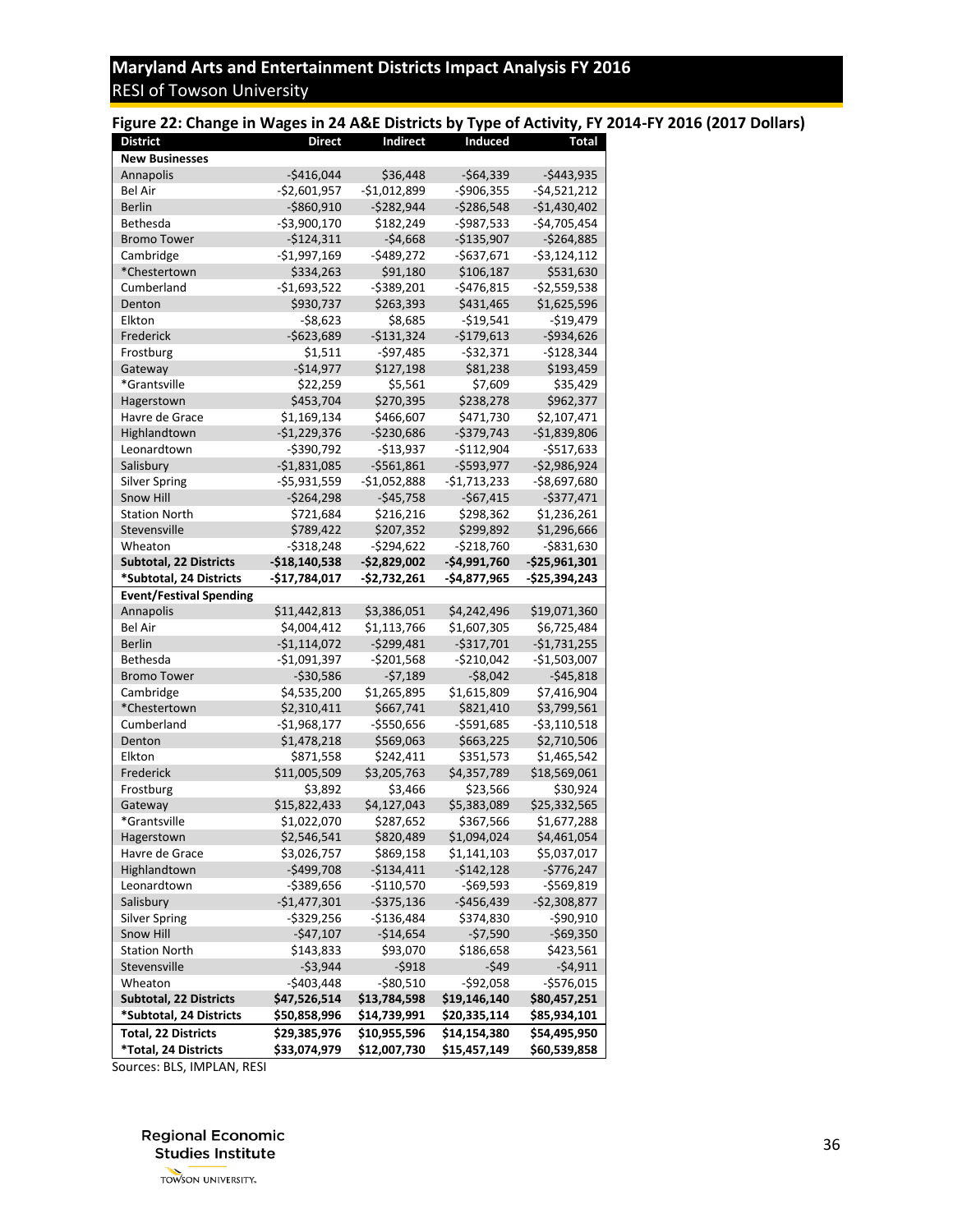| Property                   | Income                                                                                                                                                                                                                                                      | <b>Sales</b>                                                                                                                                                                                                                              | <b>Payroll</b>                                                                                                                                                                                                                                                                            | Other                                                                                                                                                                                                    | Total                                                                                                                                                                                                                                                                                                                                                                                     |
|----------------------------|-------------------------------------------------------------------------------------------------------------------------------------------------------------------------------------------------------------------------------------------------------------|-------------------------------------------------------------------------------------------------------------------------------------------------------------------------------------------------------------------------------------------|-------------------------------------------------------------------------------------------------------------------------------------------------------------------------------------------------------------------------------------------------------------------------------------------|----------------------------------------------------------------------------------------------------------------------------------------------------------------------------------------------------------|-------------------------------------------------------------------------------------------------------------------------------------------------------------------------------------------------------------------------------------------------------------------------------------------------------------------------------------------------------------------------------------------|
|                            |                                                                                                                                                                                                                                                             |                                                                                                                                                                                                                                           |                                                                                                                                                                                                                                                                                           |                                                                                                                                                                                                          |                                                                                                                                                                                                                                                                                                                                                                                           |
| \$51,360                   |                                                                                                                                                                                                                                                             | \$58,305                                                                                                                                                                                                                                  | $-5578$                                                                                                                                                                                                                                                                                   | \$20,187                                                                                                                                                                                                 | \$120,114                                                                                                                                                                                                                                                                                                                                                                                 |
| $-$227,442$                | $-$159,529$                                                                                                                                                                                                                                                 | $-$204,300$                                                                                                                                                                                                                               | $-57,324$                                                                                                                                                                                                                                                                                 | $-$97,065$                                                                                                                                                                                               | $-$695,660$                                                                                                                                                                                                                                                                                                                                                                               |
| $-$109,968$                | $-549,442$                                                                                                                                                                                                                                                  | $-593,633$                                                                                                                                                                                                                                | $-52,216$                                                                                                                                                                                                                                                                                 | $-535,525$                                                                                                                                                                                               | $-5290,784$                                                                                                                                                                                                                                                                                                                                                                               |
| -\$359,371                 | $-$160,007$                                                                                                                                                                                                                                                 | $-5243,518$                                                                                                                                                                                                                               | $-56,314$                                                                                                                                                                                                                                                                                 | $-592,733$                                                                                                                                                                                               | $-$861,944$                                                                                                                                                                                                                                                                                                                                                                               |
| \$68,515                   | $-525,658$                                                                                                                                                                                                                                                  | \$60,766                                                                                                                                                                                                                                  | $-5389$                                                                                                                                                                                                                                                                                   | \$10,956                                                                                                                                                                                                 | \$114,190                                                                                                                                                                                                                                                                                                                                                                                 |
| $-$252,920$                | $-$113,289$                                                                                                                                                                                                                                                 | $-5249,641$                                                                                                                                                                                                                               | $-55,122$                                                                                                                                                                                                                                                                                 | $-587,101$                                                                                                                                                                                               | $-5708,073$                                                                                                                                                                                                                                                                                                                                                                               |
| \$32,219                   | \$19,342                                                                                                                                                                                                                                                    | \$33,466                                                                                                                                                                                                                                  | \$921                                                                                                                                                                                                                                                                                     | \$12,449                                                                                                                                                                                                 | \$98,397                                                                                                                                                                                                                                                                                                                                                                                  |
| \$112,187                  | $-579,476$                                                                                                                                                                                                                                                  | \$108,559                                                                                                                                                                                                                                 | $-53,774$                                                                                                                                                                                                                                                                                 | $-52,020$                                                                                                                                                                                                | \$135,476                                                                                                                                                                                                                                                                                                                                                                                 |
| \$36,455                   | \$23,026                                                                                                                                                                                                                                                    | \$37,852                                                                                                                                                                                                                                  | \$1,012                                                                                                                                                                                                                                                                                   | \$15,010                                                                                                                                                                                                 | \$113,355                                                                                                                                                                                                                                                                                                                                                                                 |
| $-57,455$                  | $-53,298$                                                                                                                                                                                                                                                   | $-52,609$                                                                                                                                                                                                                                 | \$25                                                                                                                                                                                                                                                                                      | $-5513$                                                                                                                                                                                                  | $-$13,850$                                                                                                                                                                                                                                                                                                                                                                                |
| $-564,298$                 | $-527,332$                                                                                                                                                                                                                                                  | $-520,841$                                                                                                                                                                                                                                | $-51,115$                                                                                                                                                                                                                                                                                 | $-57,735$                                                                                                                                                                                                | $-$121,320$                                                                                                                                                                                                                                                                                                                                                                               |
| \$2,383                    | $-55,544$                                                                                                                                                                                                                                                   | \$3,512                                                                                                                                                                                                                                   | $-5188$                                                                                                                                                                                                                                                                                   | $-$1,701$                                                                                                                                                                                                | $-$1,538$                                                                                                                                                                                                                                                                                                                                                                                 |
| \$79,688                   | \$17,293                                                                                                                                                                                                                                                    | \$89,680                                                                                                                                                                                                                                  | \$477                                                                                                                                                                                                                                                                                     | \$24,652                                                                                                                                                                                                 | \$211,789                                                                                                                                                                                                                                                                                                                                                                                 |
| \$3,467                    | \$1,398                                                                                                                                                                                                                                                     | \$3,609                                                                                                                                                                                                                                   | \$61                                                                                                                                                                                                                                                                                      | \$1,175                                                                                                                                                                                                  | \$9,710                                                                                                                                                                                                                                                                                                                                                                                   |
| \$73,935                   | \$46,702                                                                                                                                                                                                                                                    |                                                                                                                                                                                                                                           | \$1,884                                                                                                                                                                                                                                                                                   | \$44,352                                                                                                                                                                                                 | \$257,614                                                                                                                                                                                                                                                                                                                                                                                 |
|                            | \$87,204                                                                                                                                                                                                                                                    | \$145,728                                                                                                                                                                                                                                 | \$3,665                                                                                                                                                                                                                                                                                   | \$81,036                                                                                                                                                                                                 | \$456,613                                                                                                                                                                                                                                                                                                                                                                                 |
| $-$145,633$                | $-5121,182$                                                                                                                                                                                                                                                 | $-$147,094$                                                                                                                                                                                                                               | $-5111,513$                                                                                                                                                                                                                                                                               | $-$122,510$                                                                                                                                                                                              | $-$203,392$                                                                                                                                                                                                                                                                                                                                                                               |
| $-537,621$                 | $-$17,878$                                                                                                                                                                                                                                                  |                                                                                                                                                                                                                                           | $-5646$                                                                                                                                                                                                                                                                                   | $-$4,407$                                                                                                                                                                                                | $-$ \$84,010                                                                                                                                                                                                                                                                                                                                                                              |
|                            |                                                                                                                                                                                                                                                             |                                                                                                                                                                                                                                           |                                                                                                                                                                                                                                                                                           |                                                                                                                                                                                                          | $-5351,271$                                                                                                                                                                                                                                                                                                                                                                               |
| $-5391,728$                | $-5287,977$                                                                                                                                                                                                                                                 | $-5271,192$                                                                                                                                                                                                                               | $-$12,856$                                                                                                                                                                                                                                                                                | $-$140,838$                                                                                                                                                                                              | $-$1,104,590$                                                                                                                                                                                                                                                                                                                                                                             |
| $-534,722$                 |                                                                                                                                                                                                                                                             |                                                                                                                                                                                                                                           |                                                                                                                                                                                                                                                                                           |                                                                                                                                                                                                          | $-594,311$                                                                                                                                                                                                                                                                                                                                                                                |
|                            |                                                                                                                                                                                                                                                             |                                                                                                                                                                                                                                           |                                                                                                                                                                                                                                                                                           |                                                                                                                                                                                                          | \$318,297                                                                                                                                                                                                                                                                                                                                                                                 |
|                            |                                                                                                                                                                                                                                                             |                                                                                                                                                                                                                                           |                                                                                                                                                                                                                                                                                           |                                                                                                                                                                                                          | \$320,206                                                                                                                                                                                                                                                                                                                                                                                 |
|                            |                                                                                                                                                                                                                                                             |                                                                                                                                                                                                                                           |                                                                                                                                                                                                                                                                                           |                                                                                                                                                                                                          | $-$142,461$                                                                                                                                                                                                                                                                                                                                                                               |
| $-$1,038,420$              |                                                                                                                                                                                                                                                             |                                                                                                                                                                                                                                           |                                                                                                                                                                                                                                                                                           |                                                                                                                                                                                                          | $-$2,625,550$                                                                                                                                                                                                                                                                                                                                                                             |
|                            |                                                                                                                                                                                                                                                             |                                                                                                                                                                                                                                           |                                                                                                                                                                                                                                                                                           |                                                                                                                                                                                                          | -\$2,517,443                                                                                                                                                                                                                                                                                                                                                                              |
|                            |                                                                                                                                                                                                                                                             |                                                                                                                                                                                                                                           |                                                                                                                                                                                                                                                                                           |                                                                                                                                                                                                          |                                                                                                                                                                                                                                                                                                                                                                                           |
|                            | \$785,235                                                                                                                                                                                                                                                   | \$1,538,759                                                                                                                                                                                                                               | \$33,283                                                                                                                                                                                                                                                                                  | \$552,808                                                                                                                                                                                                | \$4,371,025                                                                                                                                                                                                                                                                                                                                                                               |
|                            |                                                                                                                                                                                                                                                             |                                                                                                                                                                                                                                           |                                                                                                                                                                                                                                                                                           |                                                                                                                                                                                                          | \$2,142,081                                                                                                                                                                                                                                                                                                                                                                               |
| $-$133,964$                | $-547,687$                                                                                                                                                                                                                                                  |                                                                                                                                                                                                                                           |                                                                                                                                                                                                                                                                                           | $-528,746$                                                                                                                                                                                               | $-$277,887$                                                                                                                                                                                                                                                                                                                                                                               |
| $-546,969$                 | $-$15,456$                                                                                                                                                                                                                                                  | \$103,803                                                                                                                                                                                                                                 | $-5746$                                                                                                                                                                                                                                                                                   |                                                                                                                                                                                                          | \$59,583                                                                                                                                                                                                                                                                                                                                                                                  |
| \$104                      | $-5518$                                                                                                                                                                                                                                                     |                                                                                                                                                                                                                                           | \$2                                                                                                                                                                                                                                                                                       | \$1,422                                                                                                                                                                                                  | \$7,549                                                                                                                                                                                                                                                                                                                                                                                   |
| \$655,955                  | \$301,230                                                                                                                                                                                                                                                   | \$711,283                                                                                                                                                                                                                                 | \$13,198                                                                                                                                                                                                                                                                                  | \$243,114                                                                                                                                                                                                | \$1,924,779                                                                                                                                                                                                                                                                                                                                                                               |
| \$298,420                  | \$151,054                                                                                                                                                                                                                                                   | \$310,302                                                                                                                                                                                                                                 | \$6,584                                                                                                                                                                                                                                                                                   | \$110,598                                                                                                                                                                                                | \$876,958                                                                                                                                                                                                                                                                                                                                                                                 |
|                            |                                                                                                                                                                                                                                                             |                                                                                                                                                                                                                                           |                                                                                                                                                                                                                                                                                           |                                                                                                                                                                                                          | $-5361,339$                                                                                                                                                                                                                                                                                                                                                                               |
| \$6,644                    | \$5,216                                                                                                                                                                                                                                                     |                                                                                                                                                                                                                                           | \$223                                                                                                                                                                                                                                                                                     | \$6,676                                                                                                                                                                                                  | \$42,163                                                                                                                                                                                                                                                                                                                                                                                  |
| \$139,126                  |                                                                                                                                                                                                                                                             |                                                                                                                                                                                                                                           | \$2,969                                                                                                                                                                                                                                                                                   | \$59,646                                                                                                                                                                                                 | \$454,236                                                                                                                                                                                                                                                                                                                                                                                 |
|                            |                                                                                                                                                                                                                                                             |                                                                                                                                                                                                                                           |                                                                                                                                                                                                                                                                                           |                                                                                                                                                                                                          | \$5,766,072                                                                                                                                                                                                                                                                                                                                                                               |
|                            |                                                                                                                                                                                                                                                             | \$28,821                                                                                                                                                                                                                                  |                                                                                                                                                                                                                                                                                           |                                                                                                                                                                                                          | \$53,521                                                                                                                                                                                                                                                                                                                                                                                  |
|                            |                                                                                                                                                                                                                                                             |                                                                                                                                                                                                                                           |                                                                                                                                                                                                                                                                                           |                                                                                                                                                                                                          | \$6,581,145                                                                                                                                                                                                                                                                                                                                                                               |
|                            |                                                                                                                                                                                                                                                             |                                                                                                                                                                                                                                           |                                                                                                                                                                                                                                                                                           |                                                                                                                                                                                                          | \$413,886                                                                                                                                                                                                                                                                                                                                                                                 |
|                            |                                                                                                                                                                                                                                                             |                                                                                                                                                                                                                                           |                                                                                                                                                                                                                                                                                           |                                                                                                                                                                                                          | \$1,343,888                                                                                                                                                                                                                                                                                                                                                                               |
|                            |                                                                                                                                                                                                                                                             |                                                                                                                                                                                                                                           |                                                                                                                                                                                                                                                                                           |                                                                                                                                                                                                          | \$1,352,124                                                                                                                                                                                                                                                                                                                                                                               |
|                            |                                                                                                                                                                                                                                                             |                                                                                                                                                                                                                                           |                                                                                                                                                                                                                                                                                           |                                                                                                                                                                                                          | $-5151,582$                                                                                                                                                                                                                                                                                                                                                                               |
|                            |                                                                                                                                                                                                                                                             |                                                                                                                                                                                                                                           |                                                                                                                                                                                                                                                                                           |                                                                                                                                                                                                          | \$62,613                                                                                                                                                                                                                                                                                                                                                                                  |
|                            |                                                                                                                                                                                                                                                             |                                                                                                                                                                                                                                           |                                                                                                                                                                                                                                                                                           |                                                                                                                                                                                                          |                                                                                                                                                                                                                                                                                                                                                                                           |
| $-$10,860$                 |                                                                                                                                                                                                                                                             |                                                                                                                                                                                                                                           |                                                                                                                                                                                                                                                                                           |                                                                                                                                                                                                          |                                                                                                                                                                                                                                                                                                                                                                                           |
| $-5158,158$                | $-572,729$                                                                                                                                                                                                                                                  | $-591,141$                                                                                                                                                                                                                                | $-53,088$                                                                                                                                                                                                                                                                                 | $-$40,013$                                                                                                                                                                                               |                                                                                                                                                                                                                                                                                                                                                                                           |
| \$192,902                  | \$147,568                                                                                                                                                                                                                                                   | \$725,865                                                                                                                                                                                                                                 | \$6,218                                                                                                                                                                                                                                                                                   | \$197,949                                                                                                                                                                                                |                                                                                                                                                                                                                                                                                                                                                                                           |
| $-52,792$                  | $-594$                                                                                                                                                                                                                                                      | \$5,806                                                                                                                                                                                                                                   | $-517$                                                                                                                                                                                                                                                                                    | \$1,127                                                                                                                                                                                                  |                                                                                                                                                                                                                                                                                                                                                                                           |
| \$104,022                  | \$56,381                                                                                                                                                                                                                                                    | \$248,558                                                                                                                                                                                                                                 | \$2,548                                                                                                                                                                                                                                                                                   | \$72,039                                                                                                                                                                                                 |                                                                                                                                                                                                                                                                                                                                                                                           |
| $-592$                     | \$222                                                                                                                                                                                                                                                       | \$1,331                                                                                                                                                                                                                                   | \$9                                                                                                                                                                                                                                                                                       | \$344                                                                                                                                                                                                    |                                                                                                                                                                                                                                                                                                                                                                                           |
| $-$ \$39,325               | $-511,385$                                                                                                                                                                                                                                                  | $-53,664$                                                                                                                                                                                                                                 | $-5553$                                                                                                                                                                                                                                                                                   | $-53,801$                                                                                                                                                                                                |                                                                                                                                                                                                                                                                                                                                                                                           |
| \$7,546,124                | \$3,729,079                                                                                                                                                                                                                                                 | \$10,010,647                                                                                                                                                                                                                              | \$161,149                                                                                                                                                                                                                                                                                 | \$3,259,011                                                                                                                                                                                              |                                                                                                                                                                                                                                                                                                                                                                                           |
| \$7,987,500<br>\$6,507,704 | \$3,947,832<br>\$2,808,382                                                                                                                                                                                                                                  | \$10,469,652<br>\$9,437,345                                                                                                                                                                                                               | \$170,639<br>\$14,667                                                                                                                                                                                                                                                                     | \$3,421,231<br>\$2,867,820                                                                                                                                                                               | $-5365,128$<br>\$1,270,503<br>\$4,031<br>\$483,548<br>\$1,814<br>$-558,728$<br>\$24,706,010<br>\$25,996,854<br>\$22,080,460                                                                                                                                                                                                                                                               |
|                            | \$138,979<br>$-$113,917$<br>\$106,344<br>\$108,174<br>$-571,366$<br>-\$1,002,734<br><b>Event/Festival Spending</b><br>\$1,460,940<br>\$631,492<br>$-$174,590$<br>\$1,841,038<br>\$8,969<br>\$2,308,322<br>\$142,956<br>\$402,566<br>\$429,422<br>$-568,626$ | $-59,161$<br>$-$100,465$<br>$-$12,018$<br>\$55,779<br>\$55,722<br>$-534,166$<br>$-$920,697$<br>-\$899,957<br>\$326,846<br>$-588,659$<br>\$70,047<br>\$860,008<br>\$7,209<br>\$989,827<br>\$67,699<br>\$219,661<br>\$220,054<br>$-522,308$ | \$90,740<br>$-523,458$<br>$-$ \$80,618<br>$-535,780$<br>\$113,233<br>\$113,576<br>$-522,570$<br>$-$573,302$<br>-\$536,227<br>\$882,044<br>$-565,356$<br>\$6,539<br>$-556,318$<br>\$23,405<br>\$182,448<br>\$2,281,968<br>\$2,415,372<br>\$148,703<br>\$534,911<br>\$517,169<br>$-543,278$ | $-54,464$<br>$-5650$<br>\$2,166<br>\$2,260<br>$-5822$<br>$-$146,482$<br>$-$145,500$<br>\$14,225<br>$-52,134$<br>$-53,761$<br>\$36,816<br>\$284<br>\$44,068<br>\$2,906<br>\$9,158<br>\$9,564<br>$-$1,038$ | Figure 23: Change in Total Tax Impact in 24 A&E Districts by Type of Activity, FY 2014-FY 2016 (2017 Dollars)<br>$-551,808$<br>$-511,141$<br>\$40,776<br>\$40,474<br>$-513,538$<br>$-5391,192$<br>-\$377,568<br>\$287,473<br>\$18,951<br>$-538,011$<br>\$746,242<br>\$8,238<br>\$823,557<br>\$51,622<br>\$177,592<br>\$175,915<br>$-516,332$<br>-\$1,587<br>\$62,320<br>-\$81<br>\$12,820 |

Sources: BLS, IMPLAN, RESI

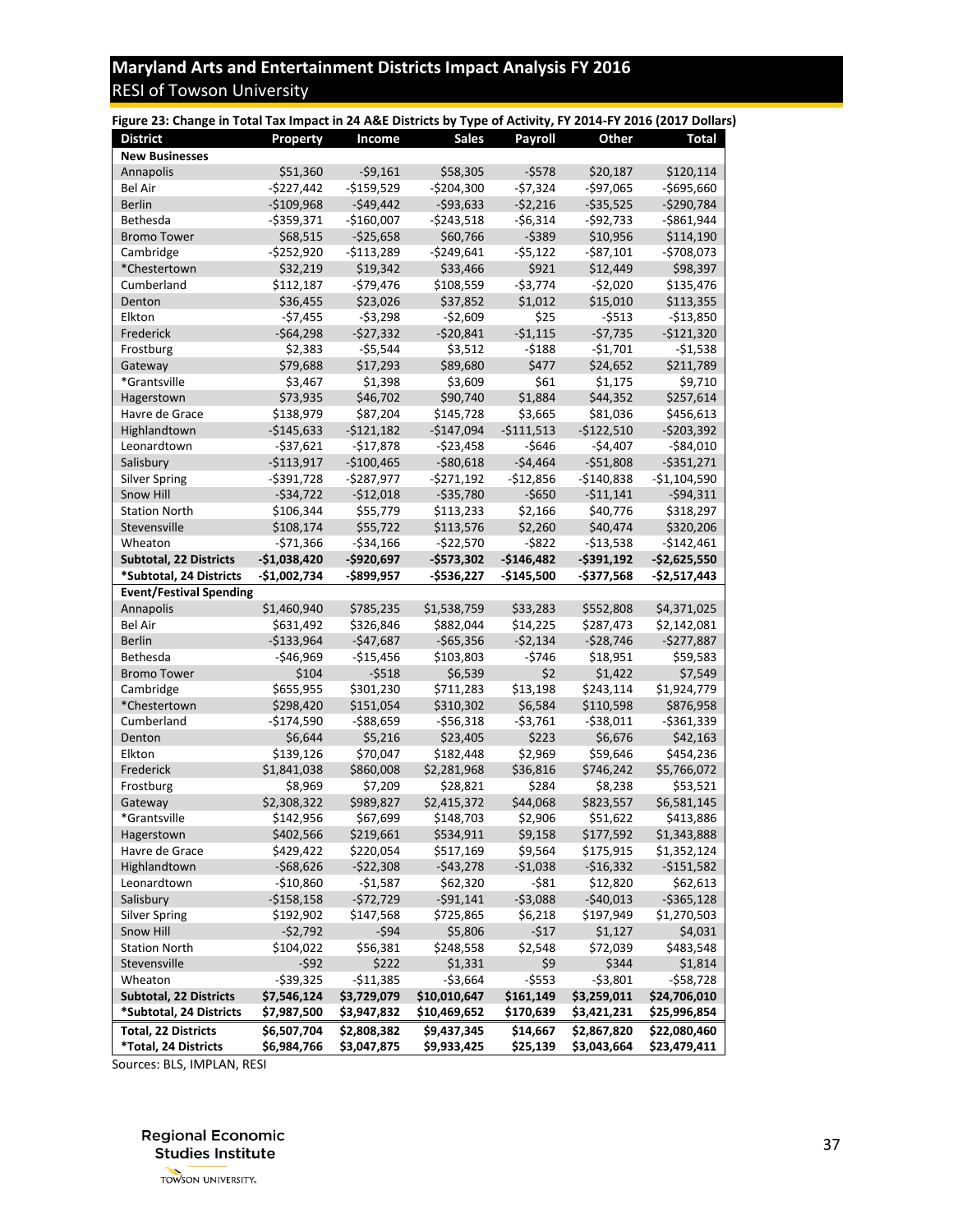# <span id="page-37-0"></span>**Appendix B—Methodology**

#### <span id="page-37-1"></span>**B.1 IMPLAN Model Overview**

To quantify the economic and tax impacts of the A&E districts on Maryland, RESI utilized the IMPLAN input/output model. This model enumerates the employment and tax impact of each dollar earned and spent by the following: employees of the district, other supporting vendors (business services, retail, etc.), each dollar spent by these vendors on other firms, and each dollar spent by the households' employees, other vendors' employees, and other businesses' employees.

Economists measure three types of economic impacts: direct, indirect, and induced impacts. The direct economic effects are generated as the districts create jobs and hires workers to support the district activities. The indirect economic impacts occur as the vendors purchase goods and services from other firms. In either case, the increases in employment generate an increase in household income, as new job opportunities are created and income levels rise. This drives the induced economic impacts that result from households increasing their purchases at local businesses.

Consider the following example. A new firm opens in a region and directly employs 100 workers. The firm purchases supplies, both from outside the region as well as from local suppliers, which leads to increased business for local firms, thereby hypothetically creating jobs for another 100 workers. This is called the indirect effect. The workers at the firm and at suppliers spend their income mostly in the local area, hypothetically creating jobs for another 50 workers. This is the induced effect. The direct, indirect and induced effects add up to 250 jobs created from the original 100 jobs. Thus, in terms of employment, the total economic impact of the firm in our example is 250.<sup>38</sup>

### <span id="page-37-2"></span>**B.2 Input Assumptions**

The project team extracted all relevant data from A&E district application materials and/or annual reports. In addition, RESI made assumptions regarding A&E district operations where actual data were not available.

Economic impacts were determined based on two main factors: (1) estimated new direct employment occurring after A&E district designation as the attraction of new firms could primarily be attributed to the designation, and (2) estimated spending at events and festivals for which attendance was provided. For the most part, this information was provided by the A&E districts or MSAC. However, in some cases, these data were not provided in the annual reports. In instances where the number of employees was not provided in the annual report, RESI estimated this figure utilizing a calculation of the average number of employees per square foot with an estimate of the average floor area by district. To estimate attendance figures when they were not provided in annual reports, RESI utilized average attendance at similar events from all A&E districts that did report this information for FY 2016. "Similar events" are defined

 $\overline{\phantom{a}}$  $38$  Total economic impact is defined as the sum of direct, indirect, and induced effects.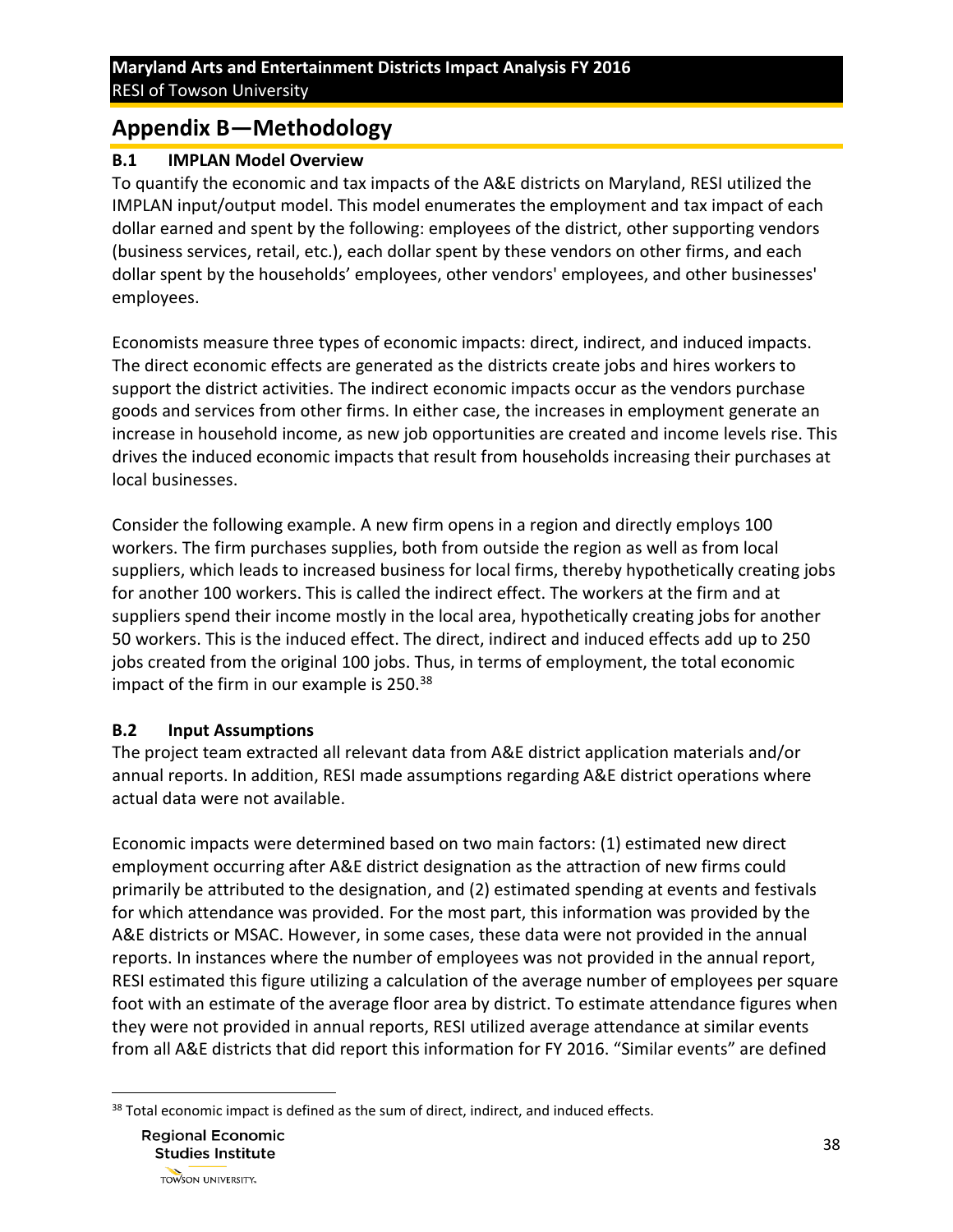by the following categories: community events, cultural events, film events, fine arts events, food events, holiday events, performing arts events, and other events.

To determine event and festival spending inputs, RESI researched comparable events and the associated visitor spending figures and attendance to estimate percentage spending levels for hotels, transportation, food and beverage, retail, entertainment, and other spending. Where districts did not provide attendance levels for events or festivals, attendance was estimated. In these cases, event or festival attendance was estimated based on average attendance for similar events. A summary of the findings from RESI's literature review can be found in [Figure](#page-39-0)  [24.](#page-39-0)

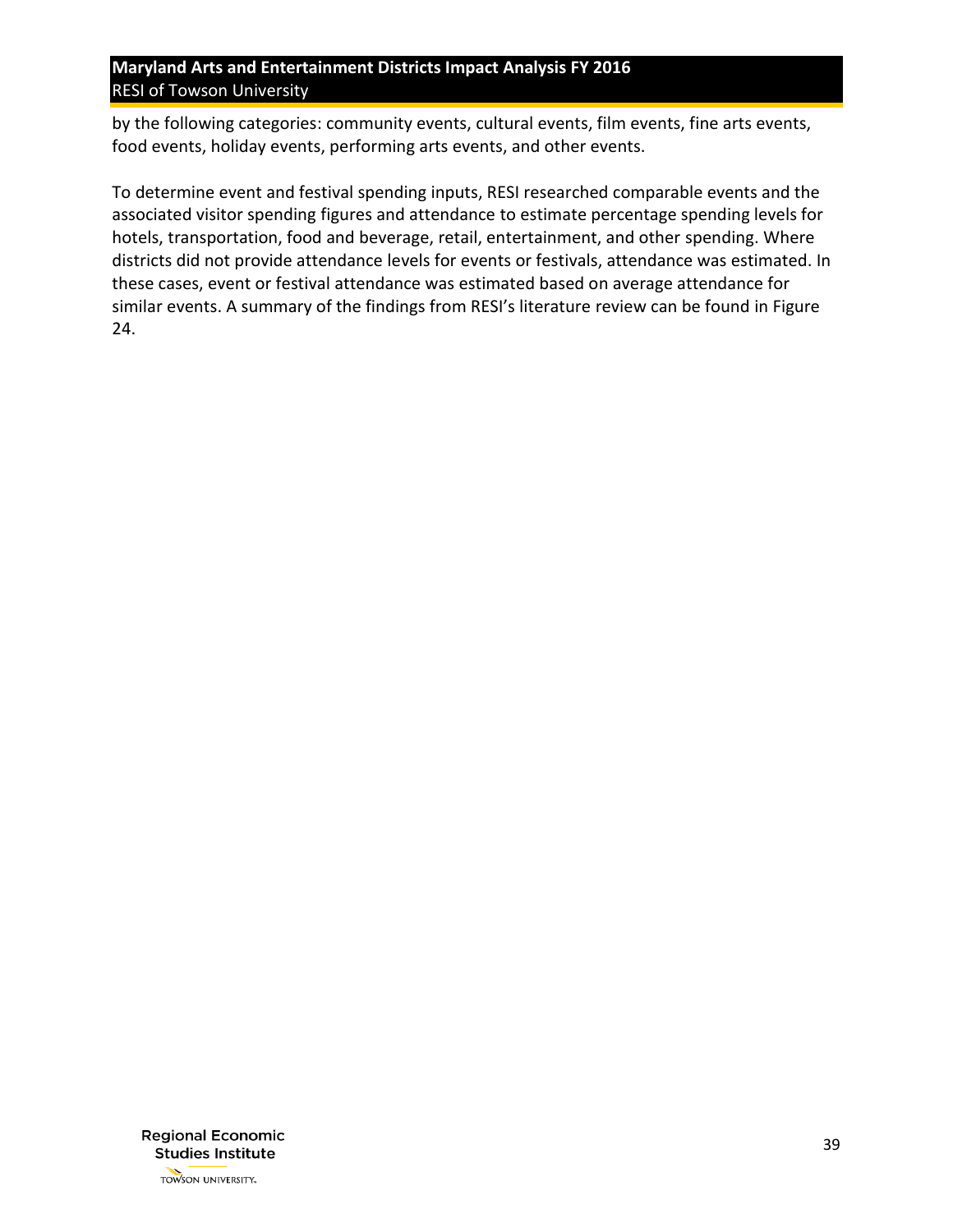#### **Figure 24: Event and Festival Spending Data Summary<sup>39</sup>**

<span id="page-39-0"></span>

| <b>Events/Festivals</b>            | <b>Hotels</b> | <b>Transportation</b> | <b>Food and</b><br><b>Beverage</b> | <b>Retail</b> | <b>Entertainment</b> | Other       | <b>Total Spending</b> | <b>Total</b><br><b>Attendance</b> |
|------------------------------------|---------------|-----------------------|------------------------------------|---------------|----------------------|-------------|-----------------------|-----------------------------------|
| Community                          |               |                       |                                    |               |                      |             |                       |                                   |
| Dolores River Festival (2011)      | \$935         | \$8,121               | \$36,957                           | \$13,995      | N/A                  | N/A         | \$60,008              | 2,225                             |
| Family Gras Weekend in Jefferson   | \$892,516     | \$91,708              | \$2,741,058                        | \$656,871     | \$2,191,123          | N/A         |                       | 85000                             |
| Parish (2011)                      |               |                       |                                    |               |                      |             | \$6,573,276           |                                   |
| Market Street Festival in Ocean    | \$2,182,532   | \$1,899,124           | \$6,003,997                        | \$2,388,666   | \$2,309,157          | N/A         |                       | 34,000                            |
| <b>Springs (2010)</b>              |               |                       |                                    |               |                      |             | \$14,783,476          |                                   |
| Light City Baltimore (2016)        | \$4,356,000   | \$2,154,000           | \$6,807,000                        | \$1,830,000   | \$1,340,000          | \$1,282,000 | \$17,769,000          | 400,000                           |
| Average                            | \$21.50       | \$16.49               | \$60.62                            | \$22.21       | \$32.35              | \$3.21      |                       |                                   |
| <b>Culture</b>                     |               |                       |                                    |               |                      |             |                       |                                   |
| Bayou Boogaloo Festival (2011)     | \$150,413     | \$47,070              | \$285,080                          | \$62,808      | \$197,934            | N/A         | \$743,305             | 27,000                            |
| Irish Fair of Minnesota (2011)     | \$305,820     | \$523,800             | \$2,798,660                        | \$1,193,010   | N/A                  | \$154,380   | \$4,975,670           | 100,000                           |
| San Diego Pride (2014)             | \$1,860,000   | N/A                   | \$2,120,000                        | \$847,000     | \$847,000            | N/A         | \$5,674,000           | 100,000                           |
| Twin Cities Pride Festival &       | \$4,488,242   | \$1,037,402           | \$10,374,925                       | \$2,297,011   | \$1,267,616          | \$2,285,680 | \$21,750,875          | 400,000                           |
| Parade (2010)                      |               |                       |                                    |               |                      |             |                       |                                   |
| Average                            | \$9.61        | \$3.19                | \$21.42                            | \$7.12        | \$6.32               | \$3.63      |                       |                                   |
| Film                               |               |                       |                                    |               |                      |             |                       |                                   |
| Sundance Film Festival (2015)      | \$28,913,179  | \$4,993,743           | \$15,012,103                       | \$9,158,994   | \$4,416,783          | N/A         | \$62,494,802          | 28,913,179                        |
| Big Sky Documentary Film Festival  | \$2,167,340   | \$216,734             | \$11,582,802                       | \$464,156     | \$186,046            | \$310,716   | \$14,927,794          | 2,167,340                         |
| (2009)                             |               |                       |                                    |               |                      |             |                       |                                   |
| Durango Film Fest (2009)           | \$7,921       | \$3,993               | \$19,064                           | \$5,545       | N/A                  | \$1,792     | \$38,315              | 7,921                             |
| The Eugene International Film      | \$190,368     | \$11,340              | \$80,220                           | \$61,320      | \$57,540             | \$22,680    | \$423,468             | 190,368                           |
| Festival (2007)                    |               |                       |                                    |               |                      |             |                       |                                   |
| Average                            | \$219.40      | \$35.16               | \$395.18                           | \$65.50       | \$38.99              | \$12.44     |                       |                                   |
| <b>Fine Art</b>                    |               |                       |                                    |               |                      |             |                       |                                   |
| Columbus Arts Festival (2010)      | \$1,564,500   | \$675,500             | \$4,564,000                        | \$2,569,000   | N/A                  | \$612,500   | \$9,985,500           | 350,000                           |
| Peter Anderson (2010)              | \$3,744,387   | \$1,270,196           | \$2,735,131                        | \$9,224,279   | N/A                  | \$5,691,227 | \$22,665,220          | 104,562                           |
| Artscape (2012)                    | \$760,865     | \$1,157,121           | \$6,699,565                        | \$6,326,063   | \$1,036,983          | \$527,371   | \$16,507,968          | 350,000                           |
| Fort Worth Arts Festival (2006)    | \$665,047     | \$901,356             | \$139,391                          | \$2,181,367   | \$45,995             | \$109,991   | \$4,043,147           | 198,811                           |
| Average                            | \$11.45       | \$5.48                | \$14.76                            | \$31.15       | \$2.96               | \$14.56     |                       |                                   |
| Food                               |               |                       |                                    |               |                      |             |                       |                                   |
| Oregon Brewers Fest (2014)         | \$9,100,000   | N/A                   | \$8,200,000                        | N/A           | N/A                  | N/A         | \$17,300,000          | 25,668                            |
| Economic Impact of Fiesta Oyster   | \$519,181     | \$541,622             | \$2,245,156                        | \$163,114     | \$8,642              | \$171,938   | \$3,649,653           | 52,189                            |
| Bake (2007)                        |               |                       |                                    |               |                      |             |                       |                                   |
| Iowa Food Festivals (2005)         | \$589,513.60  | \$227,027.28          | \$579,702.72                       | \$270,401.71  | N/A                  | N/A         | \$1,666,645           | 22,806                            |
| Lodi Grape Festival & Harvest Fair | \$1,928,321   | \$164,428             | N/A                                | \$1,305,689   | \$3,204,549          | \$1,328,723 | \$7,931,710           | 173,850                           |
| (2003)                             |               |                       |                                    |               |                      |             |                       |                                   |
| Average                            | \$100.35      | \$7.09                | \$129.30                           | \$7.50        | \$9.30               | \$5.47      |                       |                                   |
|                                    |               |                       |                                    |               |                      |             |                       |                                   |

<sup>39</sup> "Average" refers to the average weighted spending per capita for each spending category.

**Regional Economic** 

**Studies Institute**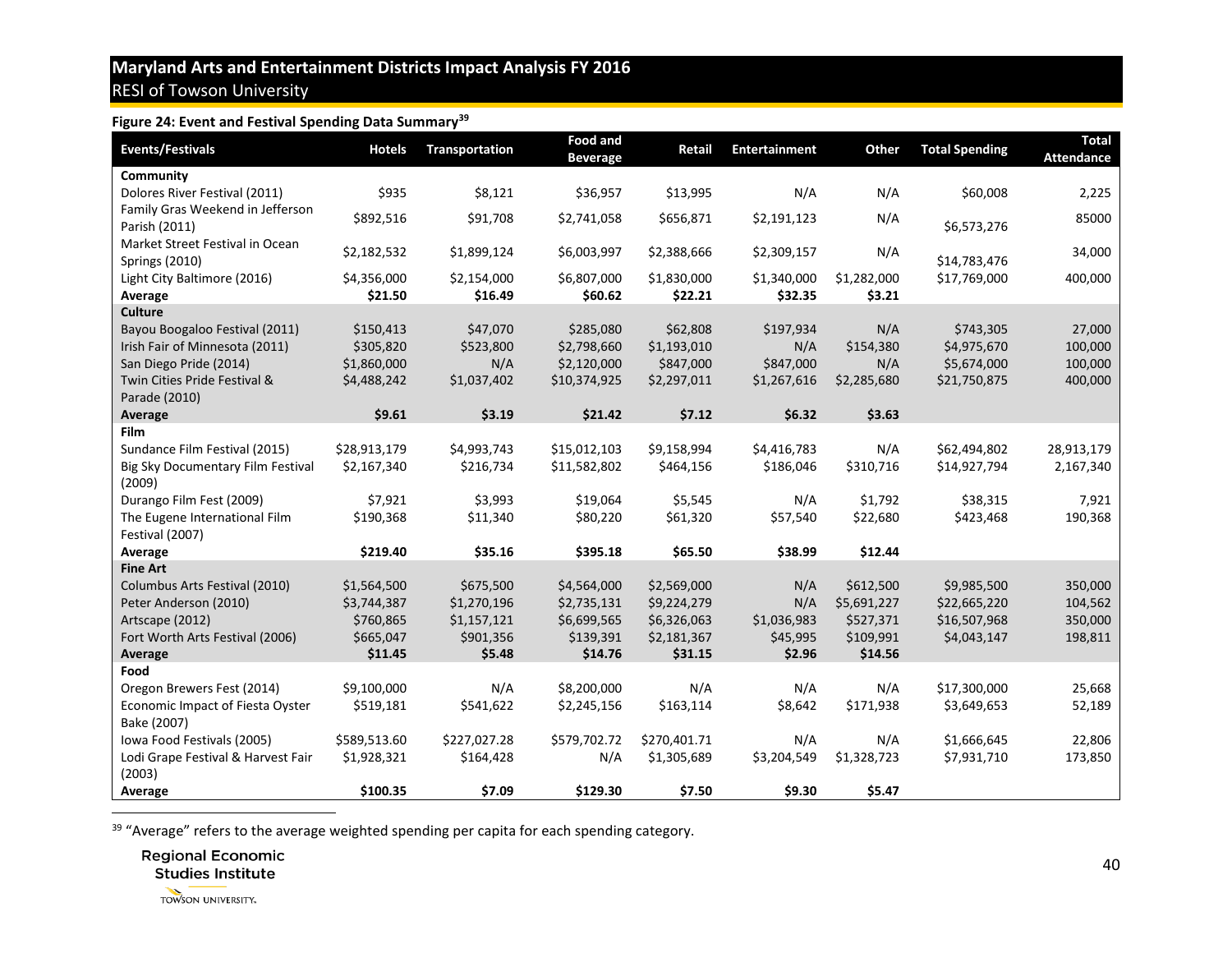| <b>Events/Festivals</b>              | <b>Hotels</b> | <b>Transportation</b> | <b>Food and</b><br><b>Beverage</b> | Retail       | <b>Entertainment</b> | Other       | <b>Total Spending</b> | <b>Total</b><br><b>Attendance</b> |
|--------------------------------------|---------------|-----------------------|------------------------------------|--------------|----------------------|-------------|-----------------------|-----------------------------------|
| Holiday                              |               |                       |                                    |              |                      |             |                       |                                   |
| Pennsylvania Christmas Craft and     | \$104,912     | \$107,571             | \$197,532                          | \$205,636    | N/A                  | \$8,837     | \$624,488             | 24,710                            |
| Gift Show (2012)                     |               |                       |                                    |              |                      |             |                       |                                   |
| Lahaina Halloween Festival (2009)    | \$855,258     | N/A                   | \$283,419                          | \$398,411    | N/A                  | N/A         | \$1,537,088           | 5,264                             |
| Light in Winter Festival (2007)      | \$26,055      | \$12,711              | \$18,564                           | \$38,319     | \$6,384              | N/A         | \$102,033             | 3,000                             |
| Riverfest in Arkansas (2009)         | \$30,026,653  | \$13,284,169          | \$43,249,399                       | \$17,896,496 | \$13,142,710         | \$6,784,475 | \$124,383,902         | 186,131                           |
| Average                              | \$84.18       | \$26.65               | \$75.10                            | \$48.23      | \$36.37              | \$18.40     |                       |                                   |
| <b>Performing Arts</b>               |               |                       |                                    |              |                      |             |                       |                                   |
| Sisters Folk Festival (2014)         | \$211,000     | \$118,000             | \$351,000                          | \$121,000    | \$414,000            | N/A         | \$1,215,000           | 3,676                             |
| Bogalusa Blues & Heritage Festival   | \$40,600      | \$81,300              | \$189,750                          | \$34,400     | N/A                  | \$169,600   | \$515,650             | 5,000                             |
| (2013)                               |               |                       |                                    |              |                      |             |                       |                                   |
| Country Thunder music festival       | \$1,029,718   | \$1,824,674           | \$2,289,572                        | \$571,649    | N/A                  | N/A         | \$5,715,613           | 30,879                            |
| (2012)                               |               |                       |                                    |              |                      |             |                       |                                   |
| Electric Daisy Festival Las Vegas    | \$1,000,232   | \$542,726             | \$865,634                          | \$371,754    | \$477,949            | \$400,075   | \$3,658,370           | 12,000                            |
| (2011)                               |               |                       |                                    |              |                      |             |                       |                                   |
| Average                              | \$45.55       | \$38.17               | \$69.93                            | \$22.32      | \$76.23              | \$33.63     |                       |                                   |
| Other                                |               |                       |                                    |              |                      |             |                       |                                   |
| Baltimore Book Festival (2012)       | \$211,200     | \$201,800             | \$572,800                          | \$220,800    | 95,900               | N/A         | \$1,302,500           | 47,000                            |
| <b>Four Corners Motorcycle Rally</b> | \$509,220     | \$485,100             | \$996,480                          | \$559,980    | 350,460              | N/A         | \$2,901,240           | 18,000                            |
| (2010)                               |               |                       |                                    |              |                      |             |                       |                                   |
| Philadelphia International Flower    | \$2,929,687   | \$1,401,099           | \$6,374,807                        | N/A          | N/A                  | \$8,092,861 | \$18,798,454.00       | 231,924                           |
| Show (2010)                          |               |                       |                                    |              |                      |             |                       |                                   |
| The Great New England Air Show       | \$1,121,936   | \$2,239,297           | \$3,481,114                        | \$1,714,018  | \$192,175            | \$219,628   | \$8,968,168.00        | 345,000                           |
| (2009)                               |               |                       |                                    |              |                      |             |                       |                                   |
| Average<br>$\sim$                    | \$12.17       | \$10.94               | \$26.28                            | \$13.59      | \$7.36               | \$17.77     |                       |                                   |

Sources: Various<sup>40</sup>

 $40$  For a full list of the references used, please refer to Section 6.0.



 $\overline{\phantom{a}}$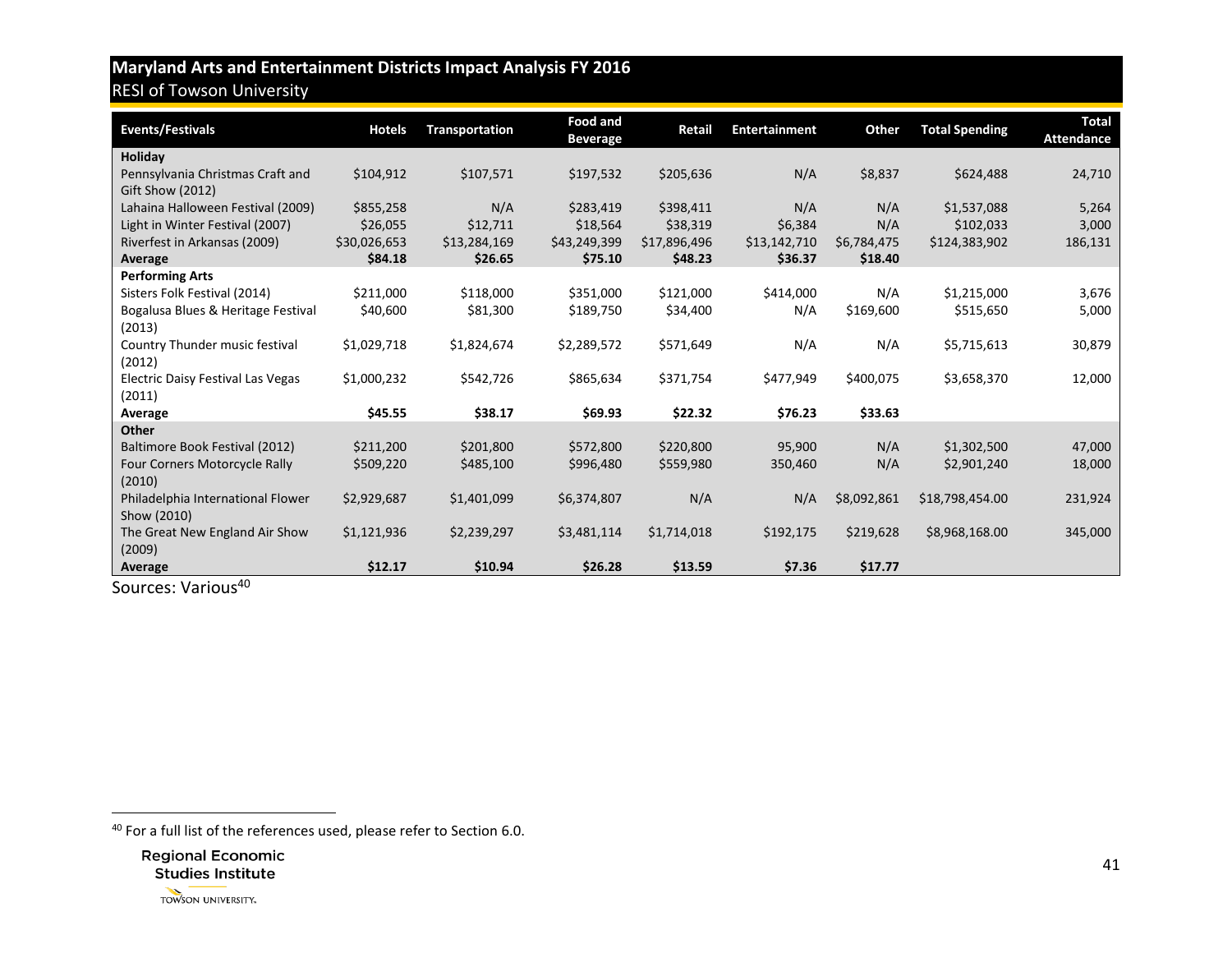RESI determined tax impacts based primarily on data from district responses provided in the annual reports. The project team cross-referenced responses to questions regarding property tax credits in the annual reports with information available from the State Department of Assessment and Taxation (SDAT)'s online property database. The properties that reported applying for a property tax credit in the annual reports were not listed as receiving a tax credit in the SDAT database. RESI did not assume that all such applications were approved as this would likely overstate the impacts of property tax credits in the A&E districts, therefore understating the tax impacts.

#### <span id="page-41-0"></span>**B.3 Modeling Assumptions**

RESI assigned IMPLAN industry sectors based on application materials and/or annual reports provided by MSAC.

- Economic impact multipliers are developed from IMPLAN input/output software.
- IMPLAN data are based on the North American Industrial Classification System (NAICS).
- IMPLAN employment multipliers are adjusted for inflation using the Bureau of Labor Statistics' CPI-U.
- Impacts are based on 2015 IMPLAN data for the state of Maryland, the most recent data available.
- Impacts are represented in 2017 dollars.
- Employment impacts include both full- and part-time employees. IMPLAN does not differentiate between full- and part-time employments.

The specific IMPLAN industry sectors used for the A&E districts can be found in [Figure 25.](#page-41-1)

RESI made assumptions regarding the applicable industry codes in cases where districts did not provide specific property use data. All A&E districts were analyzed using an IMPLAN model built from state-level data for Maryland. For the most accurate and in-depth analysis of separate A&E districts, county-level data would be required.

| Input<br>Category | <b>IMPLAN</b><br>Code        | <b>Description</b>                                                  |
|-------------------|------------------------------|---------------------------------------------------------------------|
|                   | <b>Commercial Employment</b> |                                                                     |
|                   | 396                          | Retail - Motor vehicle and parts dealers                            |
|                   | 397                          | Retail - Furniture and home furnishings stores                      |
|                   | 398                          | Retail - Electronics and appliance stores                           |
|                   | 399                          | Retail - Building material and garden equipment and supplies stores |
|                   | 400                          | Retail - Food and beverage stores                                   |
| Retail            | 401                          | Retail - Health and personal care stores                            |
|                   | 402                          | Retail - Gasoline stores                                            |
|                   | 403                          | Retail - Clothing and clothing accessories stores                   |
|                   | 404                          | Retail - Sporting goods, hobby, musical instrument and book stores  |
|                   | 405                          | Retail - General merchandise stores                                 |
|                   | 406                          | Retail - Miscellaneous store retailers                              |
|                   |                              |                                                                     |

#### <span id="page-41-1"></span>**Figure 25: IMPLAN Industry Sectors**

**Regional Economic Studies Institute**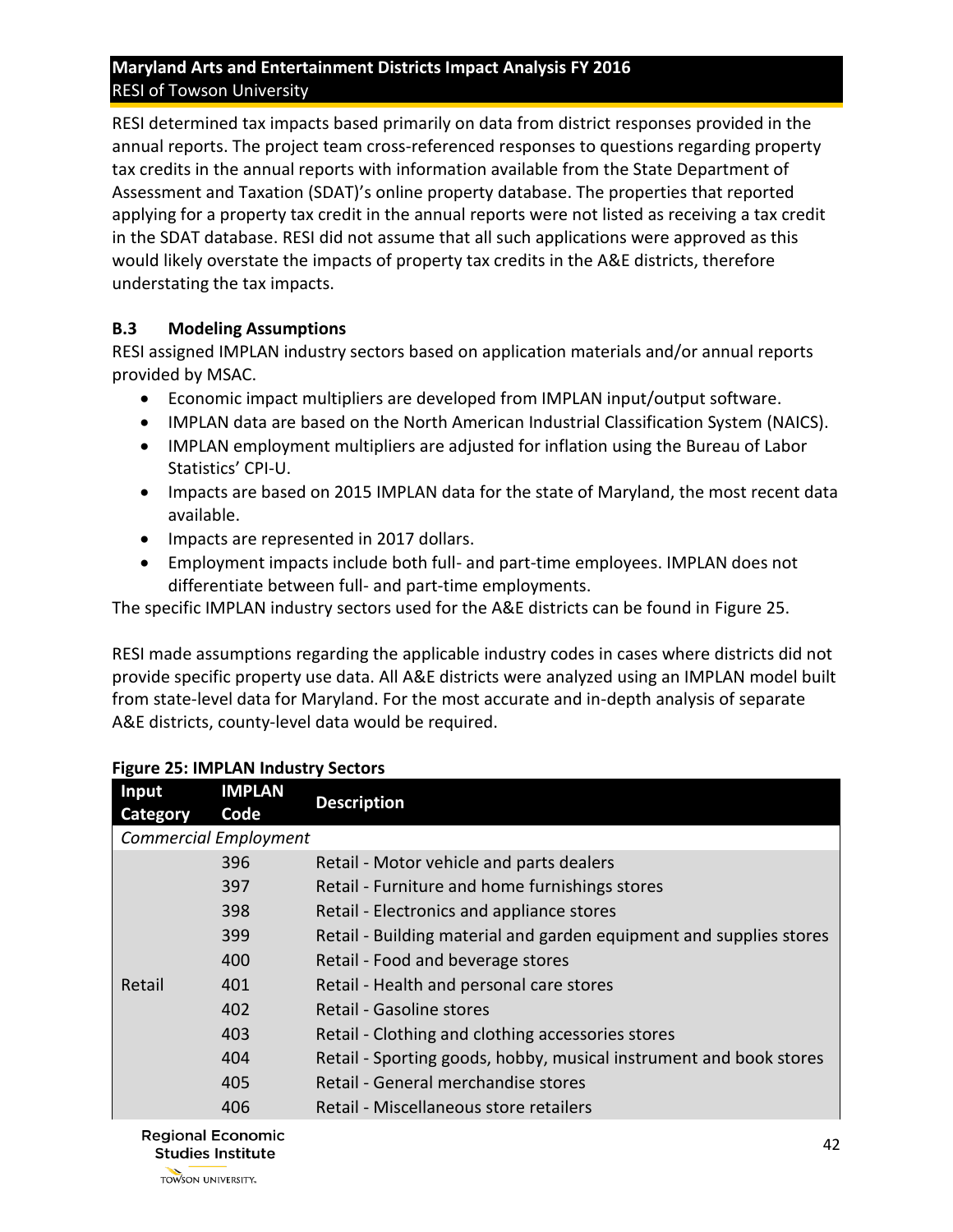|               | 501                                  | <b>Full-service restaurants</b>                                                        |
|---------------|--------------------------------------|----------------------------------------------------------------------------------------|
| Restaurants   | 502                                  | Limited-service restaurants                                                            |
|               | 503                                  | All other food and drinking places                                                     |
|               | 423                                  | Motion picture and video industries                                                    |
|               | 424                                  | Sound recording industries                                                             |
|               | 433                                  | Monetary authorities and depository credit intermediation                              |
|               | 438                                  | Insurance agencies, brokerages, and related activities                                 |
|               | 439                                  | Funds, trusts, and other financial vehicles                                            |
|               | 440                                  | Real estate                                                                            |
|               | 447                                  | Legal services                                                                         |
|               | 448                                  | Accounting, tax preparation, bookkeeping, and payroll services                         |
|               | 450                                  | Specialized design services                                                            |
|               | 454                                  | Management consulting services                                                         |
|               | 456                                  | Scientific research and development services                                           |
|               | 457                                  | Advertising, public relations, and related services                                    |
|               | 458                                  | Photographic services                                                                  |
|               | 460                                  | Marketing research and all other miscellaneous professional,                           |
|               |                                      | scientific, and technical services                                                     |
|               | 464                                  | <b>Employment services</b>                                                             |
| Businesses/   | 466                                  | Travel arrangement and reservation services                                            |
| Organizations | 474                                  | Other educational services                                                             |
|               | 475                                  | Offices of physicians                                                                  |
|               | 476                                  | Offices of dentists                                                                    |
|               | 477                                  | Offices of other health practitioners                                                  |
|               | 481                                  | Other ambulatory health care services                                                  |
|               | 478                                  | <b>Outpatient care centers</b>                                                         |
|               | 479                                  | Medical and diagnostic laboratories                                                    |
|               | 483                                  | Nursing and community care facilities                                                  |
|               | 484                                  | Residential mental retardation, mental health, substance abuse and<br>other facilities |
|               | 487                                  | Child day care services                                                                |
|               | 488                                  | Performing arts companies                                                              |
|               | 492                                  | Independent artists, writers, and performers                                           |
|               | 493                                  | Museums, historical sites, zoos, and parks                                             |
|               | 497                                  | Fitness and recreational sports centers                                                |
|               | 496                                  | Other amusement and recreation industries                                              |
|               | 500                                  | Other accommodations                                                                   |
|               | 508                                  | Personal and household goods repair and maintenance                                    |
|               | Visitor Spending at Events/Festivals |                                                                                        |
| Hotels        | 499                                  | Hotels and motels, including casino hotels                                             |
| Food          | 501                                  | <b>Full-service restaurants</b>                                                        |

**Regional Economic** Studies Institute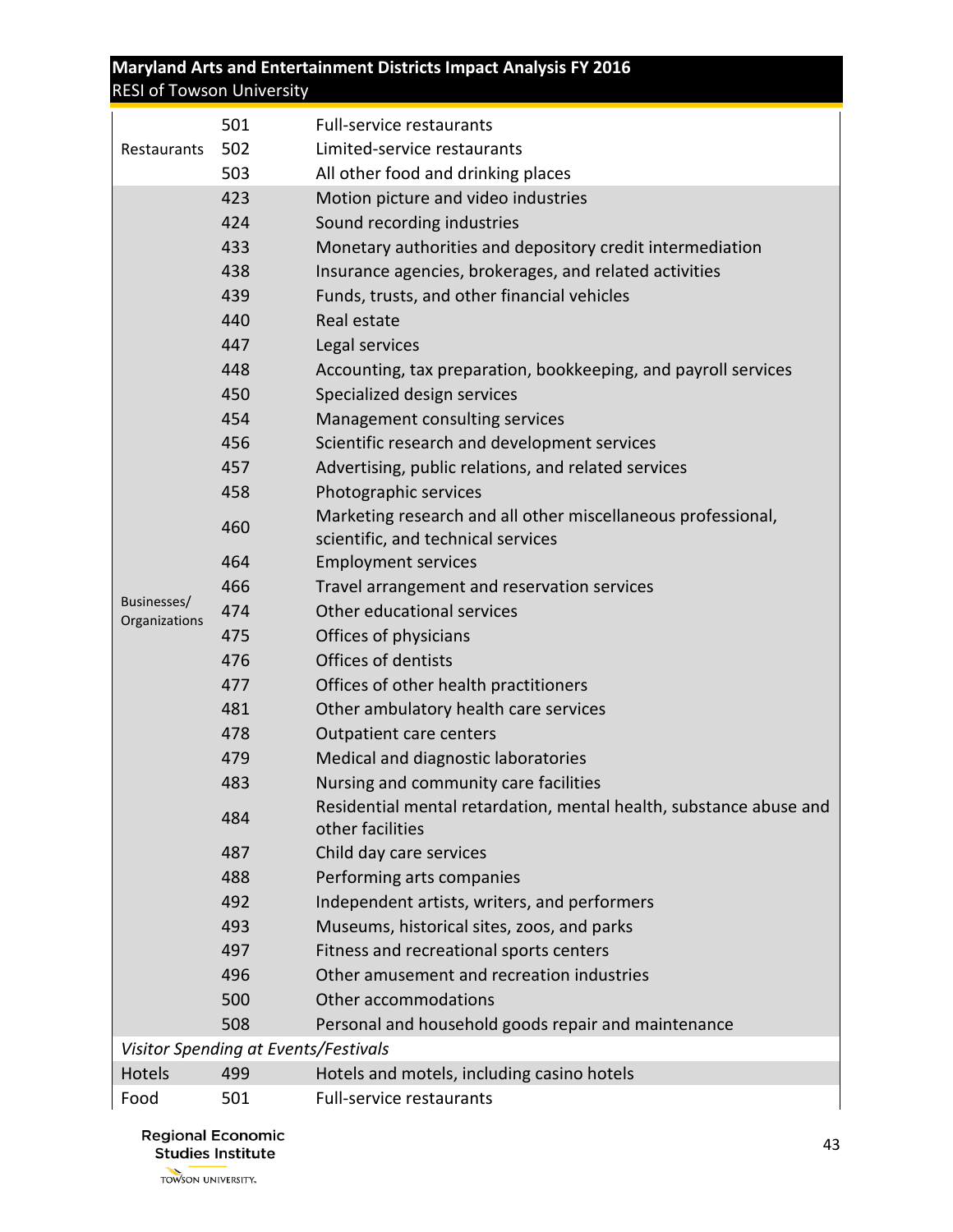| <b>RESI of Towson University</b> |     | Maryland Arts and Entertainment Districts Impact Analysis FY 2016                  |
|----------------------------------|-----|------------------------------------------------------------------------------------|
|                                  | 502 | Limited-service restaurants                                                        |
|                                  | 503 | All other food and drinking places                                                 |
|                                  | 400 | Retail - Food and beverage stores                                                  |
|                                  | 401 | Retail - Health and personal care stores                                           |
|                                  | 402 | Retail - Gasoline stores                                                           |
| Retail                           | 403 | Retail - Clothing and clothing accessories stores                                  |
|                                  | 404 | Retail - Sporting goods, hobby, musical instrument and book stores                 |
|                                  | 405 | Retail - General merchandise stores                                                |
|                                  | 408 | Air transportation                                                                 |
|                                  | 409 | Rail transportation                                                                |
| Transportation                   | 412 | Transit and ground passenger transportation                                        |
|                                  | 414 | Scenic and sightseeing transportation and support activities for<br>transportation |
|                                  | 488 | Performing arts companies                                                          |
|                                  | 489 | <b>Commercial Sports Except Racing</b>                                             |
|                                  | 490 | Racing and Track Operation                                                         |
|                                  | 491 | Promoters of performing arts and sports and agents for public<br>figures           |
| Entertainment                    | 492 | Independent artists, writers, and performers                                       |
|                                  | 493 | Museums, historical sites, zoos, and parks                                         |
|                                  | 497 | Fitness and recreational sports centers                                            |
|                                  | 498 | <b>Bowling centers</b>                                                             |
|                                  | 496 | Other amusement and recreation industries                                          |
|                                  | 504 | Automotive repair and maintenance, except car washes                               |
|                                  | 505 | Car washes                                                                         |
| Other                            | 508 | Personal and household goods repair and maintenance                                |
|                                  | 509 | Personal care services                                                             |
|                                  | 511 | Dry-cleaning and laundry services                                                  |
|                                  | 512 | Other personal services                                                            |

Source: IMPLAN

#### <span id="page-43-0"></span>**B.4 Exclusions**

The project team estimated economic impacts primarily using new commercial employment and all visitor spending at events and festivals. Existing businesses were not included in the analysis due to the difficulty in determining if these businesses had been formed as a direct result of the A&E district designation or if these businesses had been formed as a result of some other factor(s). If the analysis included the impacts of businesses falling under the latter case, the findings would likely be overstated.

Due to the difficulty in determining if A&E district enterprises had been formed as a direct result of the A&E district designation or if these businesses had been formed as a result of some other factor(s), visitor/attendance data for A&E district enterprises (such as galleries) was not

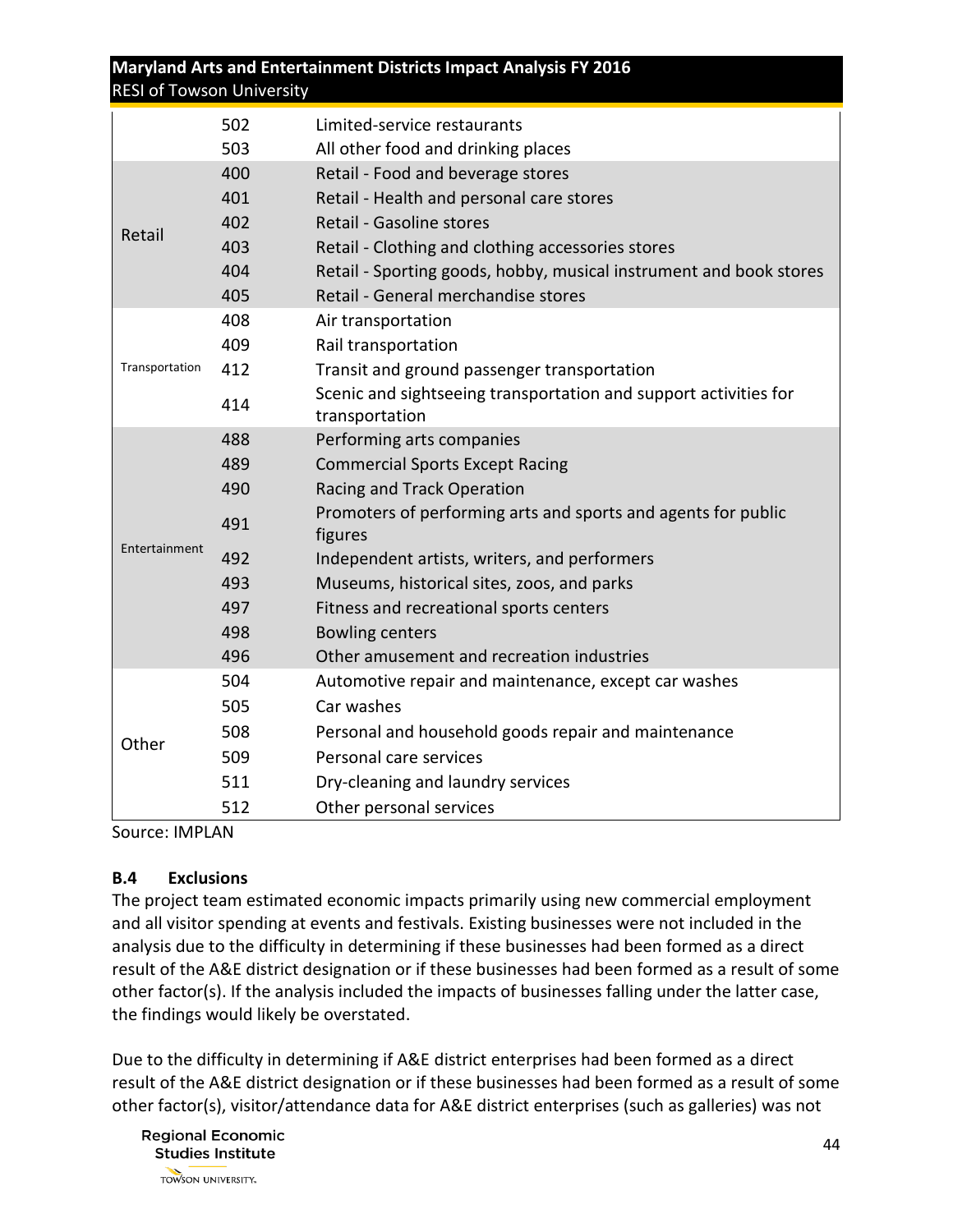included in the analysis. To avoid overstating the impact of property tax exemptions and therefore understating the tax impacts of the A&E districts, RESI excluded property tax exemptions, as no applications were shown to be approved when cross-referenced with SDAT's database.

Other A&E district operations that would contribute to positive economic impacts were excluded in the analysis due to data gaps. Such factors include the new art sales for artists and galleries, ticket/entry expenditures for arts enterprises, rental income from artists' space, and awarded grants.

Due to the limitations in this study, RESI recommends that MSAC consider the following for the next designation period and/or provide this information to RESI if it is available:

- Require uniform building inventories, including address, zoning type, square footage, land area, last sale date, last sale value, assessment value, age of building, and other pertinent details. For RESI's purposes, building zoning type, square footage, and the type of business would be most pertinent.
- Require detailed building data for new businesses in annual reports, especially with respect to business type, zoning type, building square footage, and the number of employees.
- Require detailed employment data for new and closing businesses in the annual report.
- Require detailed enterprise and event/festival data, including name, address, attendance, and ticket sales (where applicable), in annual reports.

#### <span id="page-44-0"></span>**B.5 Limitations of Provided Data**

A&E districts are expected to complete annual reports to provide information regarding goals, accomplishments, new establishments, events/festivals and promotions, attendance figures, and awards and grants for the tax year. These reports were provided by MSAC and cover FY 2016. All A&E districts submitted reports for this period.

While each A&E district received identically formatted questions, not all reports were completed in the same way. For instance, all of the A&E districts did not provide a response for every question. In most cases, RESI could use data estimates for analysis purposes.

The use of an updated, standardized survey tool would help in improving uniformity of responses across A&E districts, allowing for increased analytical precision.

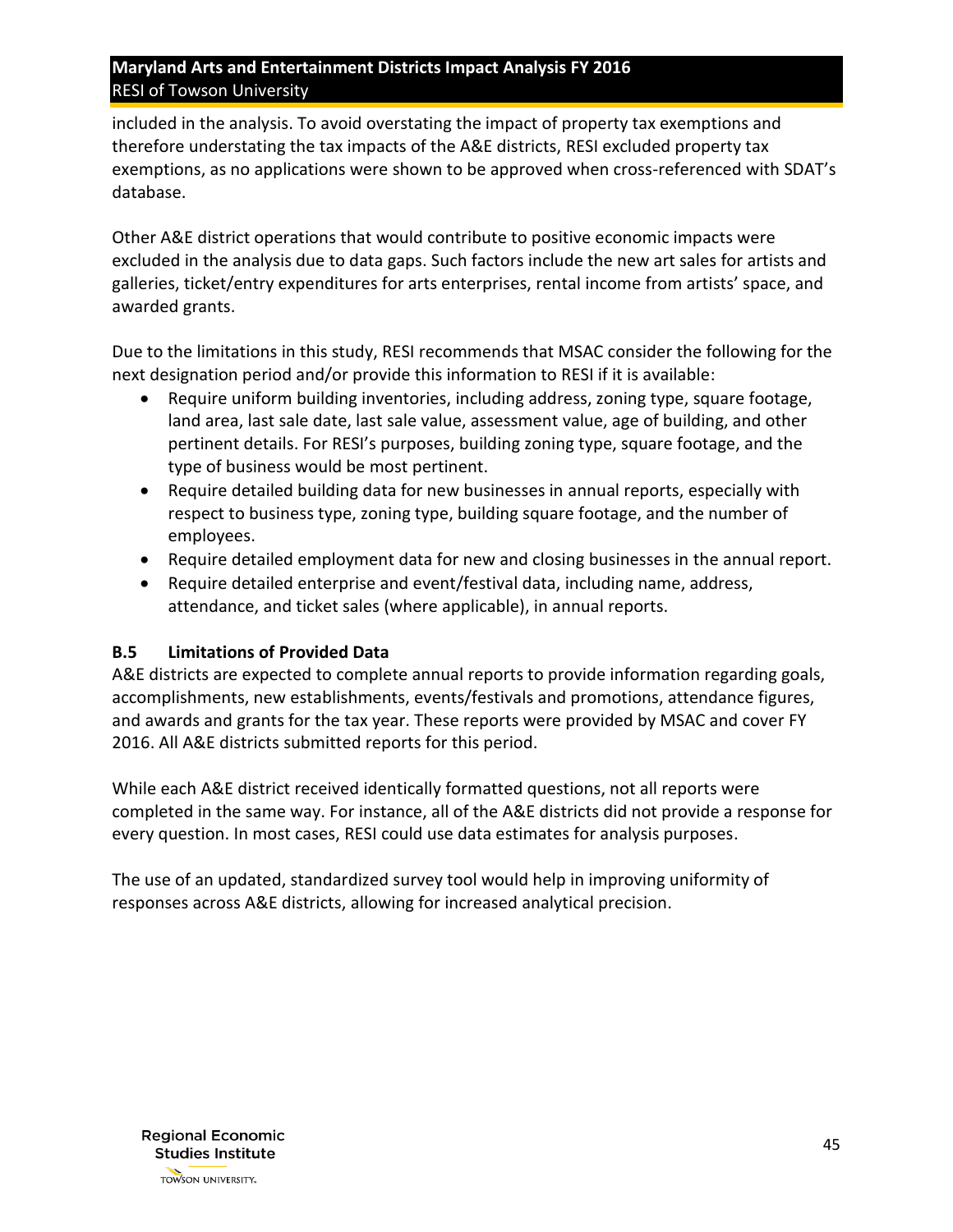# <span id="page-45-0"></span>**Appendix C—Glossary**

A glossary of economic and tax impact terminology frequently used throughout this report can be found in [Figure 26.](#page-45-1)

| <b>Term</b>           | <b>Definition</b>                                                                                                                                                                                                                                                                                                                                                                                                                                                                                                                                               |
|-----------------------|-----------------------------------------------------------------------------------------------------------------------------------------------------------------------------------------------------------------------------------------------------------------------------------------------------------------------------------------------------------------------------------------------------------------------------------------------------------------------------------------------------------------------------------------------------------------|
| Economic Impact       | This term refers to the changes in the economy resulting from an<br>event. RESI typically reports employment, output, and wage impacts.                                                                                                                                                                                                                                                                                                                                                                                                                         |
| Employment            | This term refers to the number of new full-time equivalent (FTE) jobs<br>created as a result of district activity which has been modeled in<br>IMPLAN.                                                                                                                                                                                                                                                                                                                                                                                                          |
| Fiscal/Tax Impact     | This term refers to the change in tax revenues resulting from an event.<br>RESI typically reports state and local tax revenues, which are combined<br>in IMPLAN.                                                                                                                                                                                                                                                                                                                                                                                                |
| <b>IMPLAN</b>         | This term refers to the input/output modeling software used to model<br>changes in the economy in a particular region. The user builds a model<br>based on prepackaged economic data from IMPLAN (typically at the<br>state or county level), then enters input figures-an industry change of<br>employment or sales, a household change of income, and/or several<br>other input types-for the industry sectors expected to be impacted as<br>a "scenario." IMPLAN runs the scenario created in the model and<br>produces the economic and fiscal/tax outputs. |
| <b>New Businesses</b> | This term refers to all of the businesses which were newly created<br>within an A&E district during the study period according to data<br>provided in the A&E district annual reports. These businesses may<br>include both for-profit and nonprofit entities. The number of for-profit<br>and nonprofit businesses cannot be precisely determined from the<br>data provided.                                                                                                                                                                                   |
| Output                | This term refers to the economic activity created as a result of district<br>activity which has been modeled in IMPLAN. It is synonymous with<br>"state GDP." In other words, it is the market value of all goods and<br>services produced by the economy of the region being modeled.                                                                                                                                                                                                                                                                          |
| <b>State GDP</b>      | This term refers to the economic activity created as a result of district<br>activity which has been modeled in IMPLAN. It is synonymous with<br>"output." In other words, it is the market value of all goods and<br>services produced by the economy of the region being modeled.                                                                                                                                                                                                                                                                             |
| Wage Impact           | This term refers to the change in employee compensation (including all<br>salaries and wages, benefits, etc.) associated with the job and output<br>creation resulting from district activity which has been modeled in<br>IMPLAN.                                                                                                                                                                                                                                                                                                                              |

#### <span id="page-45-1"></span>**Figure 26: Glossary of Terms**

Source: RESI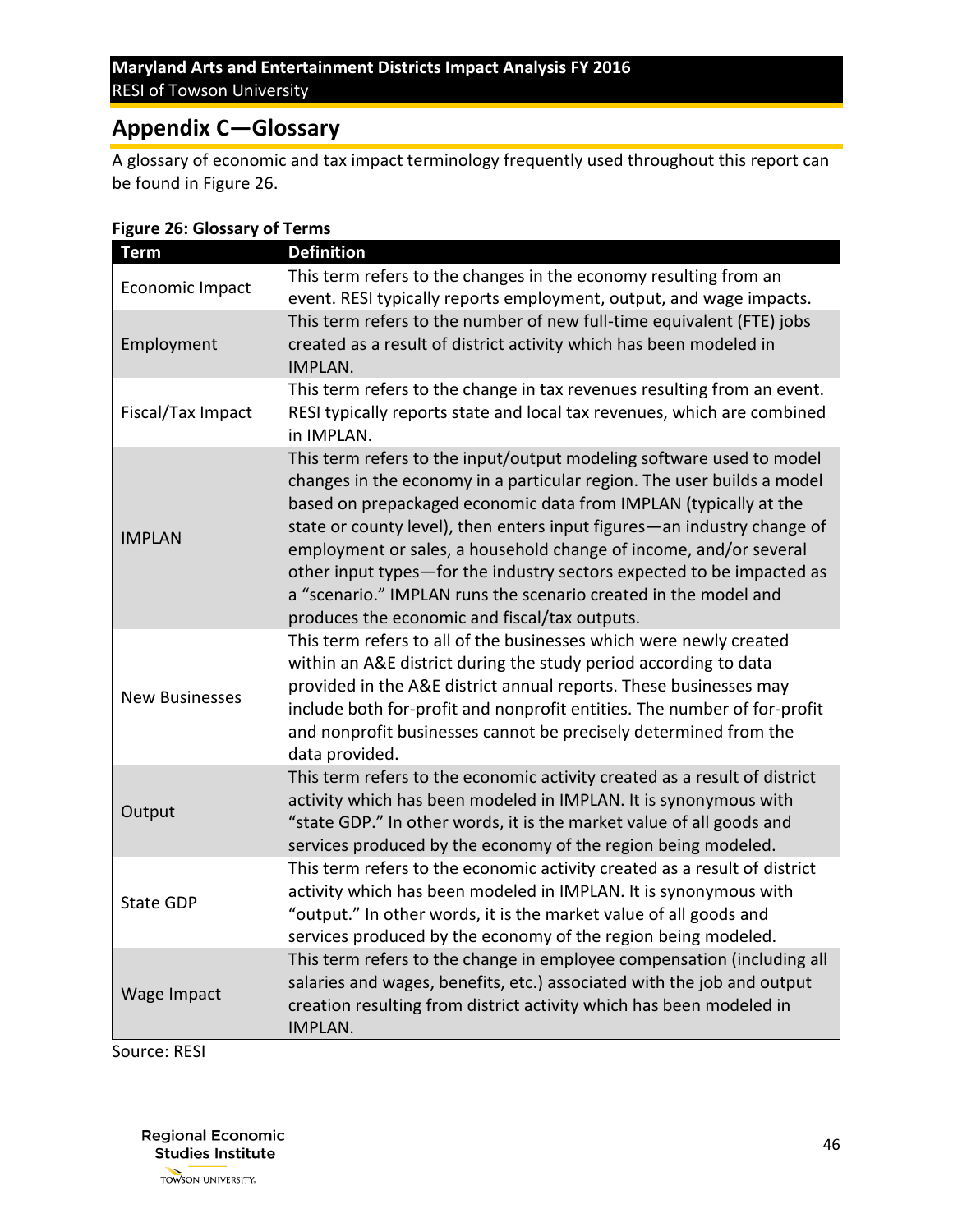# <span id="page-46-0"></span>**Appendix D—MSAC Annual Report**



**Arts & Entertainment Districts Annual Report** Fiscal Year (FY) 2016 **DEADLINE:** September 30, 2016

# **FOR THE PERIOD: JULY 1, 2015 - JUNE 30, 2016 PLEASE COMPLETE THE FOLLOWING:**

| District Name:                               |                                          |
|----------------------------------------------|------------------------------------------|
| County:                                      | Year Authorized: (YYYY)                  |
| Re-Designation Date if completed: (MM/DD/YY) | Expansion (If Granted): (MM/DD/YYYY)     |
| Re-Designation Due: (MM/DD/YY)               | <b>Total Acreage:</b>                    |
| <b>Managing Entity:</b>                      |                                          |
| Tax Exempt Number:                           |                                          |
| Website:                                     |                                          |
| A&E DISTRICT CONTACT PERSON                  | <b>BOARD CHAIR/MANAGEMENT TEAM CHAIR</b> |
| Name:                                        | Name:                                    |
| Title:                                       | Title:                                   |
| Address:                                     | Address:                                 |
| City:                                        | City:                                    |
| State: - MD                                  | State: MD                                |
| Zip Code:                                    | Zip Code:                                |
| Phone:                                       | Phone:                                   |
| Mobile:                                      | Mobile:                                  |
| Email:                                       | Email:                                   |
| Fax:                                         | Fax:                                     |

**List District Stakeholders/Partners (i.e., County Arts Council, Local Tourism Council, Community Development Corporation, Downtown Partnership) and Contact Name for each.**

**Stakeholder/Partner Contact Name E-Mail Address**

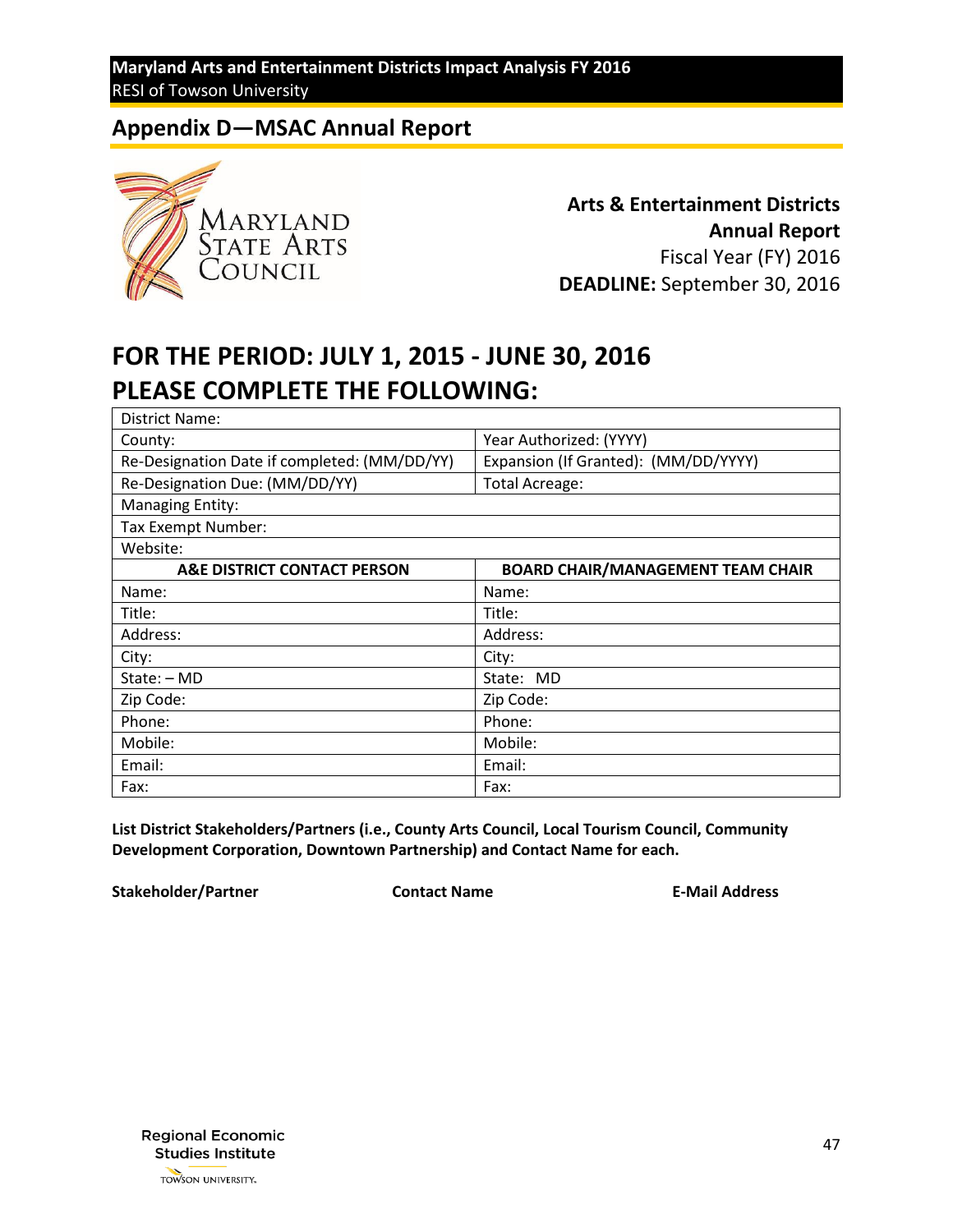#### **Please answer all questions adhering to word limits.**

#### **SECTION I: DISTRICT ACCOMPLISHMENTS DURING FY 2016**

#### *In SECTION I, please identify only the new initiatives, events, festivals, projects, or enterprises during FY 2016.*

Accomplishments may include, but are not limited to, new initiatives undertaken by district management (programming or administrative), new events, new festivals, new public art projects, new capital projects, new retailers, new businesses, new restaurants, and/or organizations newly located in the district.

- A. Provide a narrative overview. (750 words or less)
- B. How many new initiatives were undertaken by district management during FY 2016? If none use 0. If yes, list each separately. (500 words or less)
- C. How many new events occurred in the district during FY 2016? If none use 0. If yes, list each separately. Indicate which were arts events. *(New events that are presented by organizations or enterprises other than the management of the A&E district should also be included but it must be a new public event. For example, ABC Arts Organization presents a new Halloween Lantern Parade that takes place in the district.)*
- D. How many new festivals occurred in the district during FY 2016? If none use 0. If yes, list each separately. Indicate which were arts festivals. *(New festivals that are presented by organizations or enterprises other than the management of the A&E district should also be included but it must be a new public festival. For example, ABC Community Organization presents a new holiday festival of trees that takes place in the district.)*
- E. How many new public art projects were initiated or completed in the district during FY 2016? If none use 0. If yes, list the name/location of each separately and indicate if the project is complete.

*(New public art projects that are produced by organizations or enterprises other than the management of the A&E district should be included.)*

F. How many new capital projects were initiated or completed in the district during FY 2016? If none use 0. If yes, list the name/address of each separately and indicate if the project is complete.

*(New capital projects that are undertaken by organizations or enterprises other than the management of the A&E district should also be included.)*

- G. How many new retailers opened in the district during FY 2016? If none use 0. If yes, list each separately and indicate the number of full/part time jobs gained.
- H. How many new businesses opened in the district during FY 2016? If none use 0. If yes, list each separately and indicate the number of full/part time jobs gained:

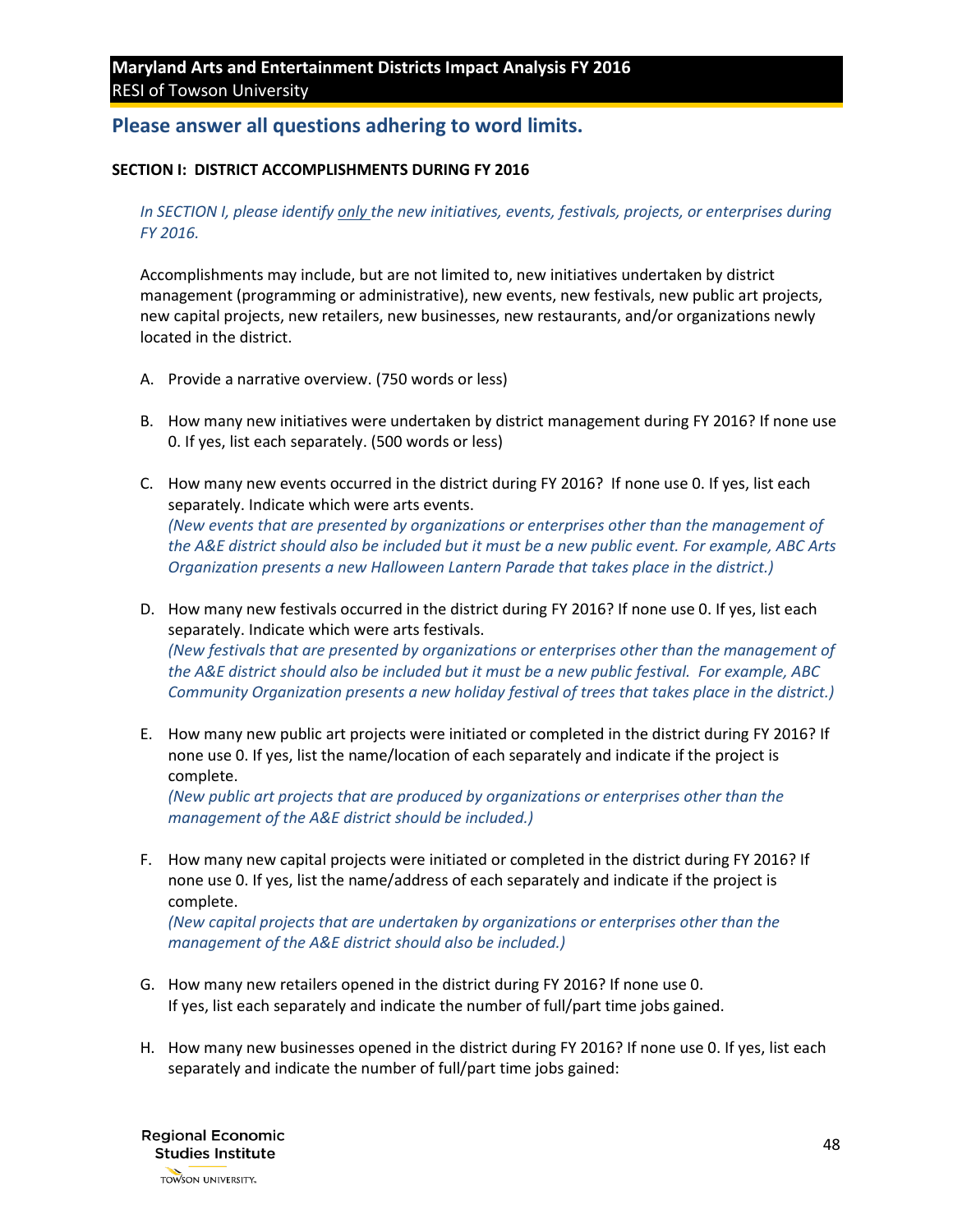- I. How many new restaurants opened in the district during FY 2016? If none use 0. If yes, list each separately and indicate the number of full/part time jobs gained:
- J. How many organizations newly located in the district during FY 2016? If none use 0. If yes, list each separately and indicate the number of full/part time jobs gained:

#### **SECTION II: CLOSINGS**

#### *In SECTION II, identify only the enterprises that closed during FY 2016.*

- **A.** How many retailers closed in the district during FY 2016? If none use 0. If yes, list each separately and indicate the number of full/part time jobs lost:
- **B.** How many businesses closed in the district during FY 2016? If none use 0. If yes, list each separately and indicate the number of full/part time jobs lost:
- **C.** How many restaurants closed in the district during FY 2016? If none use 0. If yes, list the name of each separately and indicate the number of full/part time jobs lost:
- **D.** How many organizations closed or locate outside the district during FY 2016? If none use 0. If yes, list each separately and indicate the number of full/part time jobs lost:

#### **SECTION III: FY 2013 CHALLENGES/SUCCESSES**

- **A.** Describe any challenges or issues encountered in the past year. Include the following if applicable: Technology, Administrative, Funding, and/or Other. Indicate if resolved or not. (500 words or less)
- **B.** Describe any successes or innovations that took place during FY2014. Include the following if applicable: Technology, Administrative, Funding, and/or Other. (500 word or less)

#### **SECTION IV: DISTRICT EVENTS AND FESTIVALS during FY2014 – LIST ALL THAT OCCURRED**

**A. Names of Events Date/s Total Estimated Attendance** *(Events that are presented by organizations or enterprises other than the management of the A&E district should also be included but it must be a public event. For example, ABC Arts Organization holds a Halloween Lantern Parade that takes place in the district.)*

**B. Names of Festivals Date/s Total Estimated Attendance** *(Festivals that are presented by organizations or enterprises other than the management of the A&E district should also be included but it must be a public festival. For example, ABC Community Organization holds a holiday festival of trees that takes place in the district.)*

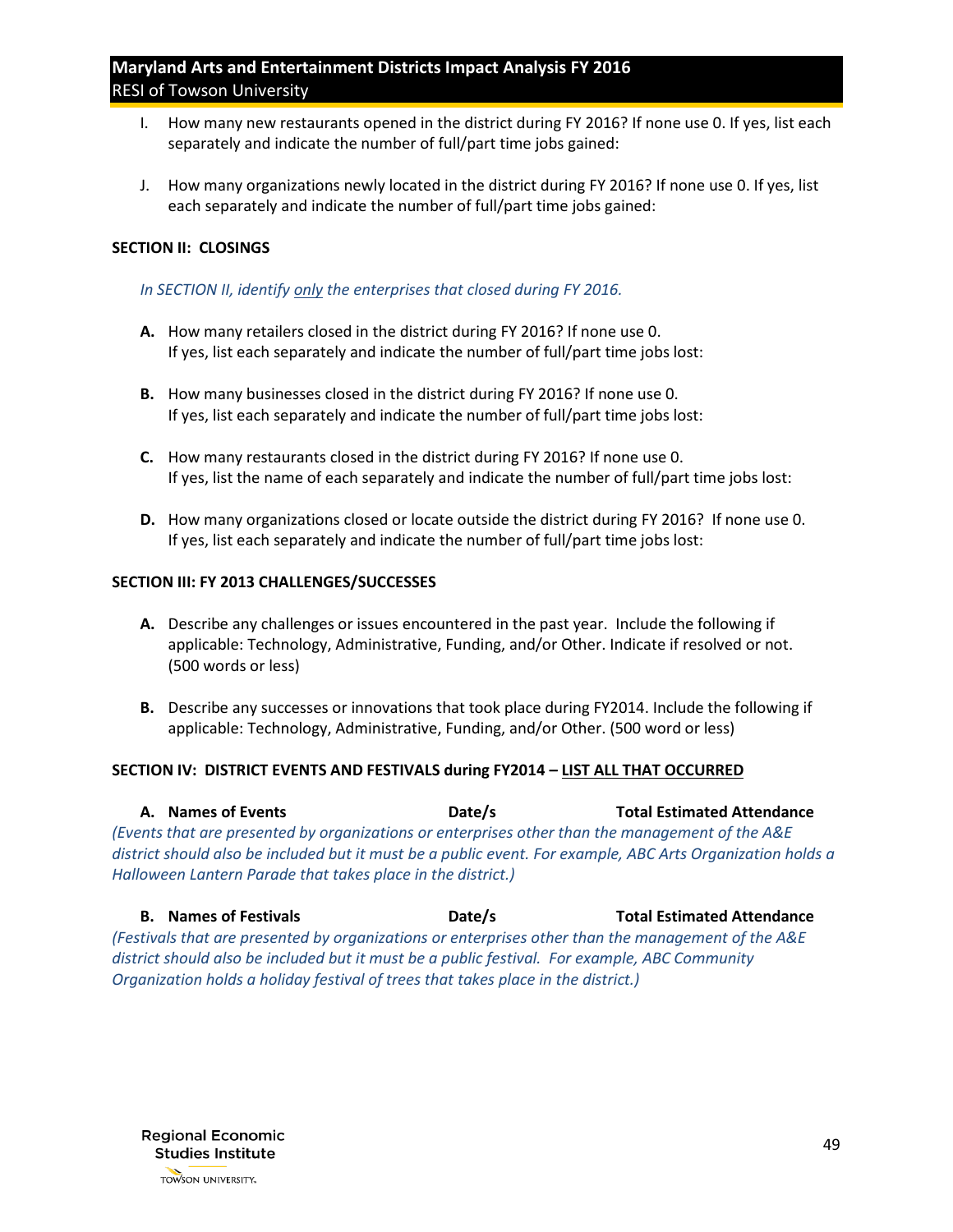#### **SECTION V: DISTRICT ASSETS**

#### **A. DISTRICT ARTS AND ENTERTAINMENT ENTERPRISES** – **LIST ALL**

*For those organizations that perform, exhibit, or provide services outside of the district, only include attendance that occurs within the district under* Total Estimated Annual Attendance*.* 

| <b>Names</b>                            | <b>Total Annual Attendance of Each</b> |
|-----------------------------------------|----------------------------------------|
|                                         |                                        |
|                                         |                                        |
|                                         |                                        |
|                                         |                                        |
| Number of Arts Education Organizations: |                                        |
|                                         |                                        |
|                                         |                                        |
|                                         |                                        |
|                                         |                                        |
|                                         |                                        |

| Please list in this format: |                        |                  |
|-----------------------------|------------------------|------------------|
| <b>Name</b>                 | <b>Number of Units</b> | <b>Developer</b> |

#### **C. OCCUPANCY RATE**

*Mixed Use is defined as a combination of residential, commercial, industrial, office, institutional, or other land uses on the same site.*

Estimate the Occupancy Rate for each during FY 2013:

| Storefront/Commercial    | % | $\Box N/A$ |
|--------------------------|---|------------|
| Residential (live/work)  | ℅ | $\Box N/A$ |
| Industrial/Manufacturing | % | $\Box N/A$ |
| Mixed Use                | ℅ | ⊟N/A       |

Estimate the Occupancy Rate for each during FY 2016:

| Storefront/Commercial    | % | $\Box N/A$ |
|--------------------------|---|------------|
| Residential (live/work)  | % | $\Box N/A$ |
| Industrial/Manufacturing | % | $\Box N/A$ |
| Mixed Use                | % | $\Box$ n/a |
|                          |   |            |

#### **SECTION VI: DISTRICT BENEFIT INFORMATION**

- **A.** If the district maintains an artist registry, answer the following: What is the total number of registered artists working in the district? Of those, what is the total number of new artists registered in FY 2016? Estimate the number of artists working in the district that are not registered.
- **B.** If the district does not maintain an artist registry, estimate the number of artists working in the district.

**Regional Economic Studies Institute** TOWSON UNIVERSITY.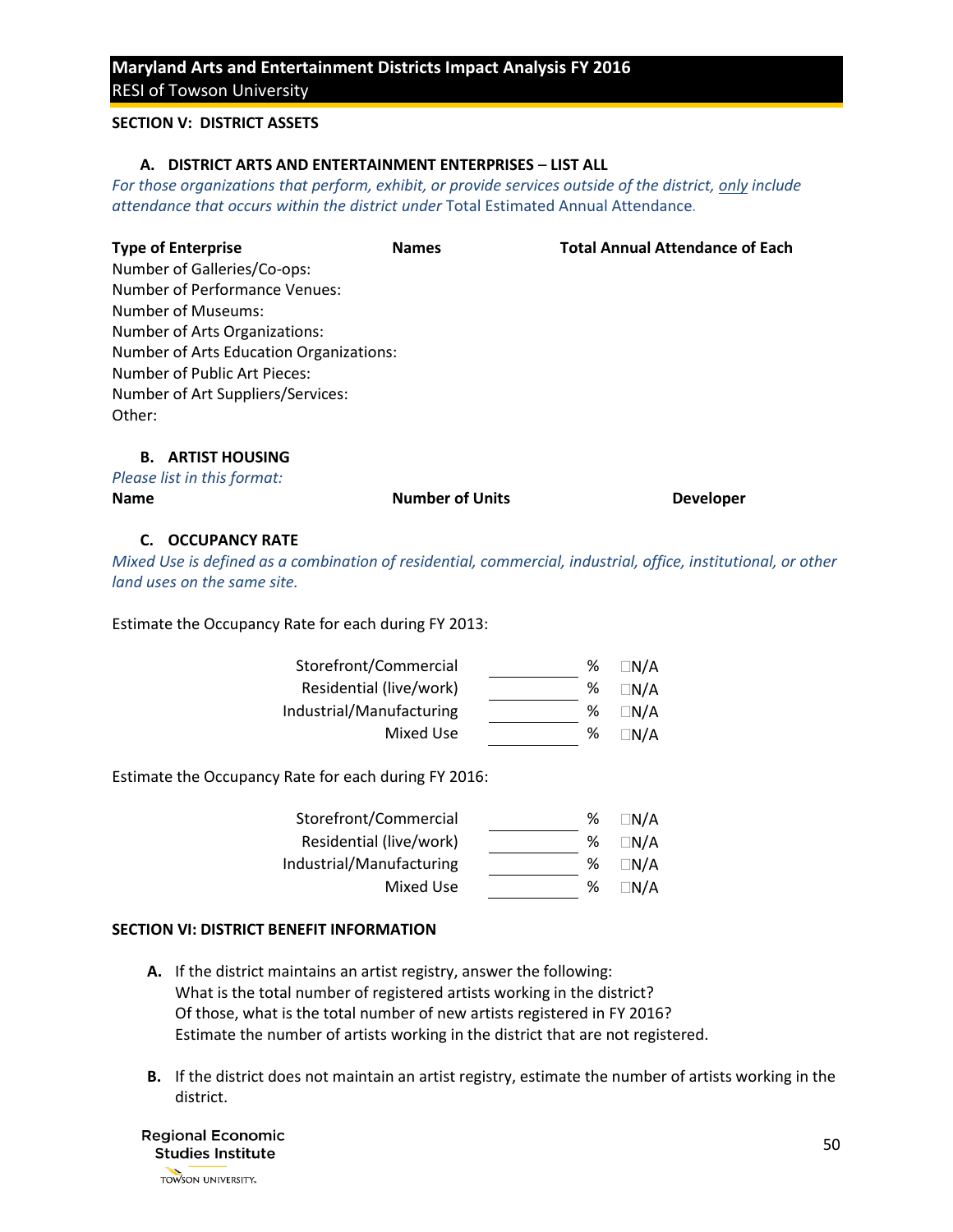- **C.** If the district has an artist relocation program, provide the number of artists relocating to the district during FY 2016 as a result of the program.
- **D.** How many businesses in the district are eligible for an abatement of the Admission and Amusement Tax?

If applicable, list each:

**E.** How many property tax credits were applied for during FY 2016? If applicable, list each developer:

- **F.** Other than the state tax incentives, list all additional incentives provided by city/county.
- **G.** Communication tools: check all that apply.
	- Facebook
	- □ Twitter
	- Website
	- Media page
	- □ On-line events calendar
	- □ Artist registry
	- $\Box$  Other specify:

#### **SECTION VII: PUBLIC FUNDING**

**A.** Indicate any federal or national funding applications/awards/grants during FY 2016:

| <b>APPLICATION</b><br><b>SUBMITTED</b> | <b>AWARD/GRANT</b><br><b>AMOUNT</b> |
|----------------------------------------|-------------------------------------|
| $\square$ Yes                          |                                     |
| $\square$ Yes                          |                                     |
| $\square$ Yes                          |                                     |
| $\square$ Yes                          |                                     |
|                                        |                                     |

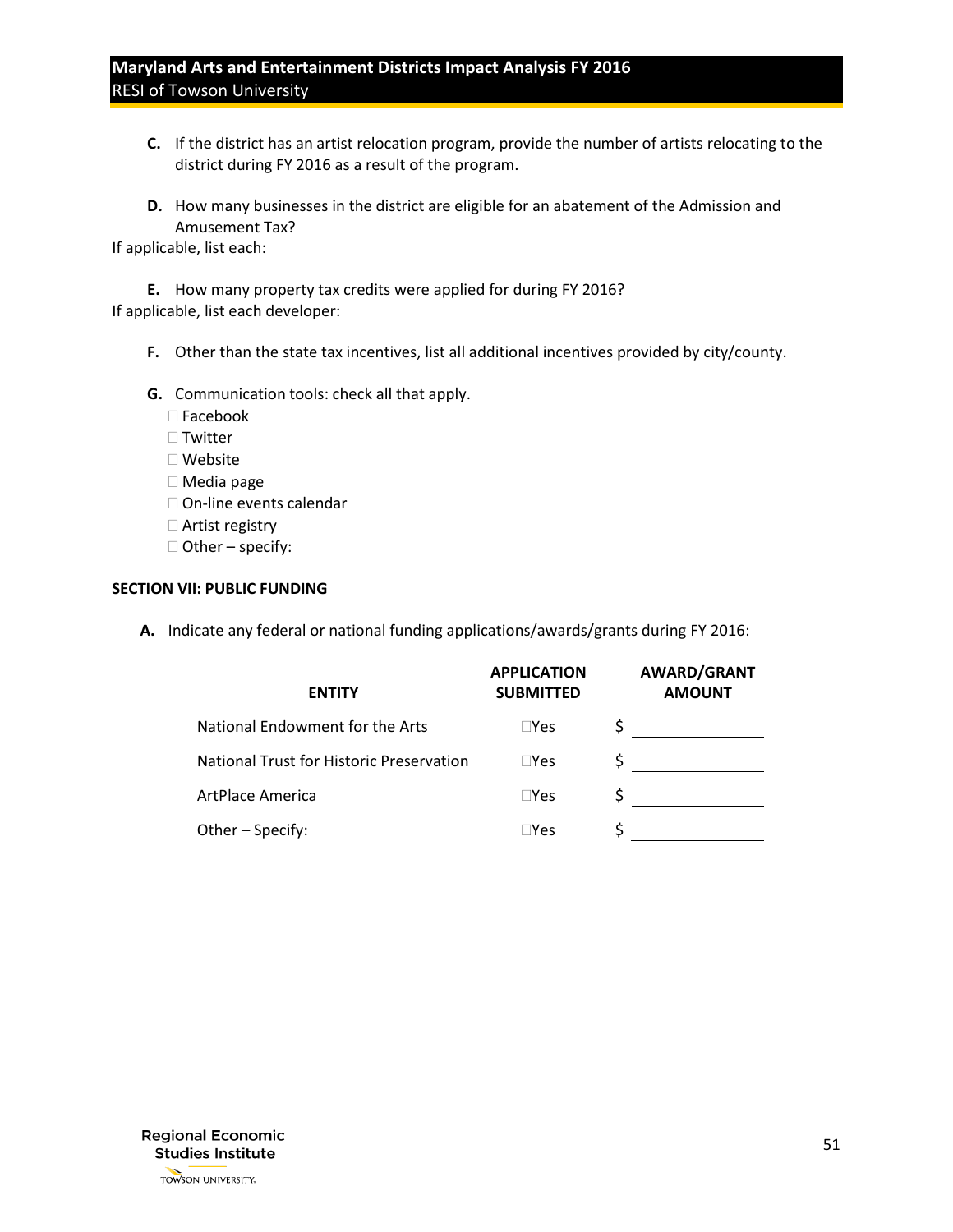**B.** If a Maryland State Arts Council grant was awarded to the A&E District during FY 2016 identify the Program (for example, A&E Technical Assistance, GFO)and grant amount:

| <b>MSAC PROGRAM</b> | <b>AWARD/GRANT</b><br><b>AMOUNT</b> |
|---------------------|-------------------------------------|
|                     |                                     |
|                     |                                     |
|                     |                                     |

**C.** Indicate any other state funding awards/grants to the A&E District during FY 2016:

| <b>ENTITY</b>                     | <b>APPLICATION</b><br><b>SUBMITTED</b> | <b>AWARD/GRANT</b><br><b>AMOUNT</b> |
|-----------------------------------|----------------------------------------|-------------------------------------|
| <b>Maryland Main Street</b>       | $\Box$ Yes                             | \$                                  |
| Heritage Areas Authority/Planning | $\square$ Yes                          | \$                                  |
| Department of Transportation      | $\square$ Yes                          | \$                                  |
| Department of Planning            | $\square$ Yes                          | \$                                  |
| Capital Bond                      | $\square$ Yes                          | \$                                  |
| Other - Specify:                  | $\square$ Yes                          | \$                                  |
| Other - Specify:                  | $\square$ Yes                          | \$                                  |
|                                   |                                        |                                     |

**D.** Indicate any local awards/grants to the A&E District in FY 2016.

| <b>ENTITY</b> | AWARD/GRANT<br><b>AMOUNT</b> |
|---------------|------------------------------|
|               |                              |
|               |                              |
|               | S                            |
|               |                              |

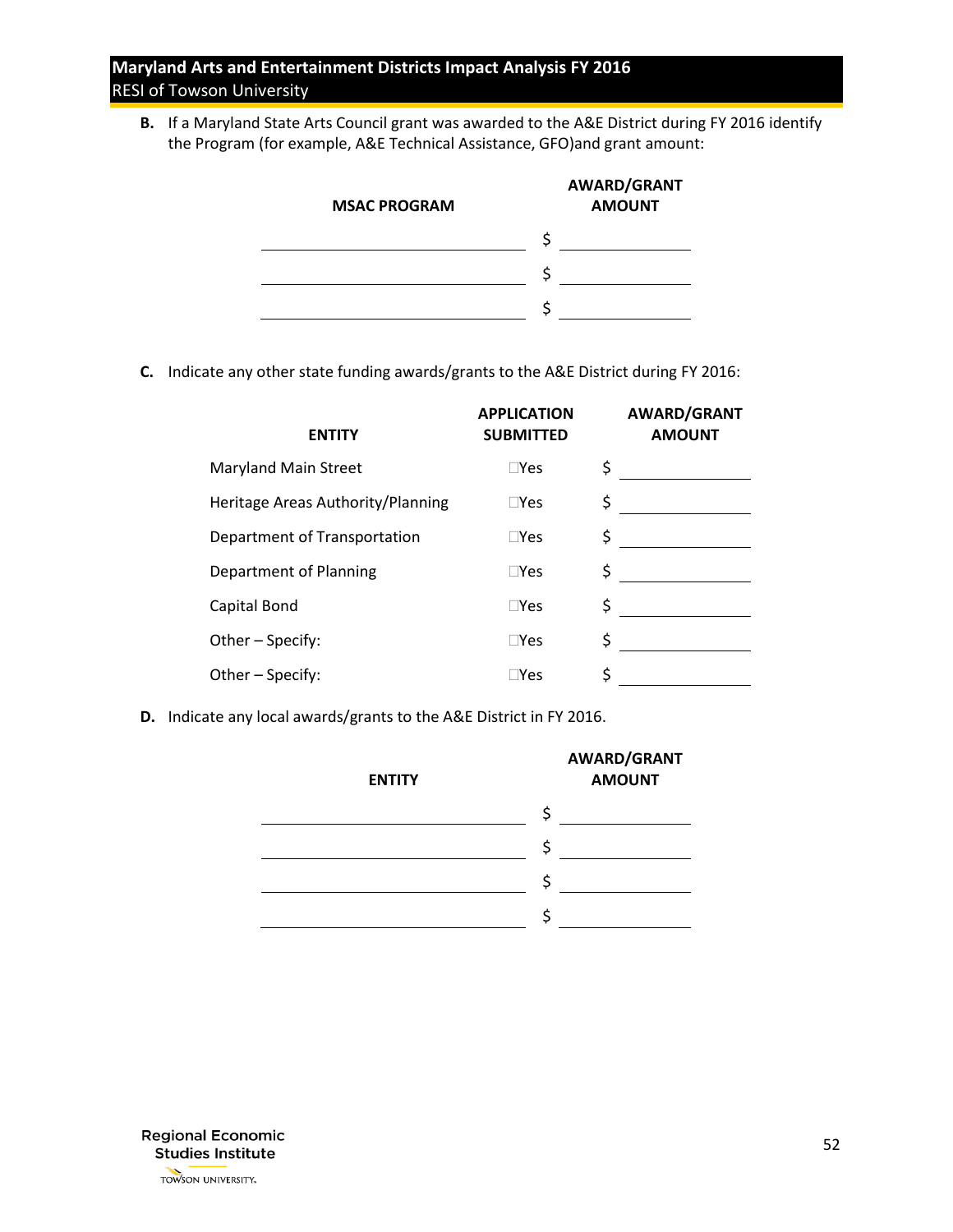**E.** If your district receives operating support, indicate who provides the operating support and how much.

| <b>ENTITY</b> | <b>AMOUNT</b> |
|---------------|---------------|
|               |               |
|               |               |

**F.** If your district receives in-kind support, (for example, office space, administrative support) indicate who provides the in-kind support and the value.



#### **SECTION VIII: FY 2016 (JULY 1, 2014 – JUNE 30, 2014) GOALS AND WORK PLAN**

- **A.** Identify your district's FY 2016 goals. (500 words or less)
- **B.** Summarize your district's FY 2016 work plan to achieve these goals. (500 words or less)

#### **SECTION IX: MSAC TECHNICAL ASSISTANCE**

**A.** What type of technical assistance would serve to strengthen your A&E District? (500 words or less) E.g., Board Development, Financial Management, Fundraising, Funding Opportunities, **Other** 

#### **SECTION X. CERTIFICATION**

The A&E District Representative agrees to complete and submit this application by electronic means, including the use of an electronic signature.  $\square$ 

| Name  |  |
|-------|--|
| Title |  |
| Date  |  |

 $\Box$  Checking this box verifies that the name typed above is authorized to sign this Maryland State Arts Council A&E Districts Annual Report on behalf of the A&E District and certifies that all information contained in this report is true and accurate to the best of the signatory's knowledge. Checking this box verifies that the applicant agrees to complete and submit this report by electronic means, including the use of an electronic signature.